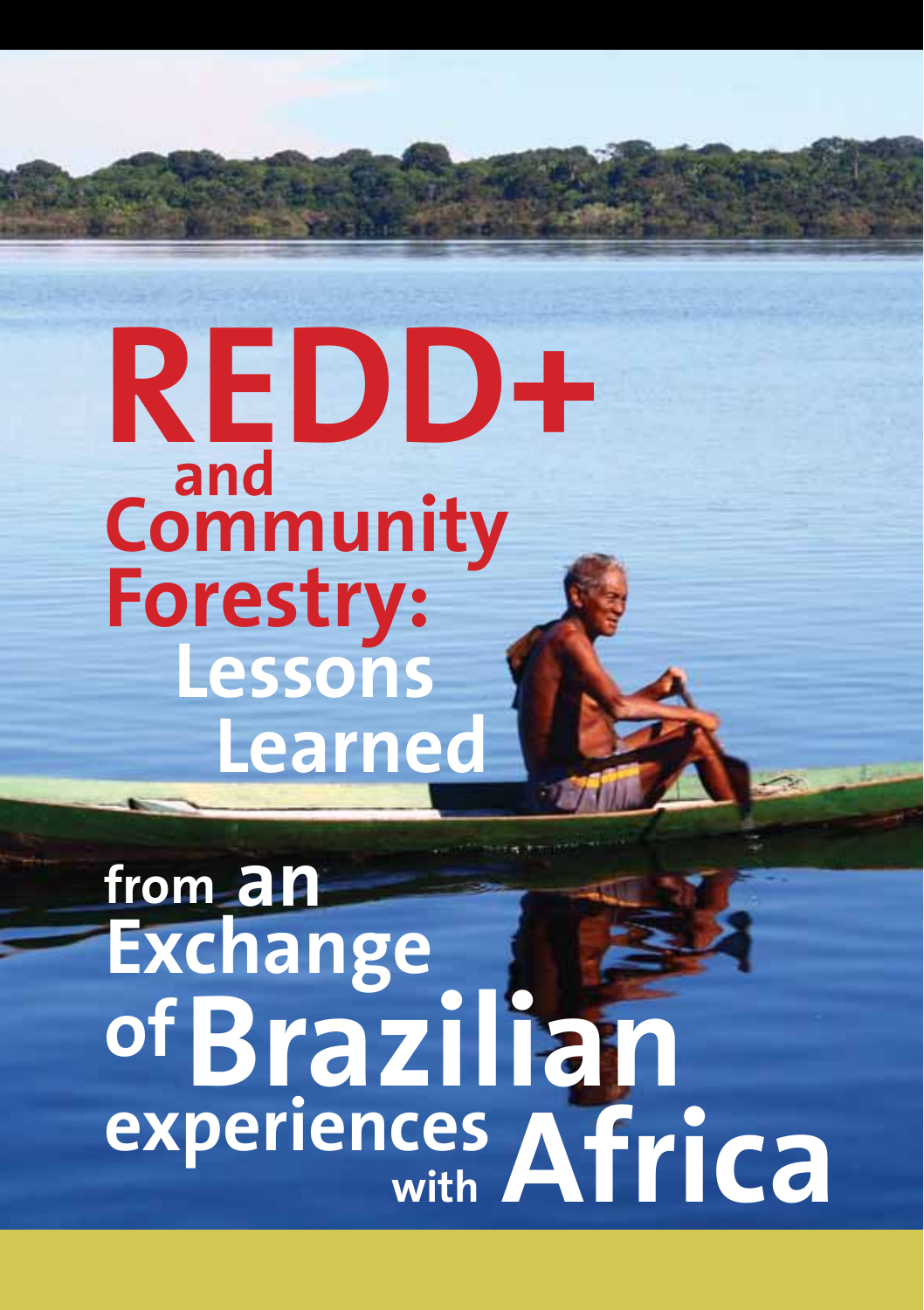**REDD+ and Community Forestry: lessons learned from an exchange between Brazil and Africa**

> Virgilio Mauricio Viana Andre Rodrigues Aquino Thais Megid Pinto Luiza M. T. Lima Anne Martinet François Busson Jean-Marie Samyn

### **Organized by:**



### **Supported by:**

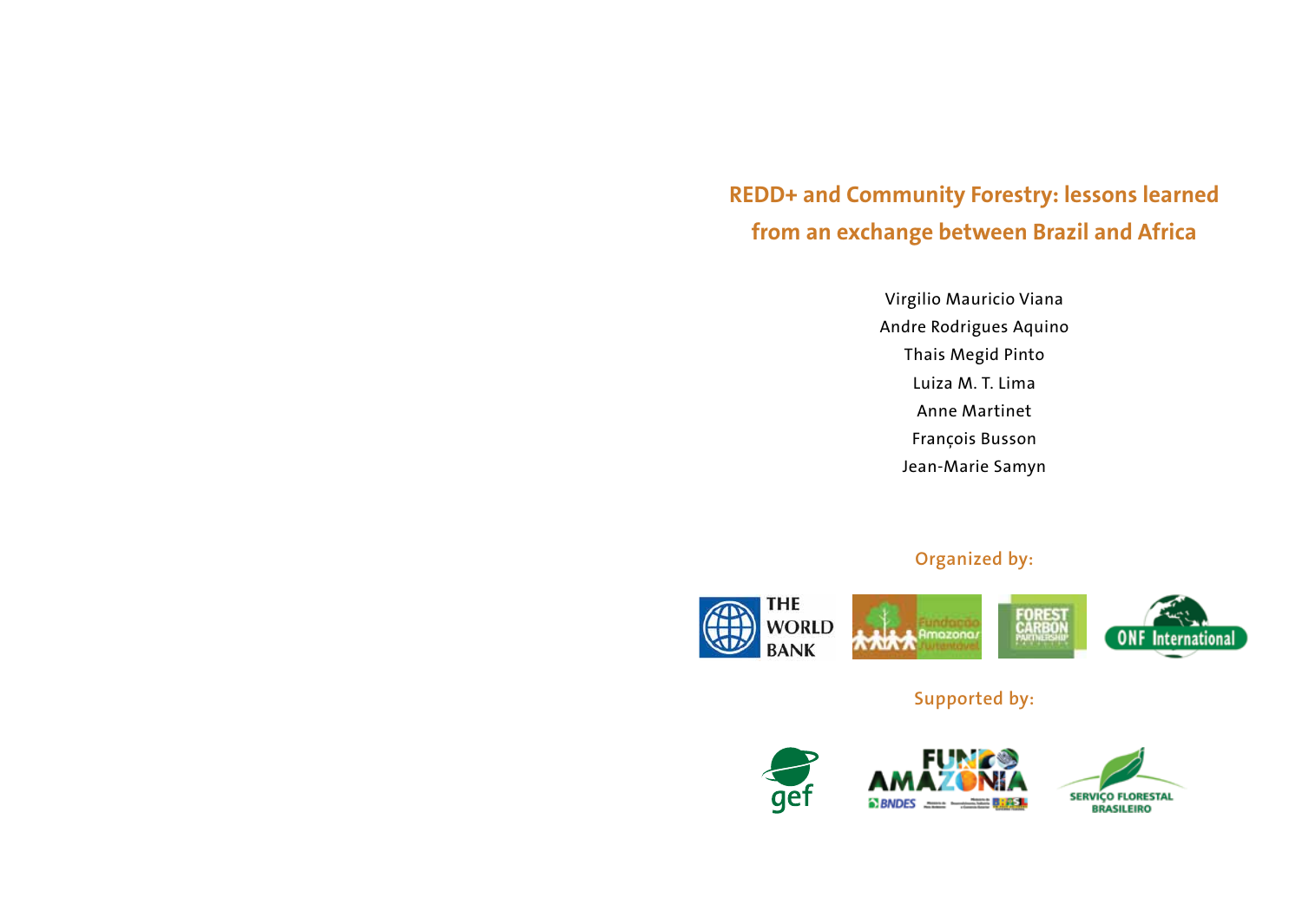### **Acknowledgements**

We would also like to extend our gratitude to the speakers, who greatly contributed to the event: Adriana Bariani (SFB), André Odenbreit (Foreign Affairs Ministry/Brazil), Antonio Carlos Hummel (SFB), Claudia Costa (BNDES), Domingos Macedo (CEUC/AM), Eduardo Rizzo (Idesam), Fábio Marques (Plantar Group), Firmin Antonio (FAS), Gabriel Ribenboim (FAS), Jean Ometto (INPE/ Brazil), Jeremais Dantas (Coomflona), João Tezza (FAS), Manoel Cunha (CNS), Mariana Christovam (IPAM), Mariano Cenamo (IDESAM), Mauricio Voivodic (IMAFLORA), Mauro Pires (MMA/Brasil), Plinio Camargo (CENA/USP), Ricardo Rettmann (IPAM), Secretary Nádia d'Avila Ferreira (SDS/AM), Sérgio Weguelin (BNDES), Thais Linhares Juvenal (MMA/Brasil), Valcleia Solidade (FAS), and Viviane Daufemback (ICMBio/Brazil).

We are also very grateful to the communities of Tumbira (Rio Negro Reserve, Amazonas), Maguary and São Domingos, and of Ambé Project (National Forest of Tapajós, Pará) for their warm welcome.

Finally, we would like to thank the Amazonas Sustainable Foundation (FAS) team for all their support, especially Alexandre Barbosa, Ana Claudia Aquino, Ana Mota, Andre Ballesteros, Antonio Cruz, Benjamim Maia, Isandra D'Avila, Jousanete Dias, Lizandra Sá, Monick Maciel, Valcleia Solidade, Vanylton Santos, Victor Salviati, and Viviani Garcia. Also, we are grateful to the following World Bank staff for their help in reviewing the document: Ananie Abanda, James Acworth, Gernot Brodnig, Idriss Martinez-Deffry, Carole Megevand, and Simon Rietbergen.

VIANA, V.M, AQUINO, A.R., PINTO, T.M., LIMA, L.M.T., MARTINET, A., BUS-SON, F., SAMYE, J.M. REDD+ and Community Forestry: Lessons learned from an exchange of Brazilian experiences with Africa. 2012. Manaus, Brazil. 72 PG. The World Bank/Amazonas Sustainable Foundation

The visit and the publication of this guide were funded by the FCPF, with technical coordination provided by the Amazonas Sustainable Foundation.



**Translation and editing of texts**: Erick Vermot, Fransisco Toledo and Marcos Bresler

**Graphic design and cover**: Eric Peleias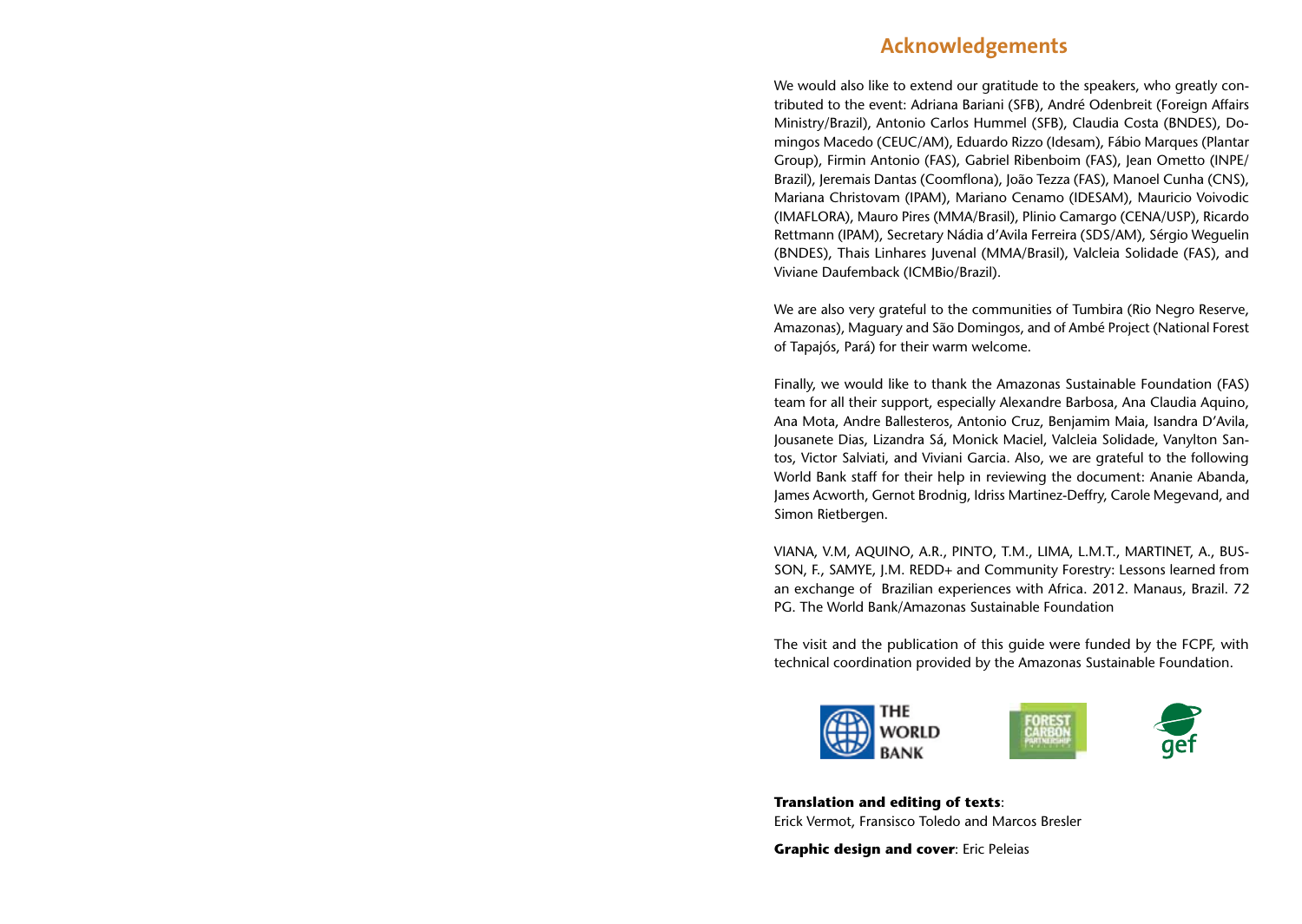# **Table of Contents**

|    | 0. Executive Summary                                                                                                    |    |  |
|----|-------------------------------------------------------------------------------------------------------------------------|----|--|
| 1. | Introduction                                                                                                            | 12 |  |
| 2. | Conceptual approach to community forestry<br>and REDD+                                                                  | 14 |  |
|    | "Community forestry:" common features and<br>a.<br>implementation methods                                               | 14 |  |
|    | REDD+ and its basic principles<br>b.                                                                                    | 16 |  |
|    | Recent findings and trends relating to community<br>C.<br>forests                                                       | 18 |  |
|    | How can community forestry effectively contribute<br>d.<br>to reducing emissions from deforestation and<br>degradation? | 22 |  |
|    | How can REDD contribute to the implementation of<br>e.<br>community forest management?                                  | 24 |  |
| 3. | The key issues of REDD+ in connection with<br>community forestry in Africa                                              | 26 |  |
| 4. | How are REDD+ and FC being developed in<br><b>Brazil?</b>                                                               | 40 |  |
|    | <b>Examples of policies on REDD in Brazil</b><br>a.                                                                     | 41 |  |
|    | Examples of legal and institutional frameworks for<br>b.                                                                | 43 |  |
|    | forest management in Brazil                                                                                             |    |  |
| 5. | <b>Conclusions</b>                                                                                                      | 58 |  |
| 6. | References                                                                                                              | 64 |  |
| 7. | <b>Annexes</b>                                                                                                          | 66 |  |

# **Testimonials**

*"This knowledge exchange initiative comes at a strategic moment for the partici pating countries, as they design national strategies to address the causes of defo restation and forest degradation. African countries can benefit from the Brazilian experience of decentralizing forest management to communities, and innovative Payment for Ecosystem Schemes. Brazil, in turn, can learn from the Congo Basin's positive and negative experiences with forest concession management."*

**André Aquino**, forest carbon expert – FCPF/WB

*"Brazil has made significant progress in recent years with the development of satellite forest monitoring systems and I am sure that this, in the context of this South-South cooperation, is an important area in which countries can collaborate."*

**Antonio Carlos Hummell**, Director General of the Brazilian Forest Service, Ministry of the Environment

*"Promoting South-South cooperation in REDD+ and sustainable management of forests is crucial for making progress in climate change mitigation. This trip is an important contribution to building knowledge in REDD+ through the exchange of experiences and lessons learned. For the Brazilian government it is a good opportunity to share the progress we have made in sustainable community ma nagement of forests and learn from the experience of other countries, as well as for opening a policy dialogue with other tropical forested countries."*

**Thais Linhares-Juvenal**, Former Director for Climate Change of the Ministry of the Environment (2010/2011)

*"The Brazilian experience of empowering forest communities to manage their resources and extract value from that is highly valuable for my country, the De mocratic Republic of Congo (DRC), where some field experiences are underway and the new legislation on community forest management is under discussion."*

**Victor Kabengele Wa Kadilu**, Projects Coordinator – Ministry of Environment DRC/ South-South Cooperation DRC Focal Point

*"This South-South exchange trip has been a very rich experience. It allowed us, on the one hand, to see the technological advances that Brazil has made in monitoring forest cover, and on the other, to see how local people in the states visited in the North are involved in safeguarding the forests."*

**Ifo Aware Suspense**, Climate Focal Point, Congo Brazzaville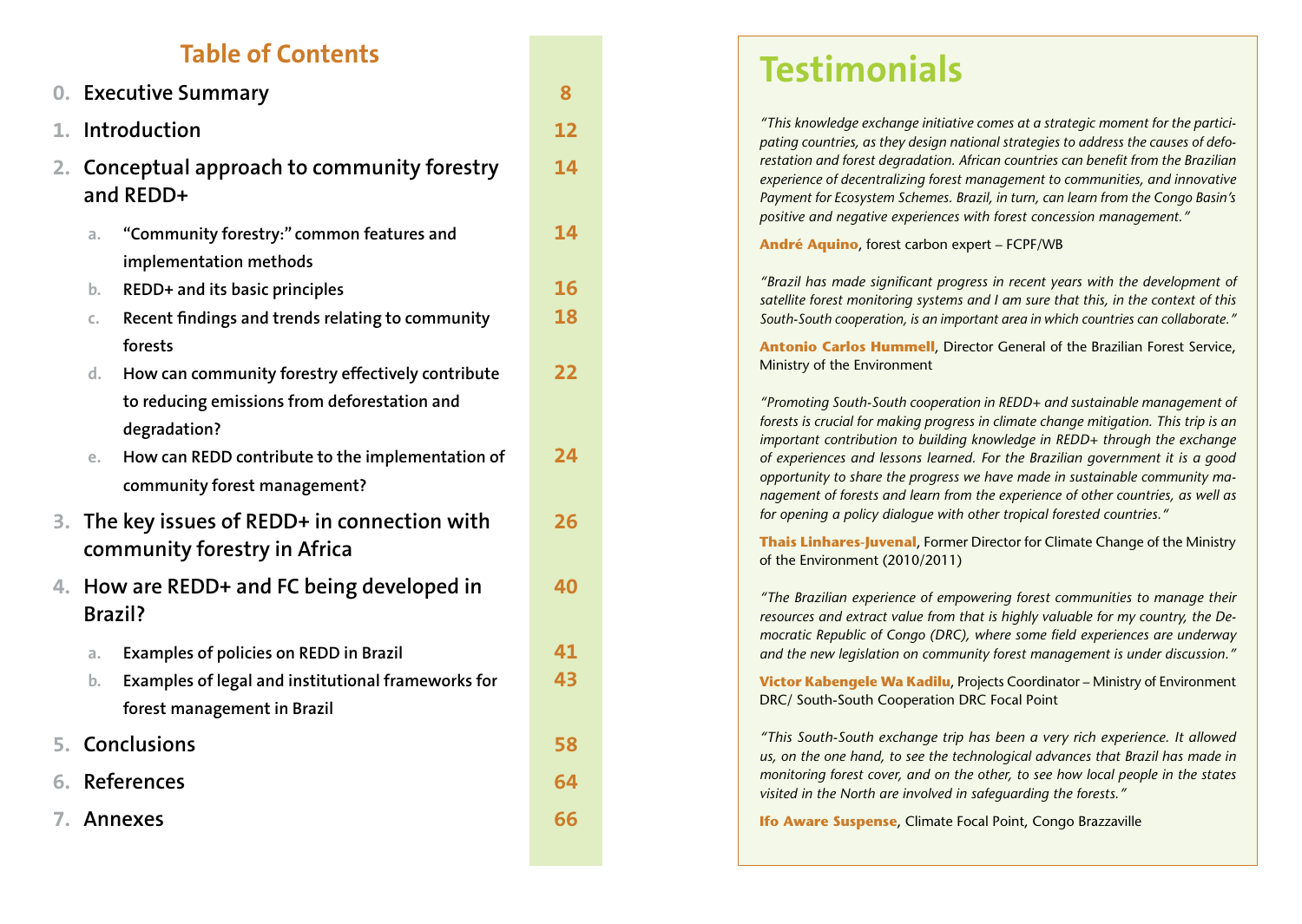# **CHAPTER 0**

# **Executive Summary**



**This publication is the result of an initiative** by the Forest Carbon Partnership Facility, with funding from the Global Environment Facility, to promote an exchange between Brazil and Africa on lessons learned about the role of community forestry as a strategy to achieve the goals of REDD+1. The results presented here are based on a factfinding mission to Brazil by policy makers and experts from six African countries, in February 2011. Key issues related to REDD+ were addressed in seminars, field visits and workshops during a 10-day journey.

This publication brings together information, analyses, and conclusions on issues relevant to the design and implementation of national REDD+ strategies. These findings do not represent the official position of any of the institutions or governments involved. This publication aims to promote a discussion on the role of community forest management as a strategic option to promote REDD+ goals, and, conversely, on ways REDD+ can foster community management of forests, both in theory and in practice.

The mission's main conclusions were the following:

- **1.** REDD+ initiatives need to be integrated with sectoral and cross-sectoral policies, including forestry, agriculture, infrastructure, and environmental policies.
- **2.** Support for long-term capacity building and financing are key elements for the success of REDD+ initiatives
- **3.** Community-based forest management plays a very important role in reducing deforestation and forest degradation.
- **4.** Community-based forest management should be implemented through participatory processes that empower indigenous peoples and local populations in the decision-making process.
- **5.** Monitoring, reporting and verification (MRV) is a key element of REDD+ initiatives, and South-South (S-S) cooperation plays an important role in increasing its efficiency and effectiveness.

1 In this publication, the term REDD+ is used for all activities covered by the mechanism for Reducing Emissions from Deforestation and Forest Degradation, plus the conservation of forest carbon stocks, the sustainable management of forests, and the increased enhancement of forest carbon stocks in developing countries.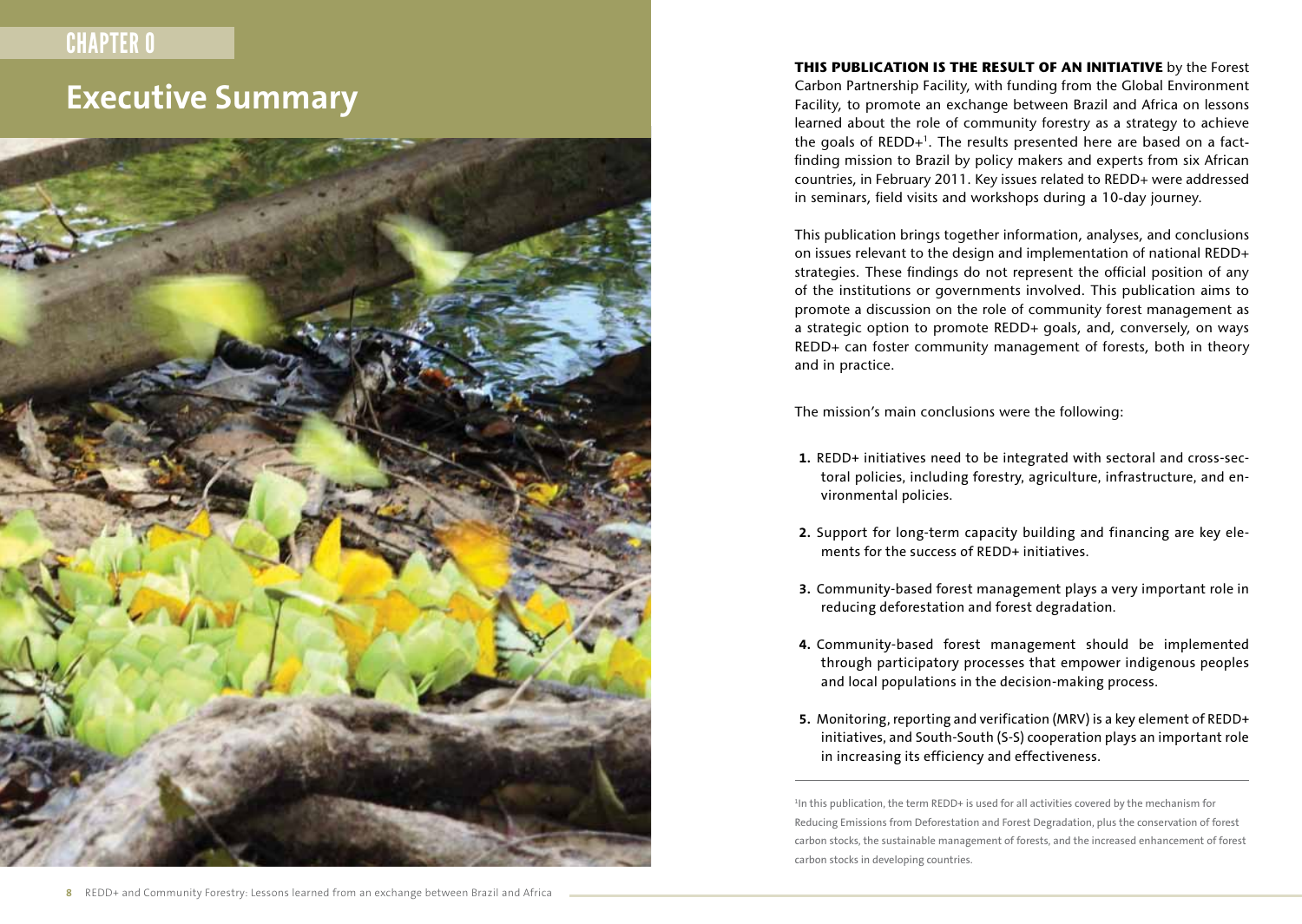- **6.** Cooperation and exchange of experiences with Brazil could provide important support for REDD+ development in Africa.
- **7.** Cooperation and exchanges of experience with Brazil could provide important support for REDD+ development in Africa.

From an analysis of the literature and the practical examples assessed during this exchange, the following conclusions can be drawn on the role of community forestry for the promotion of REDD+ goals:

- **1. Community forestry can be an efficient and effective strategic option**  to address some of the main causes of deforestation and degradation, contributing to the reduction of emissions from these sources, and to promote important social and environmental co-benefits. The decentralization of forest management to local communities, the clarification of land and forest use rights and ownership, the lending of long-term support to promote the internal cohesion and capacity of community-level organizations, the clarification of benefit-sharing mechanisms at the local level and support in adding value to forest products and services (wood, non-timber forest products, carbon storage, biodiversity, etc.) are all key elements of a successful strategy to promote community forestry and ensure it supports REDD+ goals. The promotion of community forestry in public areas facing deforestation pressure from new developments (infrastructure developments, commercial agriculture expansion, etc.) can be a key strategy to manage future deforestation.
- **2. REDD+ can foster community forestry by**: (i) providing a long-term, steady flow of financial resources to local communities that are able to demonstrate "verifiable" emission reductions, as a way to pay them for the global-level environmental service being carried out (carbon storage); (ii) promoting national REDD+ Readiness processes, as various countries are currently seeking cost-efficient options to effectively reduce deforestation so that they can access REDD+ resources, and use this as a "window of opportunity" to mainstream community forestry as an efficient and effective strategy to reach REDD+ goals; (iii)

providing transparency—REDD+ financial resources will be subject to close international scrutiny. Hence, countries have an incentive to develop a transparent mechanism to channel resources to the local level; and (iv) serving as a "performance-based" type of payment, as REDD+ encourages stakeholders at all levels to continuously improve the actions aimed at reducing deforestation and degradation, in order to ensure uninterrupted payments.

- **3. Effective implementation of community forestry faces major challenges**, such as: (i) ensuring long-term financial support for communities, including compensation for all costs they incur when changing forest management practices (mainly different sorts of restrictions on the use of forest resources); (ii) the low level of social and human capacity across many forest communities, as well as the very definition and boundaries of "community" in many cases; and (iii) ensuring fair benefit sharing at the local level. The social and environmental results of community forest management are often realized only in the long term.
- **4. The national REDD+ Readiness process has created new venues for Civil Society Organizations (CSOs) and representatives of forest communities** (including indigenous peoples) to influence policy making. This could be a good opportunity for these organizations to push for further support of community forestry from national and local governments.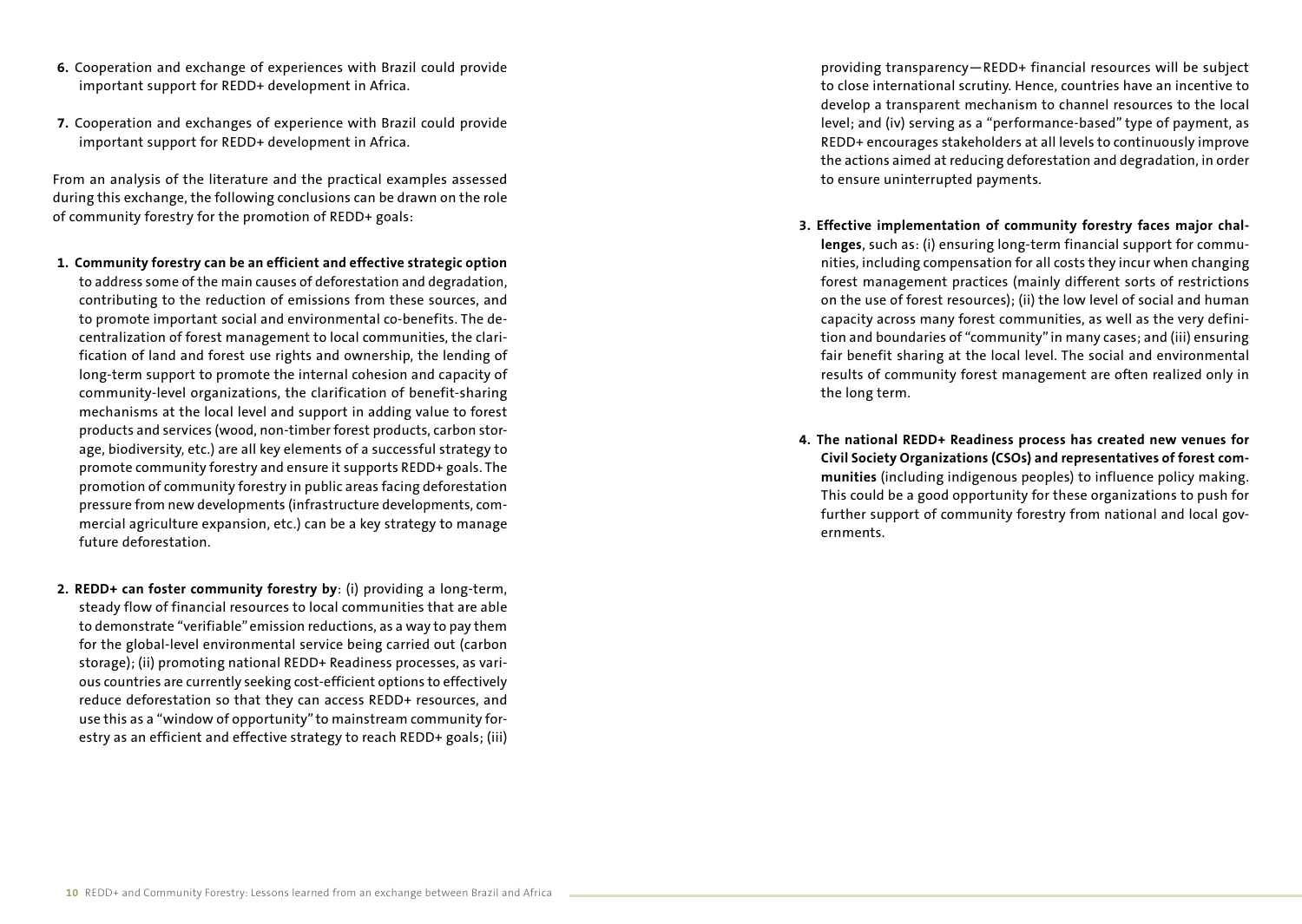# CHAPTER 1

# **Introduction**



**The role of forests in climate change mitigation** is garnering increasing attention. Some 12% to 20% of global greenhouse gas emissions are associated with deforestation and forest degradation. REDD+ has been formally incorporated into the United Nations Framework Convention on Climate Change (UNFCCC) process. International initiatives, such as the Forest Carbon Partnership Facility (FCPF) and the UN-REDD Program, are actively supporting the implementation of REDD+ at the national level.

 Designing a successful REDD+ strategy is a complex undertaking. REDD+ deals with the intricacies of changing human behavior toward forests and land in general. Most forests in developing countries are home to human societies, many of which are indigenous and traditional populations. Most of these communities face higher poverty rates and have less access to government services than neighboring urban societies.

Community forestry, taken in its broadest sense, can play a key role in achieving REDD+ goals. Various tropical countries have demonstrated that the effective decentralization of forest management rights and responsibilities, when combined with long-term support of local communities, can prove effective at inducing better management of forest resources. REDD+ can foster decentralization of forest management rights and responsibilities.

South-South exchanges provide a unique opportunity to improve the efficiency and effectiveness of the emerging REDD+ strategies by allowing policy makers to experience how their counterparts in other countries have tackled similar challenges.

This publication is the result of an initiative to promote an exchange between Brazil and African countries on lessons learned about the role of community forestry as a strategic option to achieve the goals of REDD+. The initiative was supported by the World Bank with funding from the Global Environment Facility (GEF), and coordinated by the Amazonas Sustainable Foundation (FAS) with support from the National Forestry Agency – International (ONFI). Representatives of five countries from the Congo Basin (Cameroon, Gabon, the Central African Republic, the Democratic Republic of Congo, and the Republic of Congo) and Madagascar participated in this initiative.

This initiative was timely, as all participating countries are currently busy with their own national "REDD+ Readiness Process." including the preparation of a national REDD Strategy, with the support of the Forest Carbon Partnership Facility (FCPF), the UN-REDD Program, and a range of other multilateral and bilateral partners. The FCPF currently supports 37 countries in getting "ready" for REDD+.

This publication and the visit of African representatives to Brazil benefited from the support of a number of governmental and non-governmental institutions, listed in the Annex. Discussions took place through seminars, field visits and workshops in the course of a 10-day visit in February 2011. The opening seminar was held at the Brazilian Development Bank (BNDES), in the state of Rio de Janeiro, field visits were made to forest communities and protected areas in the states of Amazonas and Pará, and the closing seminar was held in São Paulo.

This publication organizes information, analyses and conclusions on issues relevant to the design and implementation of REDD+ strategies. The findings do not represent an official position of any of the institutions or governments involved. In fact, the material presented here aims to stimulate further discussions, as the REDD+ debate is still unfolding and could benefit greatly from technical exchanges among the various ongoing initiatives.

This publication has the following sections: (i) a conceptual approach to community forestry and REDD+; (ii) the key issues of REDD+ in connection with community forestry in Africa; (iii) how REDD+ and FC are being developed in Brazil; and (v) conclusions.

We hope that the material presented here, as well as that available on the websites of our institutions, will prove a useful tool for REDD+ design and implementation around the world.

**Benoît Bosquet Coordinator, Forest Carbon Partnership Facility** World Bank – FCPF

**Prof. Virgilio Viana General Director** Amazonas Sustainable Foundation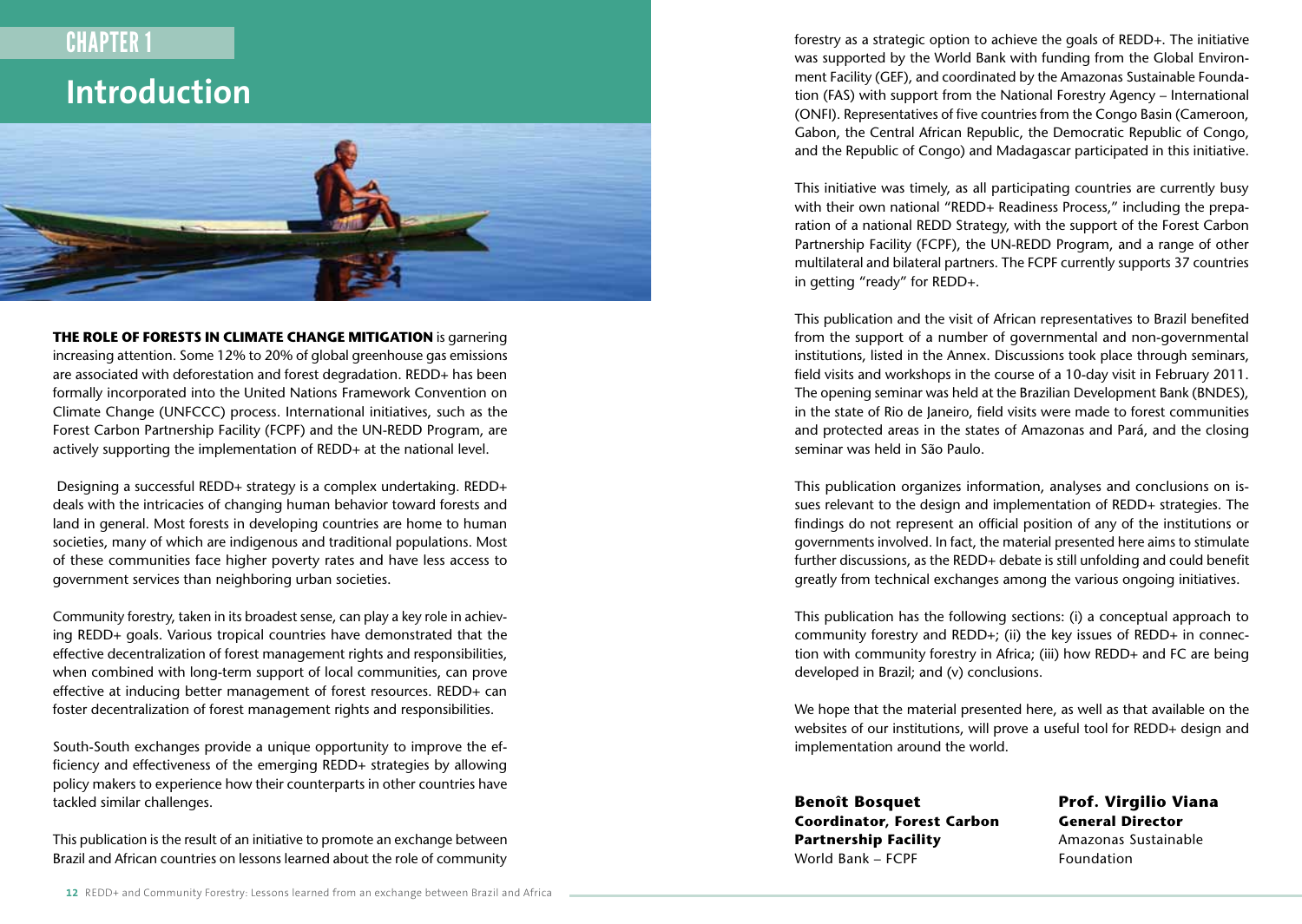# **Conceptual approach to community forestry and REDD+ CHAPTER 2**



## **A. "Community forestry:" common features and implementation methods**

**IN ONE OF THE FIRST APPEARANCES** of the the term "community forestry" (CF) in the literature in the 1970s, FAO provided the following definition: "any situation which intimately involves local people in a forestry activity. It embraces a spectrum of situations ranging from woodlots in areas which are short of wood and other forest products for local needs, through the growing of trees at the farm level to provide cash crops and the processing of forest products at the household, artisan or small industry level to generate income, to the activities of forest dwelling communities" (FAO, 1992).

The basic idea of giving local people greater rights and management responsibilities over forest resources has since been widely disseminated. The motivations to engage in this approach have varied depending on the context. In some cases, the recognition of a population's dependence on the forest and their indigenous rights were a priority; in other cases, it was rather the desire for operational efficiency—decentralization based on the social actors that were close to the resources rather than relying exclusively on a national administration.

In practice, the concept of CF varies widely, from the simple recognition of use rights to the transfer of property. Between these two extremes, we find all the possible variations and degrees of transfer, accountability,

and public participation. It is also an approach involving multiple actors and processes, which must be built up in stages and over time.

Certain notions and key elements are often attached to the concept and practice of community forestry.

#### **Box 1: Key elements of « Community Forestry » approach**

**1. Institutional framework**: forest policy and the new role of the state. Through decentralization, some rights and responsibilities of governments, previously implemented by their technical services, are given to organized user groups living in or around the forests. The importance of other sectors (primarily agriculture) for sound management of forests is also recognized.

**2. Legal framework**: formal rights for forest use management/propriety are clearly recognized for these users groups, with certain obligations attached. Processes for attaining these rights and the role of the different stakeholders are described in laws and regulations.

**3. Technical and methodological tools**: both the legal framework and support of technical partners rely on common approaches recognizing local expertise, using participatory approaches, and technical frameworks such as forest management plans.

**4. Landholding**: setting up community forests is a way to tackle open or rampant conflicts concerning land access and propriety, and opposition between modern law and traditional practices.

**5. Organizational**: support must be given to local communities for complying with the legal framework and the technical requirements of CF.

**6. Economic**: development of community forests is regarded as a contribution to the fight against poverty and the livelihood of rural communities, with special attention to fair benefit sharing and valuation of all forest products and services.

The motivations of the different stakeholders (governments, local populations, technical and support organizations) to further develop CF converge around the goal of promoting "sustainable management of forest resources." However, the effective implementation of CF takes time, and the legal and institutional frameworks are not yet complete, particularly in the countries of Central Africa.

Income-generation opportunities for local populations are one of the conditions necessary for the success and longevity of the CF systems in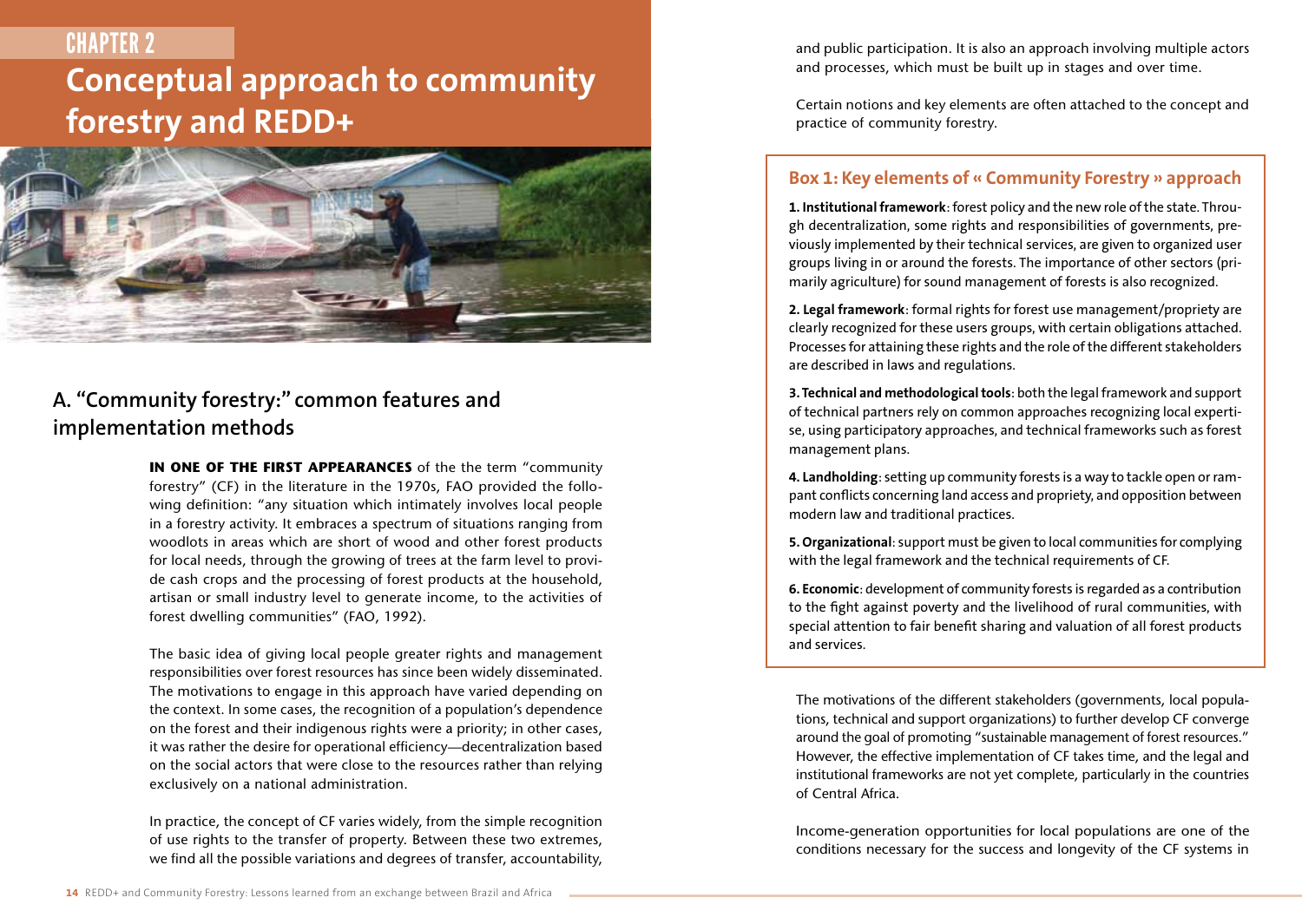place. Wood is probably the most popular product, but also Non-Timber Forest Products (NTFP) and, in some cases, activities such as ecotourism can be interesting sources of additional income. The importance of NTFP in regional and international markets has increased in recent years. Their global economic value is, however, difficult to calculate but rising quickly. The carbon storage of forests also has an important potential for generating a stream of benefits for local communities, as an international mechanism for REDD+ is already in place.

In order for CF to contribute in a significant way to improving living conditions and sustainable forest management, various conditions must be met:

- **n** an enabling regulatory and legal framework must be in place:
- $\Box$  community capacity must be strengthened in the long term;
- $\blacksquare$  fair and efficient benefit-sharing systems must be implemented at the local level. supported by functioning institutions;
- e clear rules must be defined and management tools be made available that can be implemented by communities;
- enhanced local added value (transformation and processing of local products) and improved access to existing markets, particularly through the development of roads, but also access to new markets for forest products and services.

## **B. REDD+ and its basic principles**

The principle of REDD+ is to provide compensation for a verified reduction of deforestation and degradation or a verified increase of forest carbon stocks. A National REDD+ Strategy defines the policies and institutional arrangements that the country is to implement to reach the goal of REDD+. This requires a deep understanding of the causes of deforestation (current and future), so that feasible and appropriate strategic options (in terms of costs, political feasibility, and generation of co-benefits) can be designed and implemented.

#### **The causes of deforestation**

A review of 152 case studies conducted by Geist and Lambin (2001)—78 pertaining to 11 Latin American countries, 55 pertaining to 10 Asian countries, and 8 to 19 African countries—helped to develop a theoretical framework for analyzing the direct and indirect causes of deforestation. Direct causes are the activities that lead to deforestation: mainly, agricultural expansion (a cause found in 96% of the studied cases), the extension of infrastructure (72%), and forest exploitation (67%). Indirect causes influence direct causes. They are, in order of descending importance, economic, political and institutional, technological, cultural or sociopolitical, and demographic factors.

It is clear that forest policy and legislation alone are not sufficient to ensure sustainable forest management. Other sectors such as agriculture, livestock, mining, infrastructure, as well as guidelines for industrial policies, trade policies, and decentralization also have a major influence on the forest resource.

#### **REDD+ Strategy**

A REDD+ strategy is a set of programs and policies targeted at reducing deforestation and forest degradation, and increasing forest carbon stocks. Various countries, including those supported by the FCPF, are currently actively designing their National REDD+ Strategy through analytical, participatory, and testing activities. In defining priorities across different strategic options that may contribute to achieving REDD+, countries will be taking into account costs, the generation of co-benefits, risks, and political feasibility.

The cost of achieving REDD+ is one of the main variables used when assessing strategic options. Three types of costs are generally identified: opportunity costs, transaction costs, and implementation costs (PAGIO-LA and BOSQUET, 2009). Opportunity costs are the estimated financial benefits foregone by the various actors when not causing deforestation and forest degradation, transaction costs are those necessary for the organization of REDD+ payment transactions, and the implementation costs concern the implementation of activities and processes.

However, it should be highlighted that cost estimation is only one aspect in assessing REDD+ strategies. Other elements include the calculation of co-benefits, including environmental services provided by the forest, and social benefits to local communities and society in general. Countries will be trying to prepare national REDD+ strategies that allow them to achieve REDD+ at the lowest possible cost, while maximizing the generation of co-benefits, and being politically feasible.

#### **REDD+ monitoring**

The principle of REDD+ involves having accurate and reliable tools for measuring emissions due to deforestation. The identified systems are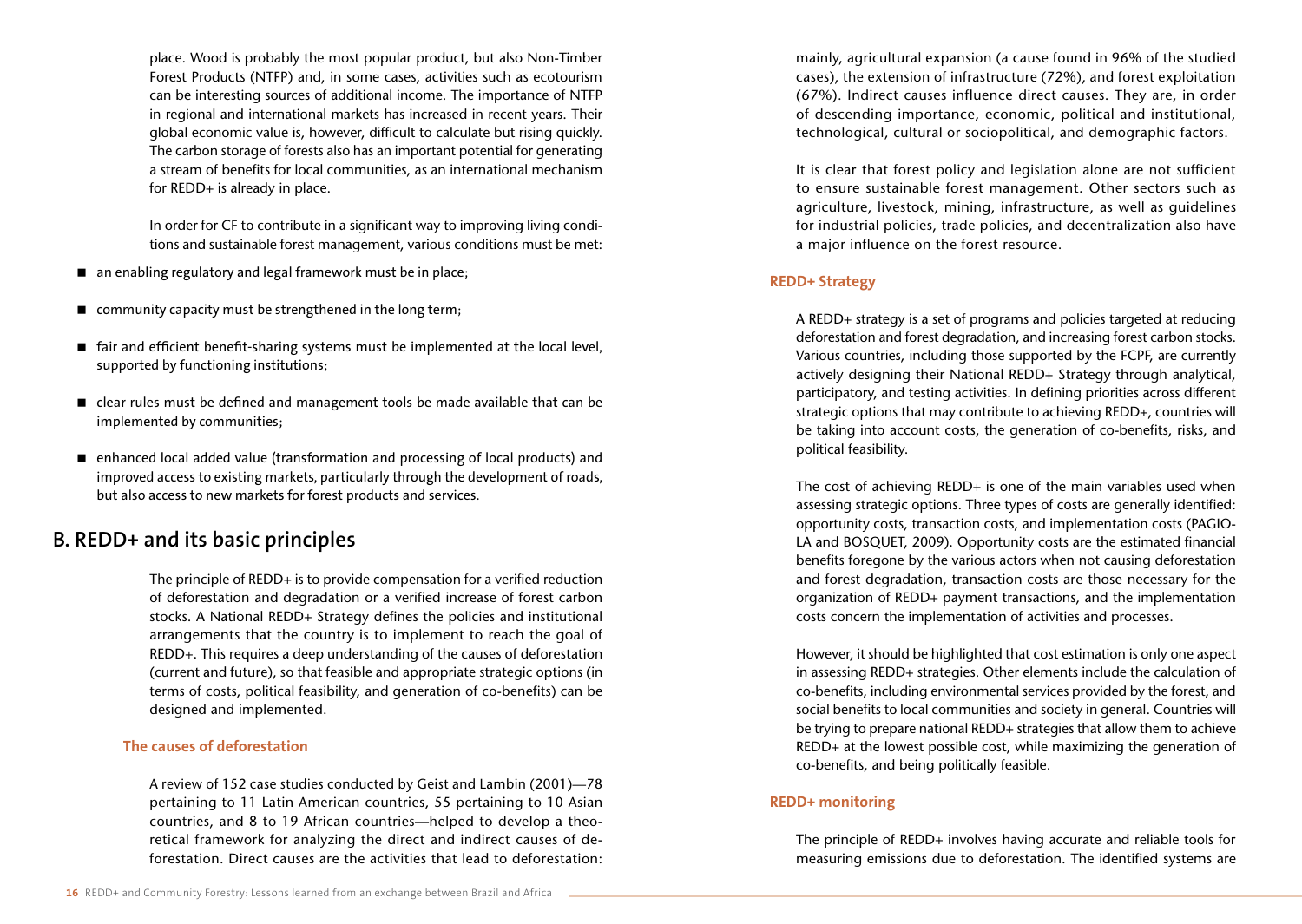generally based on the use of satellite imagery and geographic information systems. But field observations remain essential, especially if one wants to work on a fine scale and involvement local communities in the collection of field data; regular collection may be a way to reduce the overall cost of this system and promote the adoption of the REDD+ mechanism by communities. Various countries are testing how community monitoring can be integrated in the national MRV systems that they are designing.

## **C. Recent findings and trends relating community forests**

#### **Evolution of forest management**

A global study completed by the Rights and Resources Initiative (RRI) and the International Tropical Timber Organization (ITTO) in 2009 confirms a strong tendency towards the disengagement of the state from direct forest management, in favor of management by local communities or private operators (see table 1). However, this global tendency does not apply to Africa in general, in which close to 98% of forest land was still public and administrated by the government in 2008.

#### **Table 1 Forest tenure distribution and evolution between 2002 and 2008**

#### **Forest area (million hectares)**

|                               | Government -<br>Administered |          | Reserved for<br>communities &<br>indigenous peoples |       | Owned by<br>communities &<br>indigenous peoples |        | Owned by<br>individuals &<br>firms |        |
|-------------------------------|------------------------------|----------|-----------------------------------------------------|-------|-------------------------------------------------|--------|------------------------------------|--------|
|                               | 2002                         | 2008     | 2002                                                | 2008  | 2002                                            | 2008   | 2002                               | 2008   |
| Total of 36<br>countries      | 2,694.22                     | 2,505.55 | 49.8                                                | 78.83 | 249.8                                           | 305.11 | 342.27                             | 463.95 |
| Total Asia &<br>Pacific       | 410.00                       | 411.00   | 12.00                                               | 18.00 | 143.00                                          | 146.00 | 36.00                              | 21.00  |
| <b>Total Latin</b><br>America | 453.00                       | 227.00   | 29.00                                               | 46.00 | 105.00                                          | 155.00 | 64.00                              | 210.00 |
| <b>Brazil</b>                 | 295.26                       | 88.56    | 11.68                                               | 25.62 | 74.50                                           | 109.13 | 57.30                              | 0.00   |
| <b>Total Africa</b>           | 423.00                       | 455.00   | 1.83                                                | 7.67  | 0.00                                            | 2.05   | 0.00                               | 0.24   |
| Cameroon                      | 22.80                        | 20.11    | 0.00                                                | 1.14  | 0.00                                            | 0.00   | 0.00                               | 0.00   |
| Gabon                         | 21.00                        | 21.76    | 0.00                                                | 0.00  | 0.00                                            | 0.00   | 0.00                               | 0.00   |
| Rep. of<br>Congo              | 22.06                        | 22.01    | 0.00                                                | 0.46  | 0.00                                            | 0.00   | 0.00                               | 0.00   |
| <b>CAR</b>                    | 22.90                        | 22.76    | 0.00                                                | 0.00  | 0.00                                            | 0.00   | 0.00                               | 0.00   |
| <b>DRC</b>                    | 109.20                       | 133.61   | 0.00                                                | 0.00  | 0.00                                            | 0.00   | 0.00                               | 0.00   |

Source: RRI & ITTO (2009)

#### **Governance/sustainable management of forests links**

From a forest conservation and sustainable forest management point of view, recent studies<sup>2</sup> conclude that community forest management (CFM) is more efficient than centralized management, considering the biological conditions and carbon storage capacity of the forest (tree density, fragmentation, regeneration, etc.).

More specifically, Porter-Bolland et al. (2011) based their study on 40 protected areas and 33 community managed forests (mostly in Latin America), by statistically comparing annual deforestation rates. They found that, on the whole, community managed forests presented lower and less variable annual deforestation rates than protected forests, as shown in table 2.

**Table 2. Protected area (PA) and community managed forest (CMF) case studies undergoing deforestation (annual percent forest cover change rates equal to or below – 0.2) Total number of case studies analyzed was 40 (PA) and 33 (CMF)**

| <b>Protected area</b>     | Annual<br>deforestation rate | <b>Community managed</b><br>forest | Annual<br>deforestation rate |
|---------------------------|------------------------------|------------------------------------|------------------------------|
| <b>Belize BS</b>          | $-2$                         | <b>Brazil IR</b>                   | $-0.2$                       |
| Costa Rica BCNP1          | $-19.4$                      | Colombia BC                        | $-1.99$                      |
| Costa Rica BCNP2          | $-6.7$                       | Colombia BC                        | $-0.2184$                    |
| Guatemala LDTNP           | $-0.33$                      | Colombia CMD y M                   | $-0.2247$                    |
| Guatemala MBR (51)        | $-0.694$                     | Colombia IR2                       | $-0.7644$                    |
| Guatemala SLNP            | $-1.07$                      | Colombia IR3                       | $-0.2072$                    |
| <b>Honduras CNP1</b>      | $-1.04$                      | Colombia LS                        | $-0.5839$                    |
| Honduras CNP <sub>2</sub> | $-0.47$                      | Colombia LY                        | $-0.8127$                    |
| <b>Indonesia BBSNP</b>    | $-0.64$                      | Colombia PC                        | $-0.8227$                    |
| Indonesia GPNP            | $-2.2$                       | Guatemala P4                       | $-0.716$                     |
| Indonesia GRWS            | $-2.74$                      | India TART (P)                     | $-0.25$                      |

2 PORTER-BOLLAND & al., 2011 "Community managed forests and forests protected areas: an assessment of their conservation effectiveness across the tropics", Elsevier

CHHATRE A. & AGRAWAL A., 2009 « Trades-offs and synergies between carbon storage and livelihood benefits from the forest commons » Ostrom ed.

MURDIYARSO D. & SKUTSCH M. (ed.), 2006 « Community forest management as carbon mitigation option » CIFOR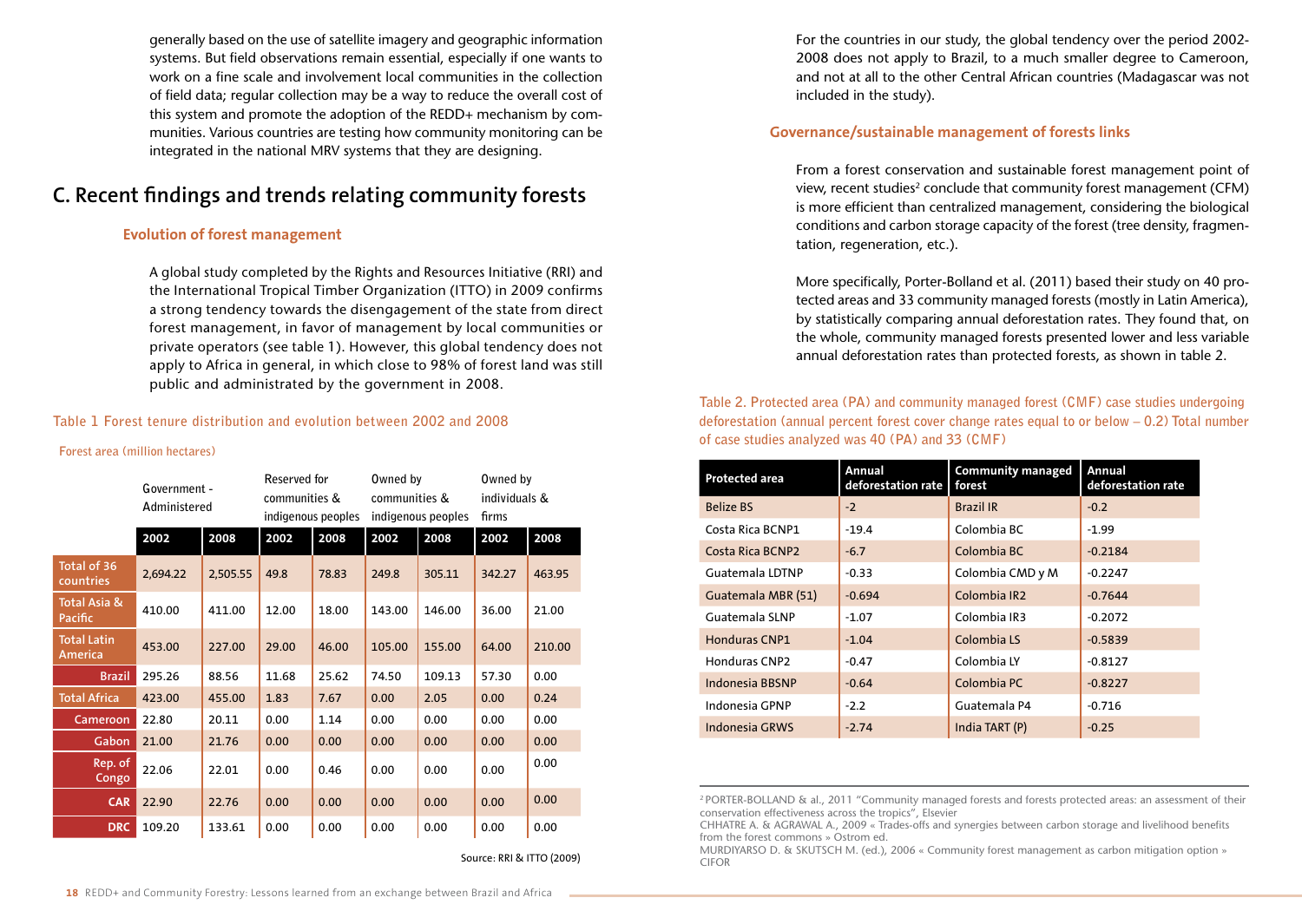| Indonesia HR                                    | $-2.13$ | Mexico EXM                                       | $-0.6$  |
|-------------------------------------------------|---------|--------------------------------------------------|---------|
| Jamaica BMRPE                                   | $-0.26$ | <b>Mexico UEFHG</b>                              | $-0.4$  |
| Malawi LMNP                                     | $-0.83$ |                                                  |         |
| Malaysia SBFR                                   | $-9.07$ |                                                  |         |
| Mexico LM1                                      | $-0.7$  |                                                  |         |
| <b>Mexico LM2</b>                               | $-0.3$  |                                                  |         |
| Mexico LTBR                                     | $-4.3$  |                                                  |         |
| <b>Mexico MABR</b>                              | $-0.33$ |                                                  |         |
| <b>Mexico MABR</b>                              | $-2.4$  |                                                  |         |
| Zimbabwe SWR                                    | $-0.7$  |                                                  |         |
| Total number of cases                           | 21      | <b>Total number of cases</b>                     | 13      |
| <b>Proportion of PAs with</b><br>positive rates | 52.5%   | <b>Proportion of CMFs</b><br>with positive rates | 39.4%   |
| Average rate                                    | $-2.77$ | Average rate                                     | $-0.59$ |

Source: Porter-Bolland & al. (2011)

Chhatre and Agrawal, in their 2009 study, based their analysis on 80 "forest commons" case studies in 10 countries (in Latin America, Africa, and Asia). As shown in figure 1, they found that the "degree of rule-making autonomy" of the forests (which can be considered a trend toward CF, and knowing that the effects of local autonomy vary with the size of the forest commons) was positively associated with high carbon storage and livelihood benefits ("sustainable forest commons"), and negatively associated with low carbon storage and low livelihood benefits ("overused forest commons").



Log of Forest Size

Change in Probability

0 .2 .4 .6 .8 1

Several articles focus on Latin American, where CFM in its various forms is particularly advanced. For this part of the world, the relevance of the CFM approach for forest conservation seems more evident<sup>3</sup>. In Mexico, CFM success stories reported in Barry et al.<sup>4</sup> appear quite enlightening (see box 2).

**Box 2. Experiences in CFM and Deforestation Reduction in Mexico**  *(from Barry et al., 2010 "Sustainable forest management as a strategy to combat climate change: lessons from Mexican communities")*

 $\blacksquare$  The central region of the state of Quintana Roo, which is dominated by CFM. has the lowest rate of deforestation in southern Mexico—even lower than that recorded in protected areas in the region.

 A study of CFM in X-Maben in central Quintana Roo showed that under locally recognized land-use rules, regulations, and forest management plans the area of mature forest decreased from 80% in 1976 to 76% in 1997, while early fallow and secondary forest more than doubled; overall, forest cover increased. A variety of local conservation practices were adopted in the forest management plan.

In the state of Oaxaca, deforestation rates have been high in both temperate and tropical forests, but CFM only occurs there in temperate pine-oak forests. Between 1980 and 2001, Oaxaca lost an estimated 21% of its temperate forests. However, the region of Sierra Norte, where land use is dominated by mature CFM experiences in timber production (with recent diversification into ecotourism, spring water bottling, and payments for carbon capture and watershed management), showed a 3.3% expansion of pine-oak forests over a 20-year period.

 $\blacksquare$  The Monarch Butterfly Biosphere Reserve—in a highland area of the states of Michoacan and Mexico—has suffered rapid deforestation in the last several decades due to heavy illegal logging and the expansion of subsistence agriculture. From 1971 to 1984 the annual deforestation rate in the region was 1.7%; it jumped to 2.41% between 1984 and 1999 and was even higher (1% and 3%, respectively) inside three sampled areas of the reserve. However, two small communities in the region that have managed their forests for timber production have successfully maintained forest cover.

> But all the authors insist on the variability of field conditions and the great difficulty of predicting the evolution of a forest based on its initial conditions. The difficulty in comparing the different studies used as "meta data" is also underlined, and Bowlers et al. (2012) recommend that the monitoring of outcomes be improved for CFM projects in order to produce more robust analysis and evidence of the positive impact of CFM.

> The literature stresses the importance of real governance systems at the field level, and therefore the need for the local population at one level or another in these systems (AGRAWAL et al., 2008). Clear access and management rules are always

<sup>&</sup>lt;sup>3</sup> CRONKLETON P. et al. 2011. "Community Forest Management and the Emergence of Multi-Scale Governance Institu-<br>tions: Lessons for REDD+ Development from Mexico, Brazil and Bolivia".

<sup>4</sup> BARRY D.et al. 2010. "Sustainable forest management as a strategy to combat climate change: lessons from Mexican communities." CCMSS/RRI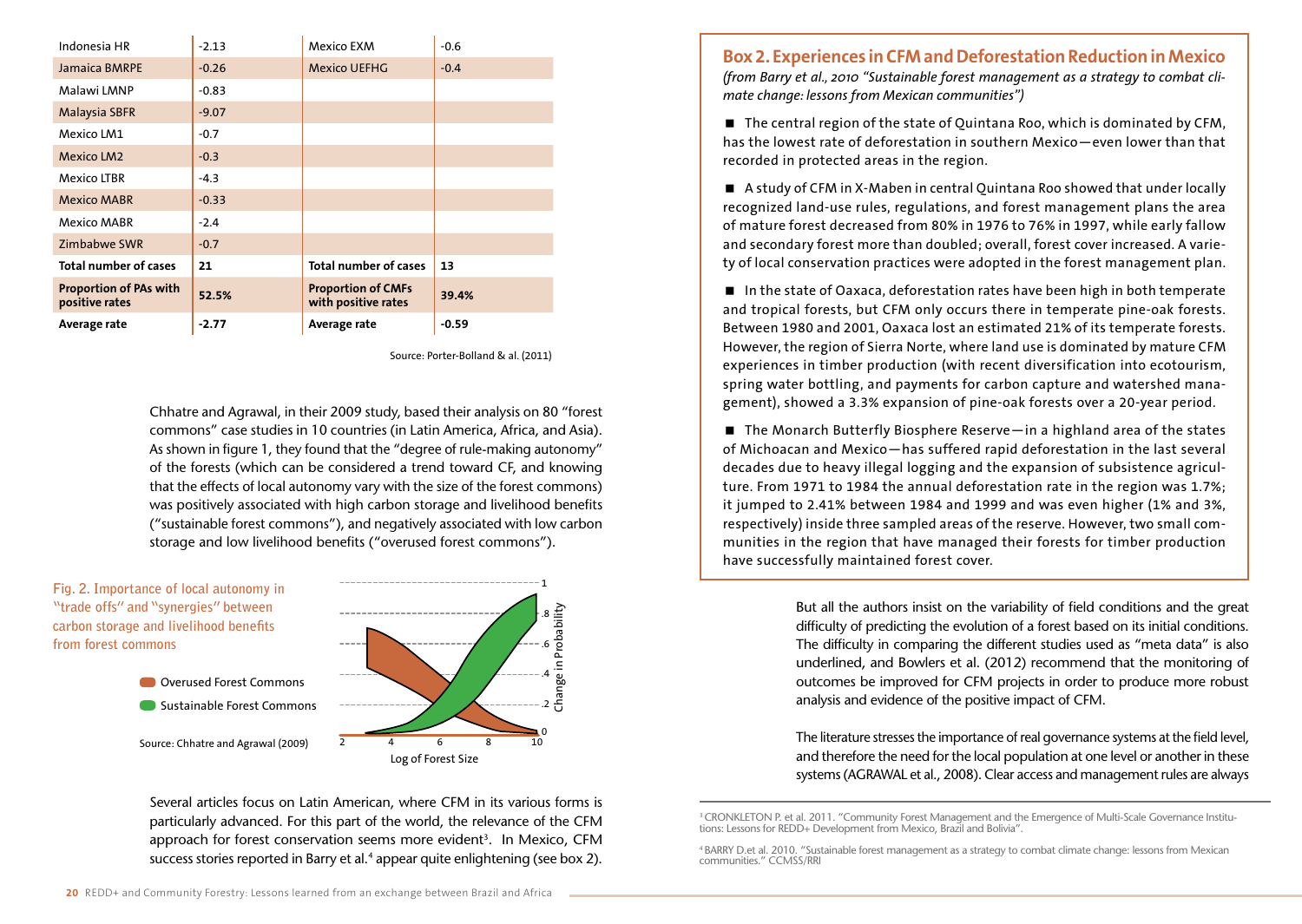regarded as an important variable for the success of REDD+ implementation<sup>6</sup>. One of the key messages in the FAO/ITTO policy brief "Forest governance and climate-change mitigation" states that "REDD cannot be achieved without clarifying rights to land, forests and carbon," which is part of CFM.

# **D. How can community forestry effectively contribute to reducing emissions from deforestation and degradation?**

#### **Clarification of property rights and management rights and responsibilities**

Securing property rights over natural resources is unanimously recognized as necessary to foster sustainable management. One individual or a community will not be encouraged to invest (plantation, improvement of plantings, etc.) in a forest if their rights are not clear and secure in the long term. A state-owned forest without any surveillance system and efficient control could generally be considered as "open access," and therefore subject to unsustainable exploitation. This leads to the "tragedy of commons" described by Hardin (1968).

Even if there is only a relative transfer of property rights, the responsibility for resource management is clearly established in CFM. This often contributes to a more sustainable use of the forestry resource (see box 3: Clarification of forest rights in Tanzania). In addition, communities whose rights have been clarified and are enforced through effective CFM also have strong incentives to protect the forests from "outsiders" who may overexploit their resources.

CFM is often associated with the clarification of benefit-sharing mechanisms at the local level, which can also create incentives for forest conservation if appropriately designed (see the example in the next section of the *Bolsa Floresta* program in Brazil, which compensates households for following certain forest management rules).

Community forestry (CF) may also contribute to reducing forest emissions by supporting mechanisms that add value to forest products, including wood, but also NTFP, and environmental services (ecotourism, carbon and biodiversity). REDD+, in particular, could become an important stream of revenue to local communities who are able to demonstrate reduced emissions against an agreed baseline.

Finally, through support to CF, national and local governments, as well as donors have an incentive to support the strengthening of local community organizations over the long-term, as this is a pre-condition for the latter to be able to sustainably manage forests.

### **Box 3. Clarifying the rights on forest in Tanzania**

*(Source: BLOMLEY T. and LUKUMBUZYA K. 2010. "Learning from the past and looking towards the future: Towards REDD Readiness in Tanzania." WB.* 

Tanzania has two forest management modalities that are relevant to CF: (1) Community-Based Forestry Management (CBFM) in forests owned by villages, communities or private individuals, and (2) Joint Forest Management (JFM), with government representatives in governmental forest reserves.

CBFM enables the communities to have well defined rights over property, and the management and use of benefits, whereas in the case of JFM property rights are less clear.

In practice, CBFM arouses more interest from populations, objectively enabling better forest management and creating little carbon leakage (CBFM management rules are generally implemented in adjacent forests not formally enjoying this status). JFM is less efficient at ensuring good forest management and generates more leakage.

#### **How can CFM address future deforestation?**

The promotion of community forestry in public areas facing deforestation pressure from new developments (infrastructure developments, commercial agriculture expansion, etc.) can be a key strategy to manage future deforestation. CFM is a way of incentivizing communities to protect their resource in the face of speculative pressures from an increase in land values. In Brazil, the government is attempting to mitigate the negative effects on forest cover resulting from paving the 163 Highway by supporting the creation of new extractivist reserves, protected areas and concessions to avoid settlers coming and deforesting the newly opened territory. In the Congo Basin, a similar approach could be adopted in areas being opened up to new types of exploitation (roads, agriculture, etc.).

#### **Main challenges facing community forest management**

Several challenges can hinder the effective implementation of CFM:

 $\blacksquare$  The national legislative frameworks for CFM should be adapted to field realities and suitable for local communities. For communities, the implementation costs in this approach should be kept low, and the technical requirements should not be too high if the model is to be disseminated without "heavy" support from technical partners.

<sup>5</sup> FAO / ITTO 2009: Forest governance and climate-change mitigation." Policy brief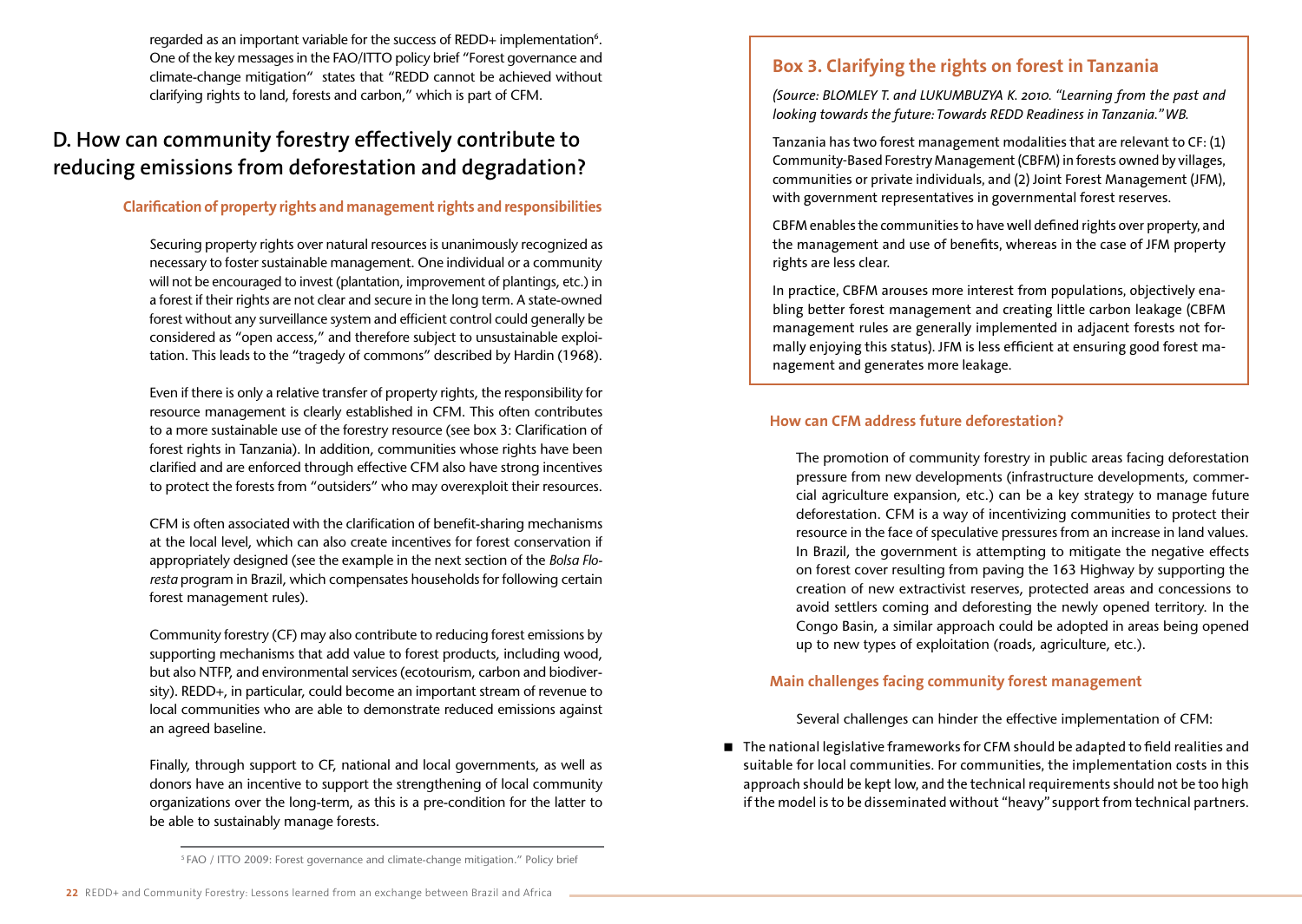- $\blacksquare$  The legal and fiscal framework, particularly for carbon benefit sharing and taxation of income from forest products—including carbon—should create incentives for the promotion of this type of management;
- $\blacksquare$  A substantial part of the REDD+ income should reach the communities, and the carbon income has to be integrated in a global approach of forest product valorization and development of lucrative fields in the long term.
- Communities have to be able to reach a certain technical level and a negotiation capacity that will enable them to control all the elements of the REDD approach and to take the most advantage of it.
- Ensuring long-term financial support to communities, including compensation of all costs they incur when changing forest management practices (mainly different sorts of restrictions imposed on forest resources);
- Low level of social and human capacity across many forest communities, and the very definition and boundaries of "community" in many cases;
- Ensuring fair benefit sharing at the local level. The social and environmental results of CFM are often realized only in the long term.

## **E. How can REDD contribute to the implementation of community forest management?**

Some of the many challenges related to CF can be directly addressed by the REDD mechanism.

#### **Long-term financial support to CFM**

Payments for emission reductions resulting from reduced deforestation and forest degradation can offset the costs of implementing CFM, including the opportunity costs associated with restrictions to forest access. The longterm nature of carbon payments, as opposed to traditional donor financing, can help address the need for long-term support to local communities for capacity building.

#### **Inclusion of CFM as a strategic option in the National REDD+ Strategy**

Various countries are currently seeking cost-efficient options to effectively reduce deforestation so that they can access REDD+ resources. This is a window of opportunity for mainstream CF as an efficient and effective strategy to reach REDD+ goals. The national REDD+ Readiness process has

also created new venues for CSOs and representatives of forest communities (including indigenous peoples) to influence policy making. This could be a good opportunity for these organizations to push for further support for community forestry by national and local governments.

#### **An opportunity to improve forest governance and financial flows**

Community forestry is generally associated with local management organizations that can manage funds and distribute them, such as local associations or cooperatives. In some cases, however, the lack of capacity of their representatives or the lack of control over funds can lead to situations of inequity or inefficiency in the redistribution of benefits. REDD+ financial resources will be subject to close international scrutiny. Hence, countries have an incentive to develop transparent mechanisms to channel resources to the local level.

As REDD´s incentives are directly correlated with the effective reduction of deforestation and degradation, REDD compels countries and local actors to think about the most effective systems possible, which really benefit those who are actually reducing deforestation in the most effective way possible. In addition, in order to secure international funding, countries have to show real transparency and an absence of corruption in the management of the funds.

From a CF perspective, REDD+ enables the use of tools that allow for the verification of the actual conservation of forests and national and global trends, thus improving transparency in resource allocation.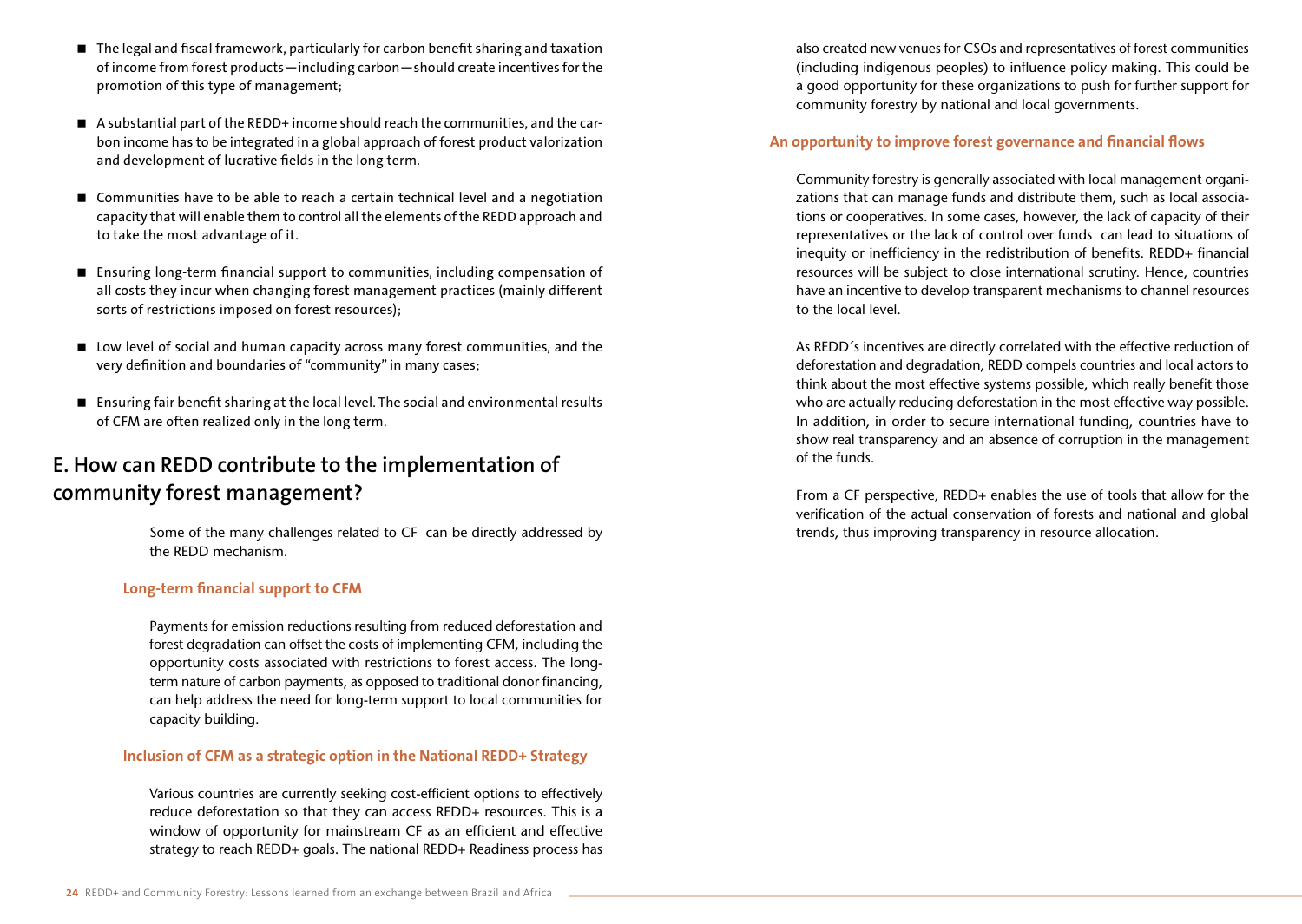# **CHAPTER 3**

# **The key issues of REDD+ in connection with community forestry in Africa**



**This chapter focuses on the interactions** between REDD+ and CF in the participating African countries. These interactions were analyzed using the theoretical framework presented in the tables on the following pages. It considers the main elements of the architecture of a national REDD+ system and the potential interactions with community forestry.

The tables are based on various documents from different sources and direct information from stakeholders in these countries.

All these countries are, however, undergoing a very dynamic process of elaboration and implementation of their plans, so the present status cannot represent a static reality, but the present state of evolution and gaps.

The analysis is deliberately not exhaustive for each country (for readability purposes), but focuses instead on the most original aspects of the implementation of REDD+ in each country, in connection with CF.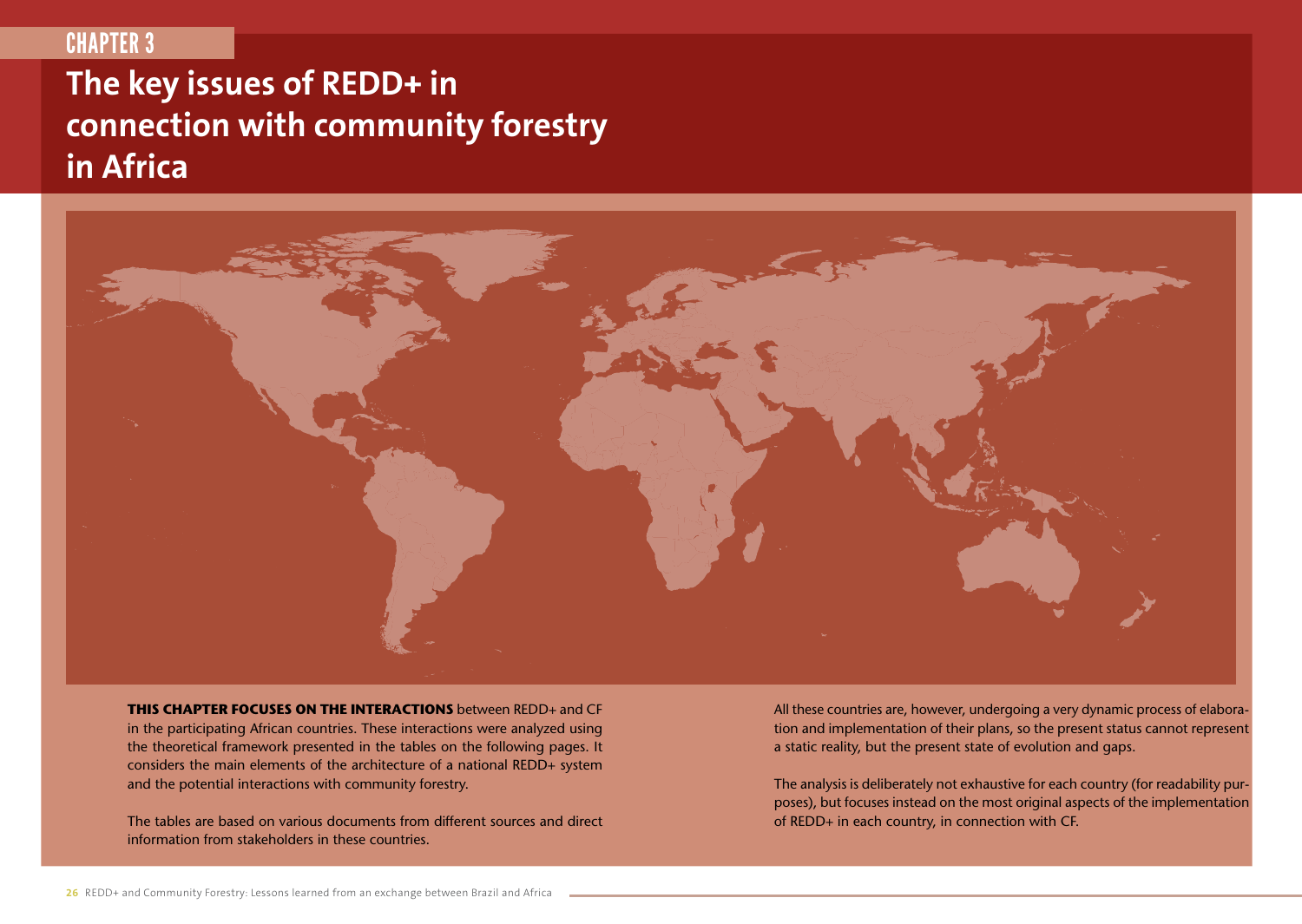# **CAMEROON**

| $\blacksquare$ The Forest Code (1994) defines community forests in this way:<br>$\blacksquare$ Framework<br>The Forest and Environment<br>Permanent sample plot monitoring<br>$\blacksquare$ Country<br>selected by the<br>- Forest of non-permanent forest domain, subject to a management agreement<br>Law on the<br>Sector Plan includes a section on<br>devices (ITTA) with several layers of<br>FCPF, RPP under<br>between a village community and the administration responsible for forestry;<br>forest governance with platforms for<br>vegetation for carbon stock evaluation<br>environment<br>- An interim management agreement (after developing and validating a Simple<br>dialogue with different levels of civil<br>(1996), Forest<br>by type of vegetation cover.<br>preparation<br>Management Plan) is initially signed for two years, and the final renewable<br>Code (1994),<br>society.<br>$\blacksquare$ GIZ support for the establishment<br>Institutional<br>agreement is valid for 25 years;<br>Forest and<br>- The maximum area that may be granted to a community is 5,000 ha;<br>of projections on carbon stocking and<br>problems (lack<br>Environment<br>■ While Cameroon has not yet<br>of coordination<br>- Forest products belong to the communities.<br>Sector Plan<br>established a coherent policy to<br>removal (collaborative project with<br>(2003).<br>address the rights of indigenous<br>between<br>Bolivia).<br>$\blacksquare$ The first Community Forest was founded in 1997.<br>peoples, certain ad hoc legislation<br>ministries in<br>The Community Forestry Network (RFC) was created in 1997, including<br>$\blacksquare$ A national<br>has been introduced for individual<br>Pilot project being developed<br>charge of<br>with the European Union and the<br>communities and indigenous peoples, national and international NGOs,<br>REDD+ committee<br>programs in response to pressure<br>environment<br>and forests) are<br>universities, projects, key actors and the ministry responsible for forests.<br>incorporates all<br>from international organizations<br>European Space Agency.<br>the stakeholders.<br>(Dkamela, 2011). For example, to<br>slowing down the<br>$\blacksquare$ In early 2011:<br>Not yet<br>meet World Bank Operational Policies<br>National Observatory of climate<br>process.<br>-457 allocation requests (area: 1,502,347 ha);<br>on indigenous peoples the Pygmy<br>change created by decree in 2009; its<br>operational.<br>-291 Simple Management Plans approved (area: 933,457 ha);<br>Peoples Development Plan (PPDP)<br>operationalization will benefit from<br>$\blacksquare$ There are<br>-182 interim management agreements signed (area: 677,233 ha);<br>about 30 local<br>loint decree<br>was established as part of the Forest<br>the results of pilot projects.<br>-43 final agreements signed (area: 142,470 ha).<br><b>REDD</b> initiatives<br>520 of June 3,<br>and Environment Sector Program<br>2010 sets down<br>(FESP) to facilitate the access of<br>in Cameroon.<br>$\blacksquare$ Strengths:<br>-Field experience developed since 1997;<br>how revenues<br>Pygmies to community forests and to<br>-Reflection on the CF conducted at national level, with representative<br>ensure fair distribution of the Annual<br>■ Cameroon<br>from logging<br>organizations, and production of technical documents (manuals).<br>(including fauna)<br>Forest Fee (AFF) and the Wildlife Tax<br>signed a<br>Voluntary<br>and for village<br>(extract from the REDD desk).<br>Constraints:<br>Partnership<br>communities are<br>-The integration of the Community Forest approach in a broader approach of<br>to be distributed:<br>Agreement under<br>local development needs to be improved;<br>the FLEGT with<br>50% to the<br>-In practice, the groups responsible for management of community forests are<br>the European<br>state, 20% to the<br>often under the control of elites (financial partners, forest operators, etc.) who<br>Union on May<br>municipalities<br>receive more benefits than the communities themselves.<br>6, 2010 to fight<br>where the forest | <b>Current</b><br>status of<br><b>REDD+</b> in the<br>country | <b>Experiences with Community Forestry</b> | <b>Institutional</b><br>framework<br>and benefit<br>sharing | <b>Social and environmental</b><br>safeguards | <b>Technical capacity - MRV</b> |
|-----------------------------------------------------------------------------------------------------------------------------------------------------------------------------------------------------------------------------------------------------------------------------------------------------------------------------------------------------------------------------------------------------------------------------------------------------------------------------------------------------------------------------------------------------------------------------------------------------------------------------------------------------------------------------------------------------------------------------------------------------------------------------------------------------------------------------------------------------------------------------------------------------------------------------------------------------------------------------------------------------------------------------------------------------------------------------------------------------------------------------------------------------------------------------------------------------------------------------------------------------------------------------------------------------------------------------------------------------------------------------------------------------------------------------------------------------------------------------------------------------------------------------------------------------------------------------------------------------------------------------------------------------------------------------------------------------------------------------------------------------------------------------------------------------------------------------------------------------------------------------------------------------------------------------------------------------------------------------------------------------------------------------------------------------------------------------------------------------------------------------------------------------------------------------------------------------------------------------------------------------------------------------------------------------------------------------------------------------------------------------------------------------------------------------------------------------------------------------------------------------------------------------------------------------------------------------------------------------------------------------------------------------------------------------------------------------------------------------------------------------------------------------------------------------------------------------------------------------------------------------------------------------------------------------------------------------------------------------------------------------------------------------------------------------------------------------------------------------------------------------------------------------------------------------------------------------------------------------------------------------------------------------------------------------------------------------------------------------------------------------------------------------------------------------------------------------------------------------------------------------------------------------------------------------------------------------------------------------------------------------------------------------------------------------------------------------------------------------------------------------------------------------------------------------------------------------------------------------------------------------------------------------------------------------------------------------------------------------------------------------------------------------------------------------------------------------------------------------------------------------------------------------------------------------|---------------------------------------------------------------|--------------------------------------------|-------------------------------------------------------------|-----------------------------------------------|---------------------------------|
| exploitation of<br>-Revision of the forestry law in progress;<br>an Equipment and<br>- Work on the transformation of CFM into real small and medium-sized forest<br>wood.<br>Intermunicipal<br>Intervention Fund,<br>enterprises to the benefit of the community.<br>and 10% to local<br>communities.                                                                                                                                                                                                                                                                                                                                                                                                                                                                                                                                                                                                                                                                                                                                                                                                                                                                                                                                                                                                                                                                                                                                                                                                                                                                                                                                                                                                                                                                                                                                                                                                                                                                                                                                                                                                                                                                                                                                                                                                                                                                                                                                                                                                                                                                                                                                                                                                                                                                                                                                                                                                                                                                                                                                                                                                                                                                                                                                                                                                                                                                                                                                                                                                                                                                                                                                                                                                                                                                                                                                                                                                                                                                                                                                                                                                                                                                       | against the illegal                                           | Outlook:                                   | is located, 20% to                                          |                                               |                                 |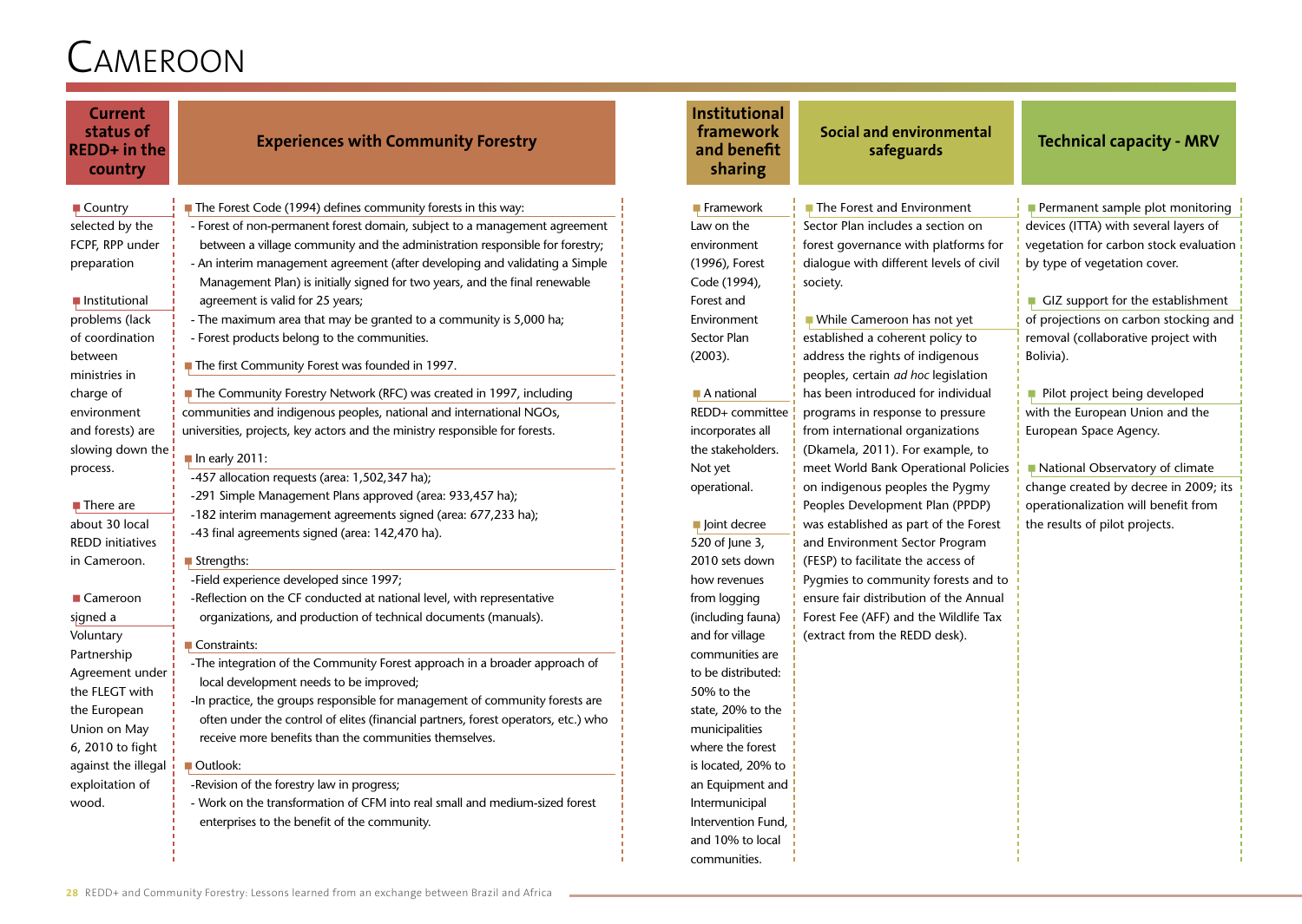# Central African Republic

| <b>Current</b><br>status of<br><b>REDD+</b> in the<br>country | <b>Experiences with Community Forestry</b>                                                                                                                |
|---------------------------------------------------------------|-----------------------------------------------------------------------------------------------------------------------------------------------------------|
| $\blacksquare$ Member of the                                  | Community forests are identified in the new forest code of 2008, but still no                                                                             |
| FCPF.                                                         | concrete implementation on the ground. "Community forests are part of the                                                                                 |
|                                                               | non-permanent forest domain, and are the subject of a management agreement                                                                                |
| RPP presented                                                 | between an organized and interested village or indigenous community on the one                                                                            |
| informally in                                                 | hand and the state represented by the Forestry Administration on the other hand"                                                                          |
| March 2011, final                                             | (art 133 Forest Code).                                                                                                                                    |
| version accepted                                              | Possible use of the experience of village areas of "game hunting" interest: the                                                                           |
| in October                                                    | villages collect taxes from hunting and must pay back 25% to the municipality and                                                                         |
| 2011 but                                                      | 15% to the state, the remaining 60% being for their socio-economic development.                                                                           |
| subject to some                                               |                                                                                                                                                           |
| improvements.                                                 | $\blacksquare$ Rights on the resources:                                                                                                                   |
|                                                               | - "A management agreement is a contract whereby the Forestry Administration<br>assigns to a community a portion of a forest of the national domain with a |
| $\blacksquare$ Development<br>of 13 pilot                     | view to its management, conservation and exploitation in the interests of                                                                                 |
| projects is                                                   | this community. The management agreement is accompanied by a simple                                                                                       |
| planned for                                                   | management plan" (art 134 Forest Code);                                                                                                                   |
| widening the                                                  | - "Forest products of any kind resulting from the exploitation of community                                                                               |
| preliminary                                                   | forests, wood resources, animal and plant species, fish products and special                                                                              |
| strategic options.                                            | products, except those that are regulated or prohibited by law, belong entirely to                                                                        |
|                                                               | the populations concerned" (art 139 Forest Code).                                                                                                         |
| $\blacksquare$ The Central                                    |                                                                                                                                                           |
| African Republic                                              | $\blacksquare$ Strengths:                                                                                                                                 |
| signed a                                                      | - Identification of community forests under the Forest Code;<br>- Experience of village areas of "game hunting" interest that can be used for the         |
| Voluntary                                                     | FC approach.                                                                                                                                              |
| Partnership                                                   |                                                                                                                                                           |
| Agreement under                                               | $\blacksquare$ Constraints:                                                                                                                               |
| the FLEGT with                                                | - Operational framework for implementation not yet completed;                                                                                             |
| the European                                                  | - No pilot projects.                                                                                                                                      |
| Union in 2010                                                 | Outlook:                                                                                                                                                  |
| to fight against                                              | - Development of pilot initiatives and operational framework, capitalizing on the                                                                         |
| the illegal                                                   | experience of village areas of "game hunting" interest;                                                                                                   |
| exploitation of                                               | - One of the REDD options identified in the RPP is to "promote sustainable                                                                                |
| wood.                                                         | forest management, including the operationalization of the concept of                                                                                     |
|                                                               | community forestry and greater involvement of local people in sustainable                                                                                 |
|                                                               | forest management."                                                                                                                                       |

#### **Experiences with Community Forestry Institutional framework and benefit sharing**

### **Social and environmental safeguards**

is being developed.

#### **Technical capacity - MRV**

REDD National Committee (6 government officials and 14 from other sectors), 3 inter-prefectural committees and a REDD technical coordinator. Responsible for the preparation, these institutions should be institutionalized in the implementation phase of REDD.

CAR plans the development of a REDD+ law that will set strategic priorities, principles and instruments for the implementation of REDD. The REDD law will confer a legal enforceability to the REDD strategic guidelines.

■ There is a proposal that the benefits related to REDD be distributed through the National Environment Fund (which already exists) where a REDD account will be created. The National Treasury supervises the management of all state funds, including the NEF. All expenses will be made in accordance with the work plan approved by the National REDD Committee (including the participation of CSOs). The ENF will periodically prepare a financial report on the different operations to the National REDD Committee for control. The new Central African Penal Code (2010) devotes a large part to the suppression of corruption.

Once the state portion is deducted, REDD resources are expected to be redistributed to private entities, local authorities and communities. Local communities and indigenous peoples would receive their share through the financing of development projects that contribute to and/or facilitate the implementation of REDD+ activities. Submission of projects by local communities and validation at the inter-prefectural committees where local communities and autochthonous peoples are also represented.

 $\blacksquare$  The RCA is the only African country to have signed the Convention ILO 169 concerning Indigenous and Tribal Peoples. A draft law on the promotion and protection of indigenous peoples The law 07.018 of December 28, 2007 setting Environmental **Forest of Southwest** 

Code establishes in its article 101 the Strategic Environmental Assessment (SEA), defined as "*the systematic process of assessing the possibilities, capabilities and functions of resources, natural and human systems in order to facilitate sustainable development planning, decision making and to predict and manage the impacts of planning proposals*".

Expected completion, early in the implementation of the RPP, of a SESA in accordance with the Environmental Code and safeguard policies of the World Bank. The results will enable the development of a framework for environmental and social management to limit the negative impacts and maximize co-benefits. The social and environmental impacts will be monitored on the basis of this framework for environmental and social management.

well monitored through the planning process for forest exploitation. It consists mainly of savanna areas that require the establishment of a new specific device. An external control of the quality of inventory data will be set up (modeled after the Independent Observer under APV-FLEGT).

The RCA will be the first country in the Congo Basin to benefit from the agreement AFD/Astrium, which aims to provide historical and future SPOT imagery, and historical analysis of deforestation, including rainforest and wooded savannah.

**REDDAF** project (funded by the European Union and implemented by GAF): research project aimed at achieving forest mapping of CAR.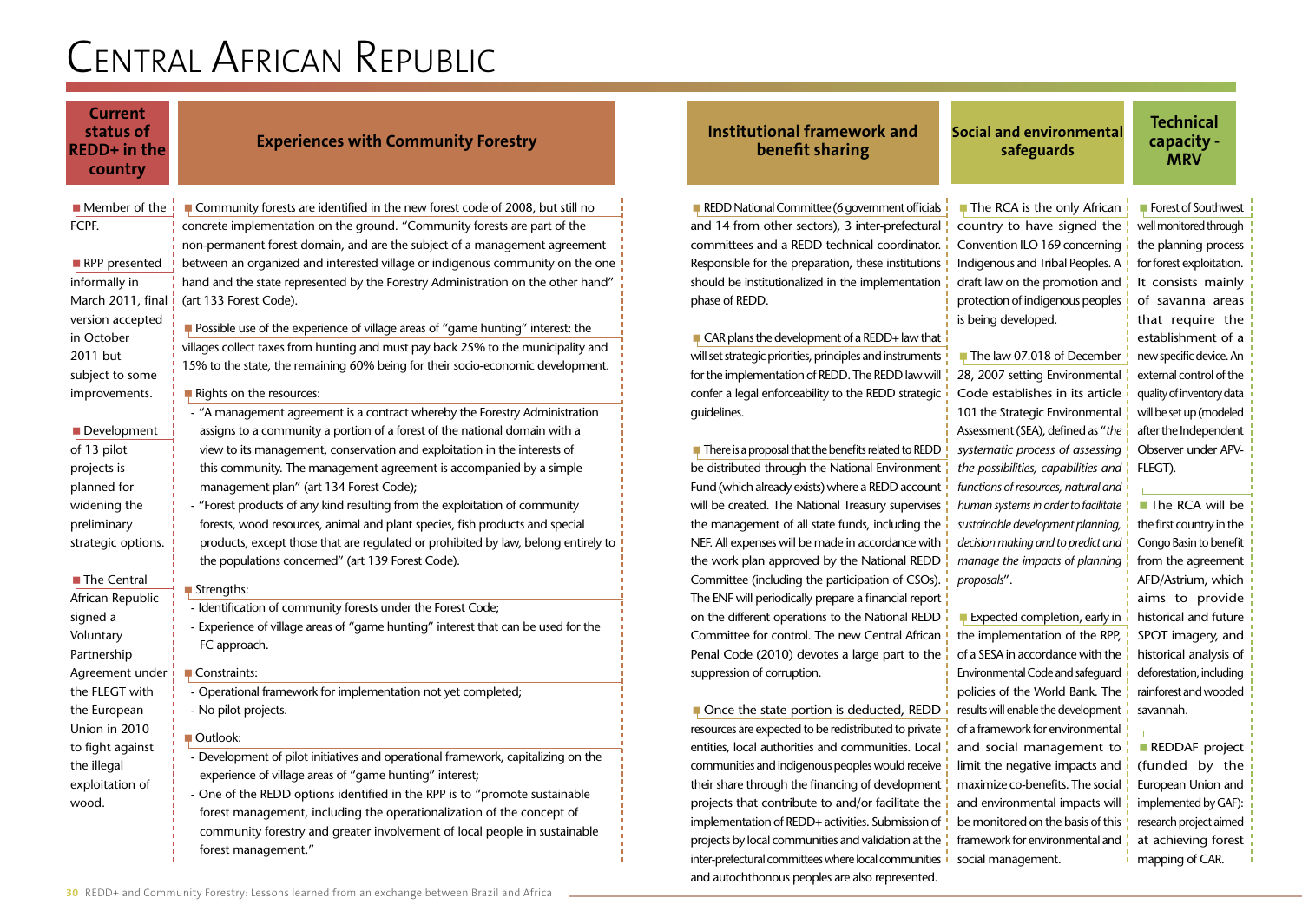# CONGO, BRAZZAVILLE

| Current<br>status of<br>REDD+ in the<br>country                                                                                                                                                                                                                                                                                                                                                                                                                             | <b>Experiences with Community Forestry</b>                                                                                                                                                                                                                                                                                                                                                                                                                                                                                                                                                                                                                                                                                                                                                                                                                                                                                                                                                                                                                                                                                                                                                                                                                                                                                                                                                                                                                                                                                                                                                                                                                                                                                                                                                                                           | <b>Institutional framework and</b><br>benefit sharing                                                                                                                                                                                                                                                                                                                                                                                                                                                                                                                                                                                                                                                                                                                                                                                                                                                                                                                                                                                                                                                                                                                                              | <b>Social and environmental</b><br>safeguards                                                                                                                                                                                                                                                                                                                                                                                                                                                                                                                                                                                                                                                                                                                                                                                                                                                                      | <b>Technical</b><br>capacity<br>- MRV                                                                                                                                                                                                                                                  |
|-----------------------------------------------------------------------------------------------------------------------------------------------------------------------------------------------------------------------------------------------------------------------------------------------------------------------------------------------------------------------------------------------------------------------------------------------------------------------------|--------------------------------------------------------------------------------------------------------------------------------------------------------------------------------------------------------------------------------------------------------------------------------------------------------------------------------------------------------------------------------------------------------------------------------------------------------------------------------------------------------------------------------------------------------------------------------------------------------------------------------------------------------------------------------------------------------------------------------------------------------------------------------------------------------------------------------------------------------------------------------------------------------------------------------------------------------------------------------------------------------------------------------------------------------------------------------------------------------------------------------------------------------------------------------------------------------------------------------------------------------------------------------------------------------------------------------------------------------------------------------------------------------------------------------------------------------------------------------------------------------------------------------------------------------------------------------------------------------------------------------------------------------------------------------------------------------------------------------------------------------------------------------------------------------------------------------------|----------------------------------------------------------------------------------------------------------------------------------------------------------------------------------------------------------------------------------------------------------------------------------------------------------------------------------------------------------------------------------------------------------------------------------------------------------------------------------------------------------------------------------------------------------------------------------------------------------------------------------------------------------------------------------------------------------------------------------------------------------------------------------------------------------------------------------------------------------------------------------------------------------------------------------------------------------------------------------------------------------------------------------------------------------------------------------------------------------------------------------------------------------------------------------------------------|--------------------------------------------------------------------------------------------------------------------------------------------------------------------------------------------------------------------------------------------------------------------------------------------------------------------------------------------------------------------------------------------------------------------------------------------------------------------------------------------------------------------------------------------------------------------------------------------------------------------------------------------------------------------------------------------------------------------------------------------------------------------------------------------------------------------------------------------------------------------------------------------------------------------|----------------------------------------------------------------------------------------------------------------------------------------------------------------------------------------------------------------------------------------------------------------------------------------|
| $\blacksquare$ Member of<br>the FCPF and the<br>UN-REDD.<br><b>RPP</b> approved<br>in 2010, subject<br>to certain<br>improvements.<br>Final version<br>submitted in<br>September 2011.<br>$\blacksquare$ 10 REDD<br>pilot projects<br>are planned for<br>development.<br>The Republic<br>of Congo signed<br>a Voluntary<br>Partnership<br>Agreement under<br>the FLEGT with<br>the European<br>Union in 2010<br>to fight against<br>the illegal<br>exploitation of<br>wood. | $\blacksquare$ Legal framework does not yet exist for the CF.<br>Thoughts on participatory management developed from 2000 (see "workshop<br>on the promotion of community and private forests" / Brazzaville 2009).<br>Still no operational implementation.<br>A law on NTFP is in preparation on access to these products, funded by FAO.<br>Other structures of the CF approach:<br>-Municipal or local forests (art. 11 Forest Code): "It is considered as a<br>municipal, local or territorial forest, a forest which was declared in favor<br>of such a community, by decree of the Council of Ministers, or as a result<br>of the plantation that the community carried out on its land or a transfer<br>of ownership of the domain of the state operated by it for the benefit of<br>the community" and "The forests of the municipalities and other local or<br>regional authorities enter the private domain of the communities involved";<br>-Series of community development within management plans of forest<br>concessions.<br>Strengths:<br>- National discussion on FC, particularly based on the experiences of<br>neighboring countries;<br>- Experience with a series of community developments within logging<br>concessions.<br>Constraints:<br>-No legal framework for community forests;<br>-National Land Allocation Plan not finalized;<br>-No sustainable source of funding for the promotion of community forests.<br>■ Outlook:<br>-Integration in the Forest Code of the concepts of CF, and practical<br>arrangements for implementation and allocation of forest;<br>-Awareness raising and dissemination to communities and linking it with the<br>local development process;<br>-Promotion of planted community forests (PRONAR - Promotion of 1 million<br>hectares of plantations over 20 years). | Forest Code of 2000, Decree No.<br>2002-437 establishing the conditions for<br>management and use of forests, National<br>Scheme of Territorial Planning 2005. A<br>National Land Allocation Plan is planned to<br>avoid land use overlaps (such as between<br>forests, mining and agriculture).<br>REDD National Committee, 12<br>departmental committees, REDD+ national<br>coordination and financing agency. For<br>now, only the National Coordination is<br>functional.<br>$\blacksquare$ REDD law should set the responsibilities<br>of the various sectors involved.<br>The creation of a national REDD fund is<br>planned.<br>The Congo already has experience in<br>forest concessions from the conservation<br>councils (forestry companies, civil society<br>and local council) which run a local<br>development fund supported by a tax on<br>marketed production.<br>The REDD fund could be linked to the<br>Community Development Fund managed<br>by the local committees around forest<br>concessions, to ensure fair carbon benefits<br>redistribution to local stakeholders and<br>the consistency of decision making at the<br>local level as well as the full participation of | A strategic social and<br>environmental assessment<br>is planned in order to<br>formulate measures for the<br>environmental and social<br>management of REDD+<br>activities, a charter of<br>responsibilities with synergies<br>for the management of social<br>and environmental impacts,<br>and a technical manual to<br>facilitate the development of<br>this assessment.<br>Law No. 5-2011 on the<br>promotion and protection of<br>indigenous peoples' rights,<br>which recognizes, among<br>other things, customary<br>land rights of traditional<br>populations.<br>A REDD Interim<br>Commission of the NGOs is<br>working in connection with<br>the National Coordination.<br>This commission is composed<br>of representatives of different<br>platforms related to the<br>forests. It is expected to be<br>restructured into a future<br>REDD platform of civil society,<br>with greater representation. | $\blacksquare$ 2 methodologi-<br>cal pilot projects:<br>- WRI-IMAZON-<br>OSFAC:<br>Analysis and<br>quantification<br>of forest carbon<br>emissions and<br>stock;<br>- GAF project:<br>remote sensing<br>monitoring of<br>forest cover<br>throughout the<br>country 1990-<br>2000-2005. |
|                                                                                                                                                                                                                                                                                                                                                                                                                                                                             |                                                                                                                                                                                                                                                                                                                                                                                                                                                                                                                                                                                                                                                                                                                                                                                                                                                                                                                                                                                                                                                                                                                                                                                                                                                                                                                                                                                                                                                                                                                                                                                                                                                                                                                                                                                                                                      | those directly involved.                                                                                                                                                                                                                                                                                                                                                                                                                                                                                                                                                                                                                                                                                                                                                                                                                                                                                                                                                                                                                                                                                                                                                                           |                                                                                                                                                                                                                                                                                                                                                                                                                                                                                                                                                                                                                                                                                                                                                                                                                                                                                                                    |                                                                                                                                                                                                                                                                                        |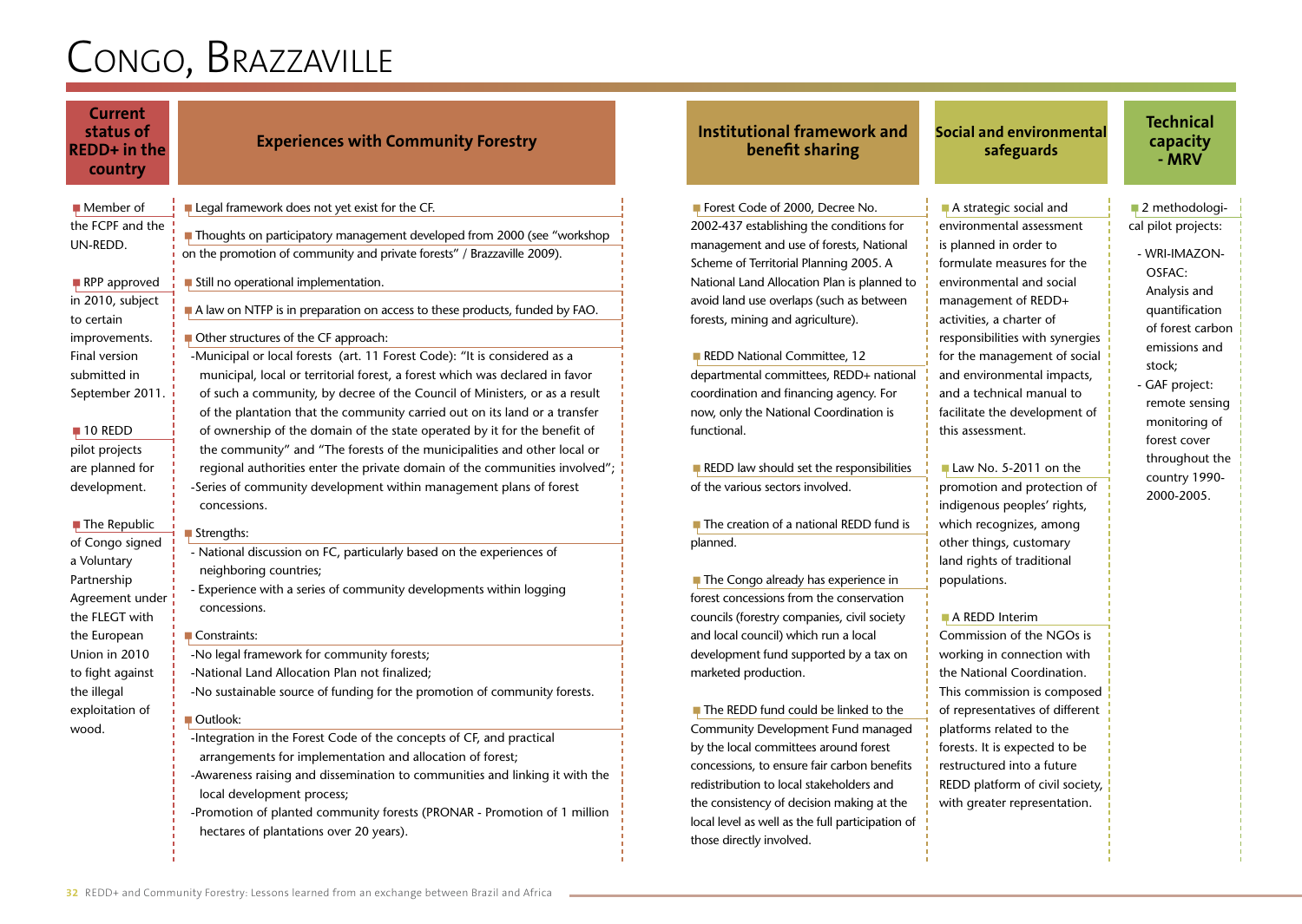# Democratic Republic of Congo

| <b>Current</b><br>status of<br><b>REDD+</b> in the<br>country                                            | <b>Experiences with Community Forestry</b>                                                                                                                                                                                                                                                                                                                                                                                                                                                                                                |
|----------------------------------------------------------------------------------------------------------|-------------------------------------------------------------------------------------------------------------------------------------------------------------------------------------------------------------------------------------------------------------------------------------------------------------------------------------------------------------------------------------------------------------------------------------------------------------------------------------------------------------------------------------------|
| $\blacksquare$ Country<br>selected by the<br>FCPF, UN-REDD<br>and FIP (Forest<br>Investment<br>Program). | Law No. 011/2002 of August 29, 2002 on the Forestry Code, allowing communi-<br>ties to obtain parts of forests as "forest concessions" ("A local community may, at its<br>request, obtain as a forest concession part or all of the protected forests among forests<br>regularly possessed by virtue of custom. The arrangements for allocating concessions<br>to local communities are determined by a Presidential Decree. There is no charge for<br>the award"). This law must be operationalized by various decrees, but most of them |
| $\blacksquare$ RPP approved<br>in March 2010 by !<br>the FCPF and the<br>UN-REDD.                        | haven't been signed yet (which is also the case of the application decree on commu-<br>nity forestry). This generates confusion about the legal framework applicable to the<br>Congolese forest sector in general.<br>Pilot project (FORCOM) implemented by FAO, which enabled the development of                                                                                                                                                                                                                                         |
| $\blacksquare$ 7 pilot projects<br>to allow testing<br>of the various<br>components of                   | a first proposal for a decree and "arrêté" <sup>6</sup> on community forests.<br>A second pilot project (Congolese government, Forest Monitor and RRN) took over<br>consultations and prepared a second proposal (with decree of allocation, "arrêté" of<br>management and sub-policies).<br>$\blacksquare$ The CF activities are planned in the forest domain of protected forests, which may                                                                                                                                            |
| the draft strategy,<br>supported by<br>the CBFF (Congo<br><b>Basin Forest</b>                            | be subject to a concession through a contract for a term not exceeding 25 years (Ar-<br>ticle 21 of the Forest Code).<br>$\blacksquare$ The Government has created a Division of Community Forest in the Forest Man-                                                                                                                                                                                                                                                                                                                      |
| Fund).                                                                                                   | agement Department. A project of USD 7 million for the implementation of local<br>community forests has been submitted to the CBFF.<br>$\blacksquare$ Strengths:                                                                                                                                                                                                                                                                                                                                                                          |
|                                                                                                          | -Consistency of the overall legal framework and pilot experience;<br>-National level institutions to promote community forests are in place (including<br>Community Forests Division at Ministry of the Environment).<br>$\blacksquare$ Constraints:                                                                                                                                                                                                                                                                                      |
|                                                                                                          | - Lack of organization of local communities;<br>-Lack of long-term funding;<br>-Need for capacity building of government and other stakeholders.<br>Outlook:                                                                                                                                                                                                                                                                                                                                                                              |
|                                                                                                          | -Signature of the implementing texts (decrees and "arrêtés") of the Forestry Code<br>regarding Community Forestry;<br>-Start of the allocation of concessions to local communities with financing from the<br>government and donors.                                                                                                                                                                                                                                                                                                      |

### **Institutional framework and benefit sharing**

Nov. 2009 decree formalizing the national structures in preparation of REDD+: it created a national committee and an inter-ministerial committee responsible for orientation and planning, a scientific council and a national coordination for council and coordination. All these structures are operational, except the Scientific Committee. It is expected to decline these entities at the provincial level.

**Analytical studies under** way on options for sharing revenues from REDD+, and on managing REDD+ resources.

■ A National RFDD+ Fund is envisioned, which should centralize national-level REDD+ funding. In parallel, the country is reflecting on national-level regulations on benefit sharing for REDD+ across all levels (including projects).

A registry of REDD projects is already available, and a process for approval of REDD projects is currently being designed (to be formalized through an "*arrêté*").

#### **Social and environmental safeguards**

**The Working Group Climate** REDD (GTCR, a network including the main national NGOs working in the field of Environment, Forests, and Rural Development) is working closely with the REDD National Coordination. Intervention of civil society at different stages of the process through GTCR: steering structures, IEC plan, diagnosis of the causes of deforestation, REDD+ strategies, implementation framework, Strategic Environmental and

Social Assessment, baseline establishment, emission and absorption monitoring system and monitoring of social and environmental impacts.

 $\blacksquare$  The organization of a strategic environmental and social assessment is planned. The SESA exercise in DRC will be led by the National SESA Oversight Committee, including representatives from civil society.

Local civil society has already prepared a proposal of National Social and Environmental Standards for REDD+ in DRC, which should be tested at the project level.

**Technical capacity - MRV**

■ National forestry inventory in progress, with FAO support (the preparation of national experts is currently being strengthened).

A preliminary MRV system with emphasis on satellite images analysis is under preparation (TerraCongo).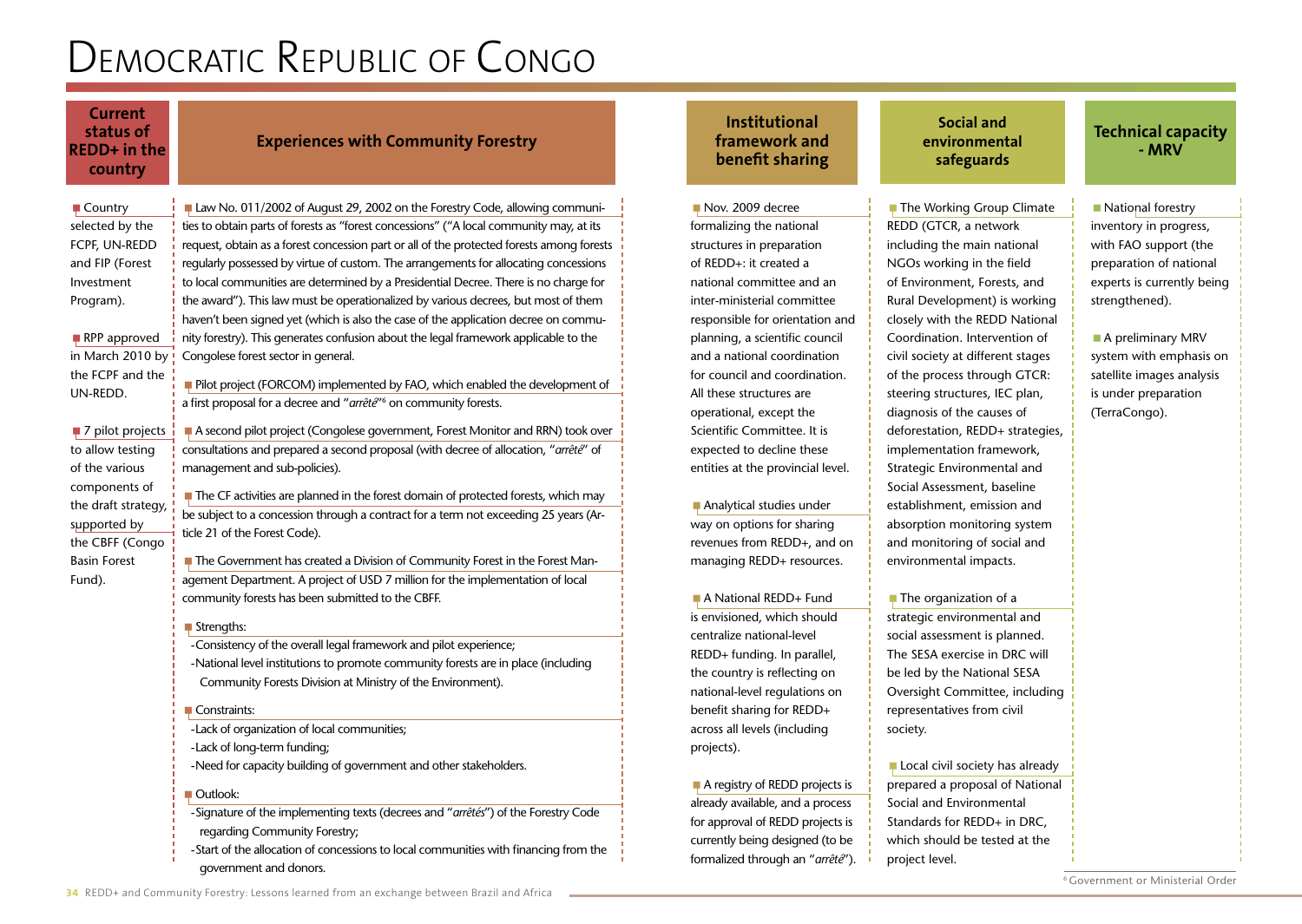# $G$ ABON

| <b>Current</b><br>status of<br><b>Experiences with Community Forestry</b><br><b>REDD+</b> in the<br>country                                                                                                                                                                                                                                                                                                                                                                                                                                                                                                                                                                                                                                                                                                                                                                                                                                                                                                                                                                                                                                                                                                                                                                                                                                                                                                                                                                                                                                                                                                                                                                                                                                                                                                                                                                                                                                                                                  |
|----------------------------------------------------------------------------------------------------------------------------------------------------------------------------------------------------------------------------------------------------------------------------------------------------------------------------------------------------------------------------------------------------------------------------------------------------------------------------------------------------------------------------------------------------------------------------------------------------------------------------------------------------------------------------------------------------------------------------------------------------------------------------------------------------------------------------------------------------------------------------------------------------------------------------------------------------------------------------------------------------------------------------------------------------------------------------------------------------------------------------------------------------------------------------------------------------------------------------------------------------------------------------------------------------------------------------------------------------------------------------------------------------------------------------------------------------------------------------------------------------------------------------------------------------------------------------------------------------------------------------------------------------------------------------------------------------------------------------------------------------------------------------------------------------------------------------------------------------------------------------------------------------------------------------------------------------------------------------------------------|
| ■ CF identified as such in the Forest Code of 2001, and Decree No. 001028/PR/<br>$\blacksquare$ Country<br>selected by the<br>MEFEPEPN of 2004 establishing the conditions for creation of community forests.<br>FCPF.<br>According to Law 16/01: Distribution of the national forest domain in<br>permanent forest domain (with state production forests and protected forests),<br><b>■</b> Process started<br>and rural forest domain (with the community forests and other areas set aside for<br>in 2008 but<br>local communities).<br>suspended in<br>2010 due to<br>$\blacksquare$ 2 pilot projects for community forests:<br>- DACEFI 1 and 2 (Development of Community Alternatives to illegal<br>government<br>logging) (1 site in north-eastern Gabon);<br>reorganization.<br>- Development project of community forests in Gabon: Project ITTO PD<br>383/05 (three sites in three different provinces).<br><b>National</b><br>Climate<br>$\blacksquare$ Type of resource rights:<br>Plan under<br>- Management Agreement between the administration of Water and Forestry<br>preparation,<br>and the community through contractual arrangements; (thus temporary)<br>which will be<br>for the management of a portion of rural forest domain "(Decree 001028);<br>part of the<br>- Relates to NTFP and wood products.<br>government<br>strategic<br>In the present configuration, the CFs do not receive benefits ("the socio-<br>development<br>economic investments must be supported by the communities" art. 251), which<br>poses a practical problem of investment capacity.<br>plan.<br>$\blacksquare$ Strengths:<br>-Existing legal and operational framework;<br>-First experiences with pilot projects.<br>Constraints:<br>- Rural forest domain not yet precisely defined;<br>- Concept of community forest remains to be clarified.<br>Outlook:<br>- Capitalization of experiences with the pilot projects;<br>- Dissemination of the approach at the national level. |

#### **Institutional framework and benefit sharing**

**Climate** Council created in May 2010 in charge of the Action Plan on climate change. ■ Unit for conservation, monitoring and implementation of REDD.

■ The Climate Council is under the President of the Republic's direct authority, which should encourage inclusion of Action Plan recommendations on Climate Change in other sectoral policies.

**Social and environmental safeguards**

**Existence of a National** Commission on Sustainable Development (including representatives of civil society, the scientific community, administrations and development partners) on which Gabon may rely for consultation with various

stakeholders.

**Technical capacity - MRV**

**The Gabonese Agency** for Space Studies and Observations was created in 2010 as part of an agreement with IRD, INPE and AGEOS, in order to monitor deforestation in the Congo Basin. The Gabonese Agency for Space Studies and Observations will also be responsible for the installation of a satellite receiving antenna and construction of a center of excellence in remote sensing, which will be used to monitor forest cover in the sub-region.

A project to develop an inventory system of national forest resources is also in progress.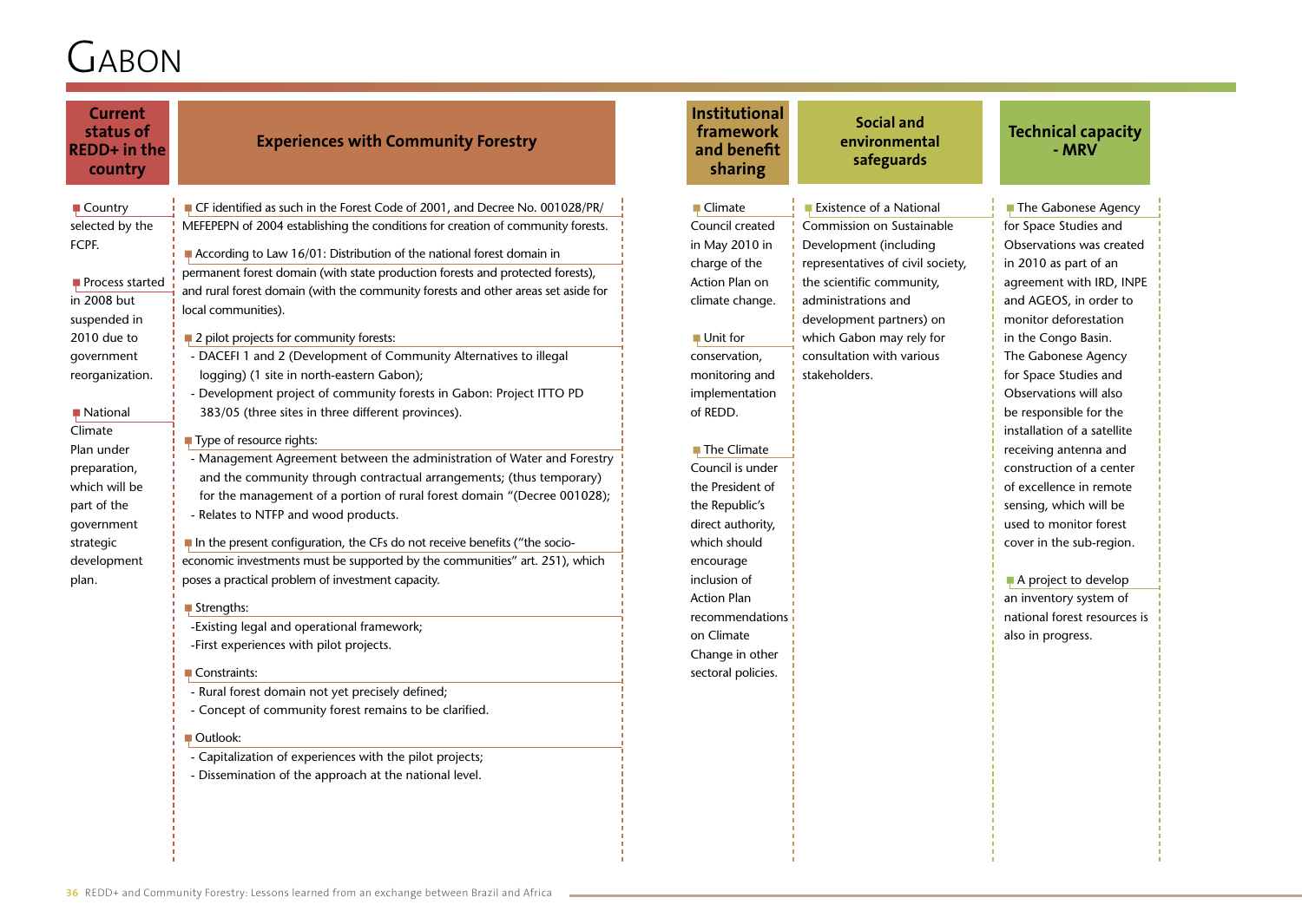# **MADAGASCAR**

| <b>Current</b><br>status of<br><b>REDD+</b> in the<br>country                                                                                                                                                                                                                                                                                                                                                                                         | <b>Experiences with Community Forestry</b>                                                                                                                                                                                                                                                                                                                                                                                                                                                                                                                                                                                                                                                                                                                                                                                                                                                                                                                                                                                                                                                                                                                                                                                                                                                                                                                                                                                                                                                                                                                                                                                                                                                                                                                                                                                                                                                                                                                                                                                                                                                                                                                                                                                                                                                                                                                | $\blacksquare$ Strengths:<br>-Operational legal framework<br>to allow the transfer of natural<br>resource management to<br>grassroots communities;                                                                                                                                                                                                                                                                                                                                                                                                                                                                                                                                                                                                                                                                                                                                                                                                                                                                                        | <b>Institutional</b><br>framework and<br>benefit sharing                                                                                                                                                                                                                                                                                                                                                                                                                                                                                                                                                                                                                                                                                                                                                                                                                                                                                                                          | <b>Social and</b><br>environmental<br>safeguards                                                                                                                                                                                                                                                                                                                                                                                                                                                                                                                                                                                              | <b>Technical</b><br>capacity<br>- MRV                                                                                                                                                                                                                                                                                                                                                                                                                                        |
|-------------------------------------------------------------------------------------------------------------------------------------------------------------------------------------------------------------------------------------------------------------------------------------------------------------------------------------------------------------------------------------------------------------------------------------------------------|-----------------------------------------------------------------------------------------------------------------------------------------------------------------------------------------------------------------------------------------------------------------------------------------------------------------------------------------------------------------------------------------------------------------------------------------------------------------------------------------------------------------------------------------------------------------------------------------------------------------------------------------------------------------------------------------------------------------------------------------------------------------------------------------------------------------------------------------------------------------------------------------------------------------------------------------------------------------------------------------------------------------------------------------------------------------------------------------------------------------------------------------------------------------------------------------------------------------------------------------------------------------------------------------------------------------------------------------------------------------------------------------------------------------------------------------------------------------------------------------------------------------------------------------------------------------------------------------------------------------------------------------------------------------------------------------------------------------------------------------------------------------------------------------------------------------------------------------------------------------------------------------------------------------------------------------------------------------------------------------------------------------------------------------------------------------------------------------------------------------------------------------------------------------------------------------------------------------------------------------------------------------------------------------------------------------------------------------------------------|-------------------------------------------------------------------------------------------------------------------------------------------------------------------------------------------------------------------------------------------------------------------------------------------------------------------------------------------------------------------------------------------------------------------------------------------------------------------------------------------------------------------------------------------------------------------------------------------------------------------------------------------------------------------------------------------------------------------------------------------------------------------------------------------------------------------------------------------------------------------------------------------------------------------------------------------------------------------------------------------------------------------------------------------|-----------------------------------------------------------------------------------------------------------------------------------------------------------------------------------------------------------------------------------------------------------------------------------------------------------------------------------------------------------------------------------------------------------------------------------------------------------------------------------------------------------------------------------------------------------------------------------------------------------------------------------------------------------------------------------------------------------------------------------------------------------------------------------------------------------------------------------------------------------------------------------------------------------------------------------------------------------------------------------|-----------------------------------------------------------------------------------------------------------------------------------------------------------------------------------------------------------------------------------------------------------------------------------------------------------------------------------------------------------------------------------------------------------------------------------------------------------------------------------------------------------------------------------------------------------------------------------------------------------------------------------------------|------------------------------------------------------------------------------------------------------------------------------------------------------------------------------------------------------------------------------------------------------------------------------------------------------------------------------------------------------------------------------------------------------------------------------------------------------------------------------|
| Country select-<br>ed by the FCPF.<br>$\blacksquare$ RPP is avail-<br>able, but it can't<br>be approved by<br>the FCPF due to<br>the current politi-<br>cal situation (RPP<br>version on the<br>website of the<br><b>National Office</b><br>of Environment<br>includes all the<br>latest consulta-<br>tion processes,<br>$etc.$ ).<br>5 REDD pilot<br>projects, three of<br>which have al-<br>ready sold carbon<br>credits on volun-<br>tary markets. | The environmental charter (1990), the new forest policy (1997), and especially the<br>law on the management of renewable natural resources (called "Gelose") of 1996<br>provide a framework to achieve management transfers (natural resource manage-<br>ment transferred from the state to local communities). Supported by funding from the<br>Environmental Action Plan, several hundred management transfers were made in the<br>late 90s and during the 2000s. More generally, an approach to forest zoning has been<br>implemented with the support of the project "Jariala" in the 2000s.<br>Since 2003, Madagascar has also embarked on a massive expansion of its network<br>of protected areas (with a target of 6 million hectares) by integrating within its law the<br>equivalent to classes IV, V and VI of the IUCN allowing the sustainable use of natural<br>ecosystems by the people. Results:<br>-728 management transfers made since 1996, over an area of 1,213,743 hectares;<br>-11 pilot sites, "Koloala", resulting from the zoning process, with identification of<br>areas to be transferred to populations (suspended due to the cessation of interna-<br>tional funding);<br>-Nearly 3.9 million hectares of "New Protected Areas" (NAP) were created between<br>2005 and 2008 (currently under temporary status, a part of this area could be<br>managed by local communities).<br>The name "Community Forest" is not used in Madagascar. What exists are Transfers<br>of Management (TG) between the state (which remains the owner of state forests)<br>and grassroots communities identified and recognized legally, on a contractual basis<br>(according to the procedures "Gelose" or "GCF").<br>Types of resource rights:<br>- Following the management transfers (Gelose), "the approval provides to the ben-<br>eficiary grassroots community, during the period specified in the act, the manage-<br>ment of access, conservation, exploitation and valorization of resources from the<br>management transfer;"<br>-Initial approval for the management transfer of 3 years, which may be renewed<br>after evaluation for 10 years;<br>-Decree 2000-027 provides a specific legal recognition of grassroots communities<br>(governance model like NGOs, but can make money and register at the municipal<br>level). | -Experience of 15 years in the<br>management transfers.<br>■ Constraints:<br>-Regulatory framework is still<br>incomplete;<br>- Evaluations show a lack of sup-<br>port over the medium to long<br>term to grassroots communities;<br>-Monitoring and capitalization<br>of experiences are still very<br>incomplete;<br>-Restrictions to forest resources<br>management result in costs<br>to local communities that are<br>not fully compensated in most<br>cases;<br>-The legislative and regulatory<br>framework for new protected<br>areas is not yet finalized and<br>prevents the development of a<br>significant potential for the ap-<br>proach "community forests".<br>Outlook:<br>-Revitalization of the Network<br>of Natural Resource Manage-<br>ment Transfer and capitaliza-<br>tion of experiences;<br>-Finalization and implementa-<br>tion of the framework of new<br>protected areas;<br>-Better management of access<br>to forest resources (including<br>the promotion of manage-<br>ment transfers) is a preliminary | Environmental Charter<br>(1990), Forest Policy (1997),<br>and "Gelose" Law (1996).<br>Completed REDD / RPP<br>document providing new orga-<br>nizational arrangements,<br>but not implemented due to<br>the current political situation.<br>Non-formalized REDD<br>technical committee, which<br>nevertheless enabled the RPP<br>document monitoring devel-<br>opment. Establishment of new<br>structures planned in the RPP<br>(Interministerial Committee on<br>Environment and REDD Execu-<br>tive Bureau).<br>$\blacksquare$ As part of the management<br>transfers: "Communities will<br>get certain benefits for com-<br>mercialization and promotion<br>of renewable resources and<br>derived products" (Article 54<br>of Law 96-025). But the imple-<br>menting texts are still not pub-<br>lished. Pilot approaches for PES<br>are also being developed, but<br>there is no official (or strategic)<br>legal framework.<br>$\blacksquare$ Pilot fund distribution of the | SESA would be<br>prepared as part<br>of FCPF support to<br>the country.<br>$\blacksquare$ The environ-<br>mental services<br>attributable to<br>forest, biodiversity<br>conservation and<br>improvement of<br>living conditions<br>of populations<br>are monitored by<br>the tools of land<br>use planning and<br>environmental and<br>social dashboards<br>incorporating<br>REDD elements.<br>Forest gover-<br>nance will also be<br>monitored from<br>the identification<br>of responsibilities,<br>stakeholder partici-<br>pation, transpar-<br>ency and the link<br>with national<br>organizations in<br>the fight against<br>corruption. | Deforestation<br>maps already<br>exist (1990-<br>2000-2005), but<br>should be im-<br>proved. A 2010<br>map is currently<br>being prepared<br>by ONE and CI.<br>$\blacksquare$ Some pilot<br>experiences on<br>local people in-<br>volvement (for-<br>est and biodiver<br>sity monitoring)<br>that could bring<br>benefits.<br>$\blacksquare$ "Lidar ex-<br>perience dans<br>le cadre du<br>Programme<br>Holistique de<br>Conservation<br>des Forêts"7, led<br>by Good Planet |
|                                                                                                                                                                                                                                                                                                                                                                                                                                                       | At the national level, representation of community forests throughout the Network<br>of Natural Resource Management Transfer.                                                                                                                                                                                                                                                                                                                                                                                                                                                                                                                                                                                                                                                                                                                                                                                                                                                                                                                                                                                                                                                                                                                                                                                                                                                                                                                                                                                                                                                                                                                                                                                                                                                                                                                                                                                                                                                                                                                                                                                                                                                                                                                                                                                                                             | REDD strategic option.                                                                                                                                                                                                                                                                                                                                                                                                                                                                                                                                                                                                                                                                                                                                                                                                                                                                                                                                                                                                                    | Makira REDD project, but no<br>national regulation yet.                                                                                                                                                                                                                                                                                                                                                                                                                                                                                                                                                                                                                                                                                                                                                                                                                                                                                                                           |                                                                                                                                                                                                                                                                                                                                                                                                                                                                                                                                                                                                                                               |                                                                                                                                                                                                                                                                                                                                                                                                                                                                              |

7 Madagascar LIDAR: Light Detection And Ranging: remote sensing technique using an airborn laser to "scan" the land, map and evaluate the biomass of a forest. The "Programme Holistique de Conservation des Forêts" is the name of a joint program (Good Planet / WWF) to contribute to forest conservation and assess new methodologies for REDD implementation adapted to the Malagasy context.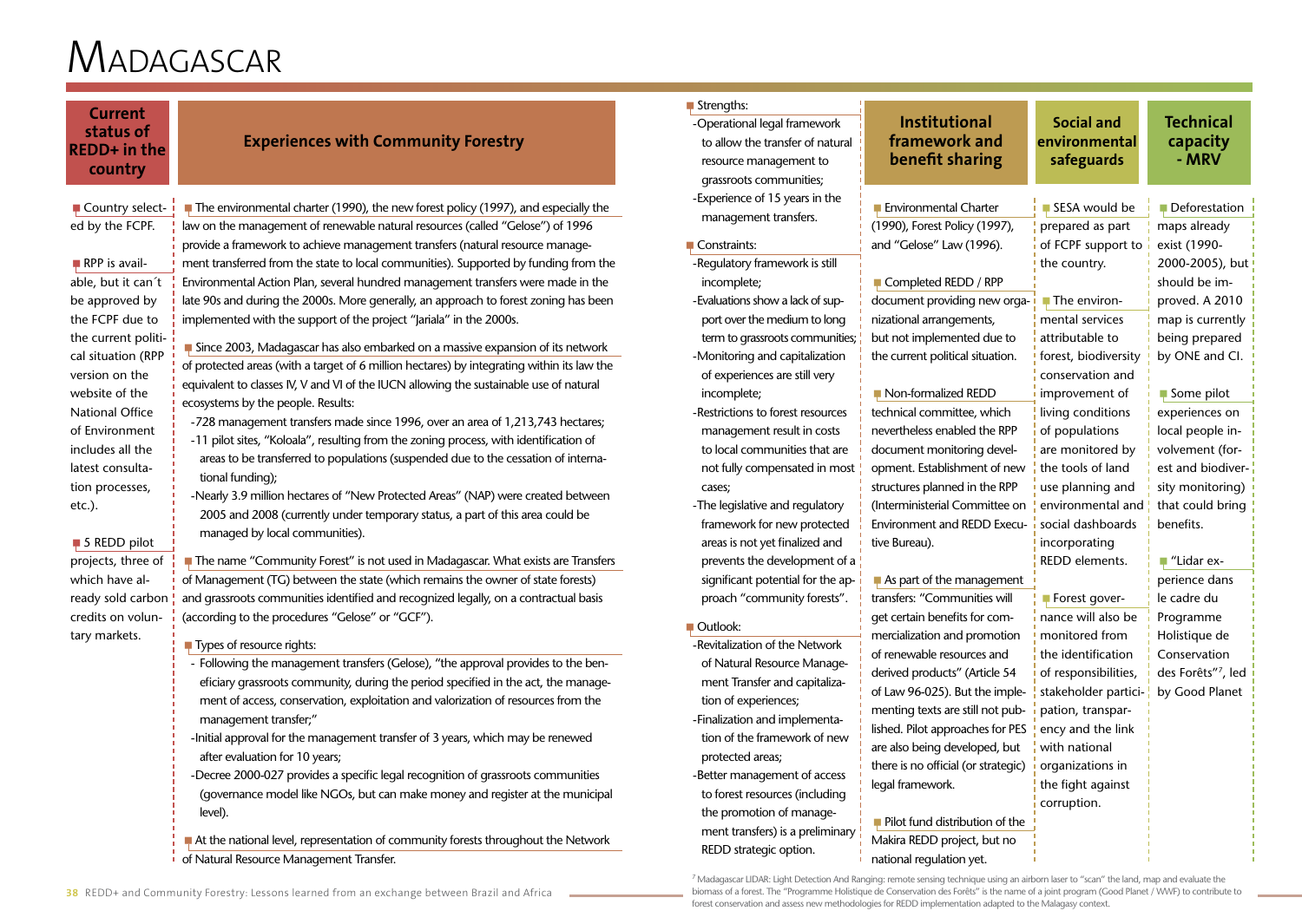# CHAPTER 4

# **How are REDD+ and FC being developed in Brazil?8**



#### **What policies and institutional framework would be necessary to support REDD initiatives in Brazil?**

Brazil is committed to reducing the national deforestation rate by 80% in the Amazon Rainforest, and by 40% in the savannah area by 2020, using the average rate of deforestation over the past 10 years as the baseline.

In the same context, two national programs related to climate change are currently in effect: the National Plan on Climate Change, approved in November 2008, and the National Policy on Climate Change, signed at the end of 2009 by the then president (MAY and MILLIKAN, 2011). The latter accomplishes the former—the Policy establishes actions and means to reach the goals established by the Plan.

The legal framework aimed at allowing the deployment and management of the financial resources at different levels is a very important aspect for the success of REDD+, not only in terms of deforestation reduction efficiency, but also as a helpful tool to manage forests that shelter traditional communities. The legal standing of these people with regard to the land does not ensure that they will receive income from REDD+ if they can't prove their property rights, for example.

In Brazil, the lack of land tenure security is, without a doubt, a fact that influences deforestation. The development of alternatives for the communities that depend on forests is, according to the Brazilian Forest Service (2009), one of the greatest challenges to the structuring of communitarian forest management. Moreover, without land security, it is hard for landowners to commit to long-term contracts to reduce deforestation and have access to the potential benefits of REDD+ (MAY and MILLIKAN, 2011).

## **A. EXAMPLES OF POLICIES ON REDD IN BRAZIL**

#### **Action Plan for the Prevention and Control of Deforestation in the Legal Amazon (PPCDAM)**

*(Source: Keynote from the Prevention and Control Policies Department Director Against Deforestation in the Brazilian Environment Ministry - addressed to the African delegation, February 4, 2011)*

The PPCDAM is the fundamental action plan of the federal government to reduce deforestation in the Brazilian Amazon. The program started in 2004, through a process led by the President of the Republic with 13 ministries and with the participation of civil society. It is structured along 3 major axes—territorial

<sup>8</sup> The content of this Chapter was based on some of the presentations made during the technical trip in February 2011. The list of speakers and participants of the visit can be viewed in the Annex.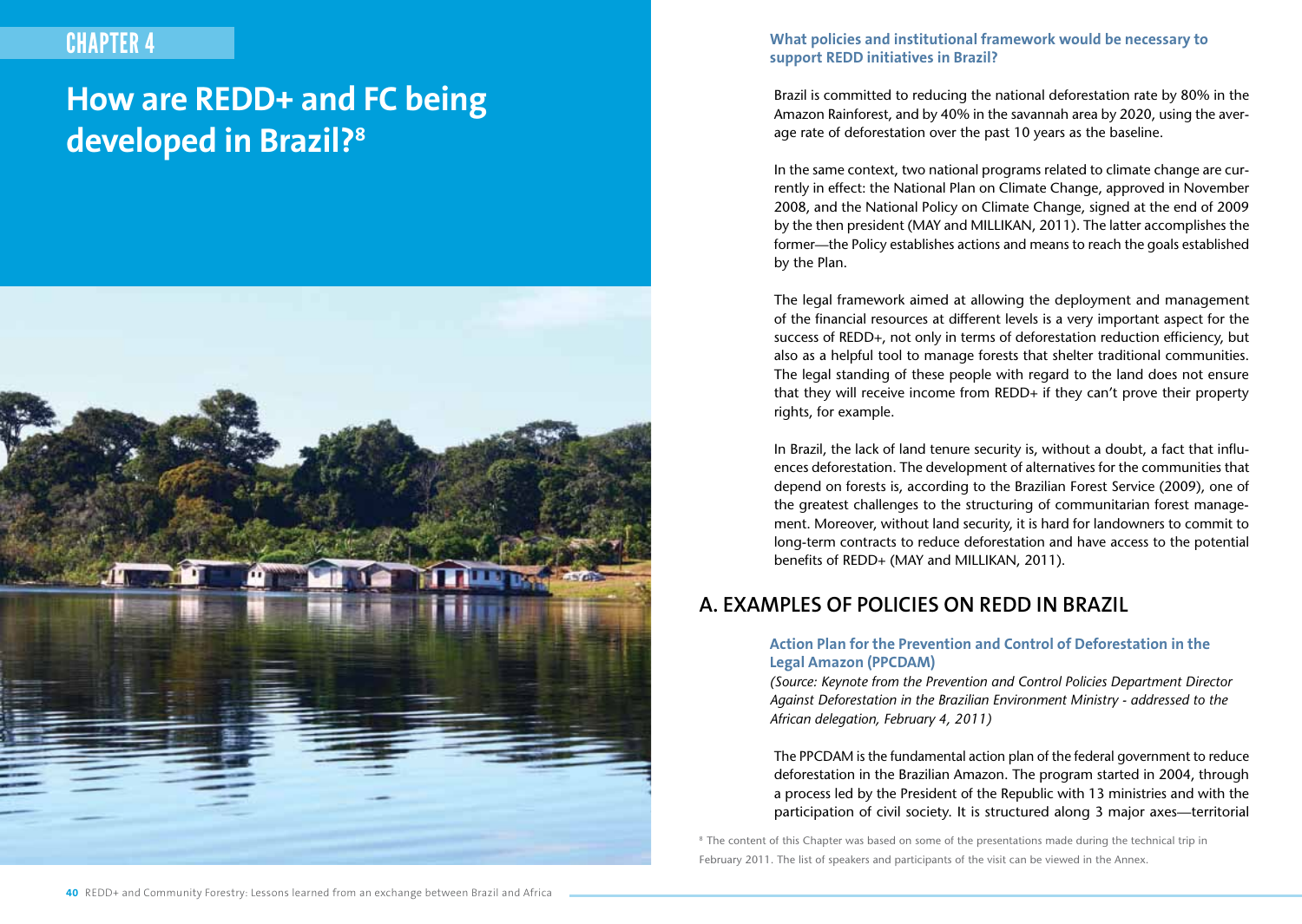management, environmental monitoring and control, and the support of viable productive activities.

After five years of implementation, the Brazilian government obtained the first results in terms of deforestation reduction, expansion of protected areas, recognition of millions of hectares as indigenous land, landhold regulation and improvements in the deforestation surveillance systems.

In addition to these actions led by the Federal Government, the PPCDAM was created as a power decentralization strategy, favoring the state governments. Thereby, each of the nine states that form the Brazilian Amazon Rainforest must create their own PPCDAM, with action plans to reduce deforestation in their territory. So far, seven states have achieved their plans, and two are underway and should be achieved soon.

The funding sources for managing and implementing the PPCDAM come from the federal budget, which constitutes the greatest part, the Amazon Fund and other sources.

#### **The** *Bolsa Floresta* **Program in Amazonas State, Brazil**  *(Source: FAS, 2011)*

The state of Amazonas is a leader in several environmental initiatives (VIANA, 2010). It has developed, over a short period of time, a legal and institutional framework aimed at reducing deforestation. Among the main actions that contributed to these advancements is the creation in 2003 of a Secretary of State for the Environment and Sustainable Development, which in turn stimulated the creation of Conservation Units, as well as the creation of programs, of institutions like the State Center for Conservation Units (CEUC). The state government has provided the means to ensure the effective implementation of these zones. The big picture has changed: 29 CU (Conservation Units) now have a full-time manager, up from zero in 2003, and more than 30 of the 41 UCs have an operating budget of over R\$ 100,000.

The *Bolsa Floresta* Program (BFP) appeared against a backdrop of creation of public policies and sustainable development, integrating the protected area inhabitants of the state of Amazonas. It was launched by the Amazonas state government in 2007, and, starting in April 2008, the Sustainable Amazonas Foundation (Fundação Amazonas Sustentável) became responsible for managing and implementing the *Bolsa Floresta Program* in the CUs of the state of Amazonas.

The *Bolsa Floresta Program* is the first Brazilian initiative to pay the communities living in the protected areas of the state of Amazonas directly for their environmental services, and aims to reduce carbon emissions due to deforestation. In March 2012, over 8,000 families (more than 32,000 individuals) were benefiting from the *Bolsa Floresta* Program. The BFP is the largest reward program for environmental services in the world. In total, 567 communities participate in 15 protected areas. This represents around 10 million hectares of forest, an area as big as Portugal.

## **B. EXAMPLES OF LEGAL AND INSTITUTIONAL FRAMEWORKS FOR FOREST MANAGEMENT IN BRAZIL**

Since the 1988 Brazilian Constitution, the decentralization of the environmental policies has been growing as a true trend (CGEE, IPAM and SAE, 2011). Forest management is divided among different levels of government—federal, state, and municipal levels. In addition, it is expected that the population will participate in the institutional framework through collective bodies and advice (see table 3).

#### **Table 3. Institutional arrangements for forest management at the various levels of government**

| <b>Responsibilities</b>                                         | Federal                                                                                      | <b>State</b>                                                    | Municipality                                                      |
|-----------------------------------------------------------------|----------------------------------------------------------------------------------------------|-----------------------------------------------------------------|-------------------------------------------------------------------|
| Forestry Policies /<br><b>Granting Agencies</b>                 | Ministry of the Environ-<br>ment (MMA)                                                       | <b>State Secretary for</b><br>the Environment                   | <b>Municipal Sec-</b><br>retary for the<br>Environment            |
| Control and envi-<br>ronmental moni-<br>toring of forests       | <b>Brazilian Institute</b><br>of Environment and<br>Renewable Natural Re-<br>sources (Ibama) | State Agency or<br>Secretary for the<br>Environment             | Municipal<br>Agency for the<br>Environment                        |
| Forest conservation                                             | <b>Chico Mendes Institute</b><br>for Biodiversity Conser-<br>vation (ICMBio)                 | <b>State Agency or</b><br>Secretary for the<br>Environment      | Municipal<br>Agency for the<br>Environment                        |
| Public forest man-<br>agement/forest<br>concessions             | Brazilian Forestry Ser-<br>vice (SFB)                                                        | <b>State Agency for</b><br><b>Public Forest Man-</b><br>agement | <b>Municipal Agen-</b><br>cy for Public<br>Forest Manage-<br>ment |
| Collegial bodies for<br>participation in for-<br>est management | <b>National Councils</b><br>(Conama, Conaflor/<br>Cgflop)                                    | <b>State Environmen-</b><br>tal Council                         | Environment<br>Municipal<br>Council                               |

Source: Pereira et al. (2010)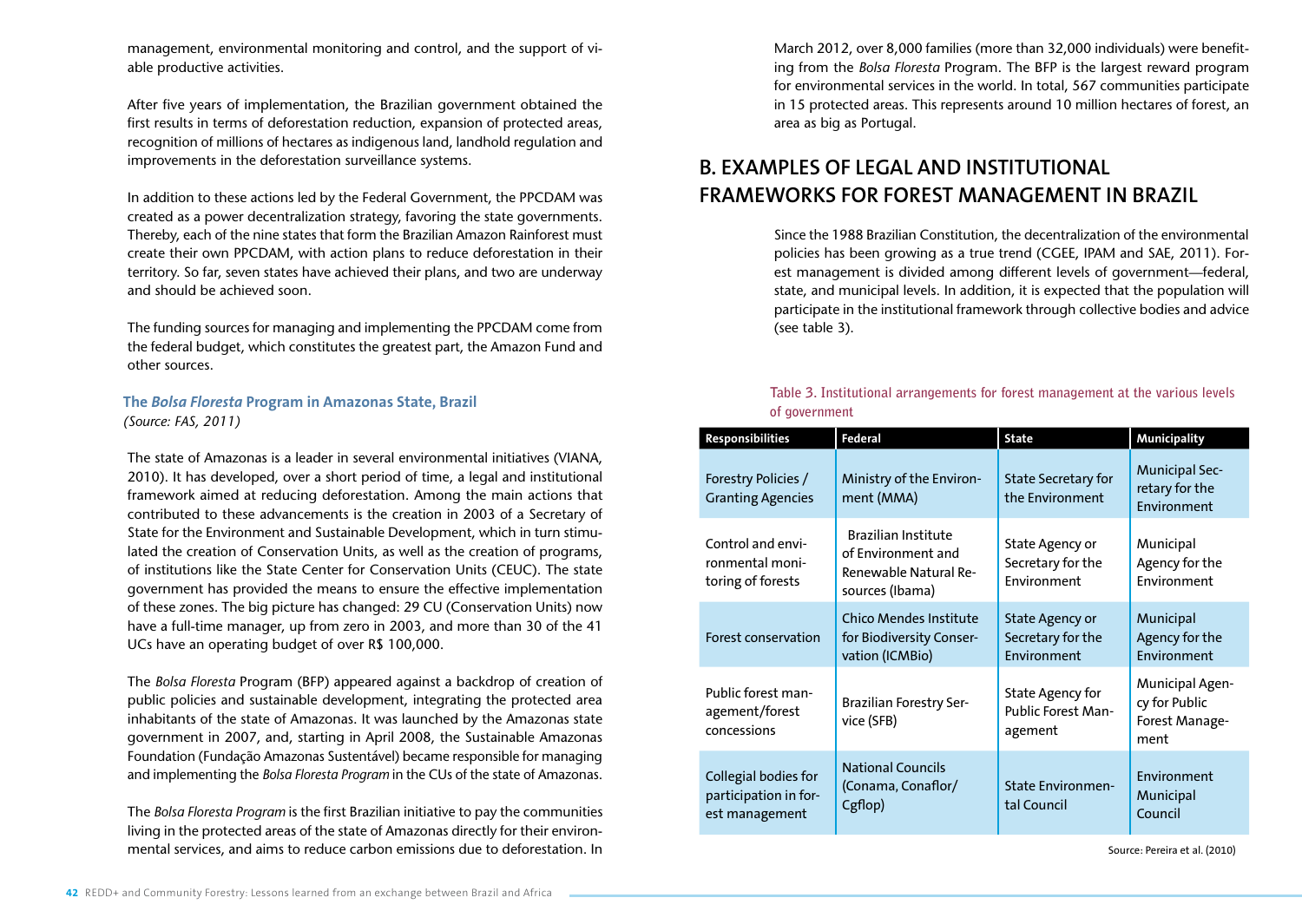#### **Public Forest Management Law (11.284 02/03/06) and Brazilian Forestry Service (SFB)**

*(Source: SFB presentation given to the African Delegation on February 7, 2011)*

The Public Forest Management Law (11.284/2006) had four main objectives—establish sustainable management of public forest, create a Brazilian Forestry Service, create the National Fund for Forestry Development (NFFD), and decentralize forestry management.

In accordance with the law, public forests can be used for three purposes: (i) creation of Conservation Units (ii) allocation of local communities within the Protected Areas and (iii) forestry concessions, granted through a signed contract, with payment for sustainable use by private companies, forestry resources in public forests (National Forests).

The Brazilian Forestry Service is an autonomous agency, under the Ministry for the Environment. Its main responsibility is to ensure the management of public forests, the management of the National Fund aimed at supporting forestry development and program implementation, the promotion of training programs and skill building, research and technical assistance in the forest sector to stimulate sustainable activities, market research promotion for forestry products and services to suggest plans for sustainable production compatible with the needs of society, the creation and maintenance of the National Forestry Information System, and the management of the national public forest registration process.

Regarding forestry concessions, three concession holders under contract are already in activity in an area of 96,000 hectares—the Jamary National Forest in the state of Rondônia. Six other national forests are being created, some at an early stage of announcement or contract signature, and others at advanced stages.

#### **State System for Conservation Units**

*(SEUC - Complementary Law 53/2007) and the State Center for Conservation Units (CEUC)*

In June 2007, the state of Amazonas revised its legal framework on public forest management, adopting specific legislation for the Conservation Units—complementary law no. 53, which created the Conservation Units System (SEUC).

This law is really similar to the federal law that established the National Conservation Units System (SNUC). It defines which categories of protected areas are for "sustainable use" or "full protection," and the rules of use as well as the rules regarding the creation and management of these areas.

In the state of Amazonas, the management of protected areas is under the responsibility of the Conservation Units State Center (CEUC), a state agency for the Environment and Sustainable Development (SDS/AM).

According to SEUC rules, the creation of protected areas must be preceded by scientific studies and public consultations. Two years after its creation, the CU management plan should be prepared in accordance to the "Amazonas State protected areas management plan development model" and ensure the participation of the different segments of society. This document should be published and disseminated widely in an appropriate language and accessible to any interested person.

The management Plan indicates the CU zoning and establishes the intensive, semi-extensive and extensive areas of use. In the Sustainable Development Reserves (RDS), Extraction Reserves (RESEX) and the State Forests, the CU inhabitants have the right to a "concession of use" contract with the state government that grants them the right to access to the land resources and natural resources.

This law also authorizes forestry concessions in state forests, as defined by the law on public forest management. At least 50% of total payments for the environmental services and the forestry resources of the protected areas must be invested in the CU itself, in its management or activities that reduce poverty and ensure the promotion of sustainable development.

#### **Prevented deforestation on small properties in the region of the Trans-Amazonian Highway, Pará, Brazil**

*(Source: Presentation by Ricardo Rettmann, researcher at the Amazon Environmental Research Institute - AERI, to the African delegation on February 4, 2011; IPAM 2011 – http://www.ipam.org.br/programas/projeto/Desmatamentoevitado-em-pequenas-propriedades-rurais-na-regiao-da-rodovia-Transamazonica/46)*

This project aims to establish an initiative for REDD+ in the cities of José Porfirio, Pacajá and Anapu, and others inserted in the mid-southwest region of the state of Pará.

The project aims to evaluate the environmental services provided by the communities of small farmers and to promote the reaping of benefits achieved by standing forests for the climate, biodiversity and for improving the life quality of the local rural population thanks to a rural development model for the region.

The funds generated by the project will be used to compensate the farmers' efforts in the reduction of deforestation, but also to support activities looking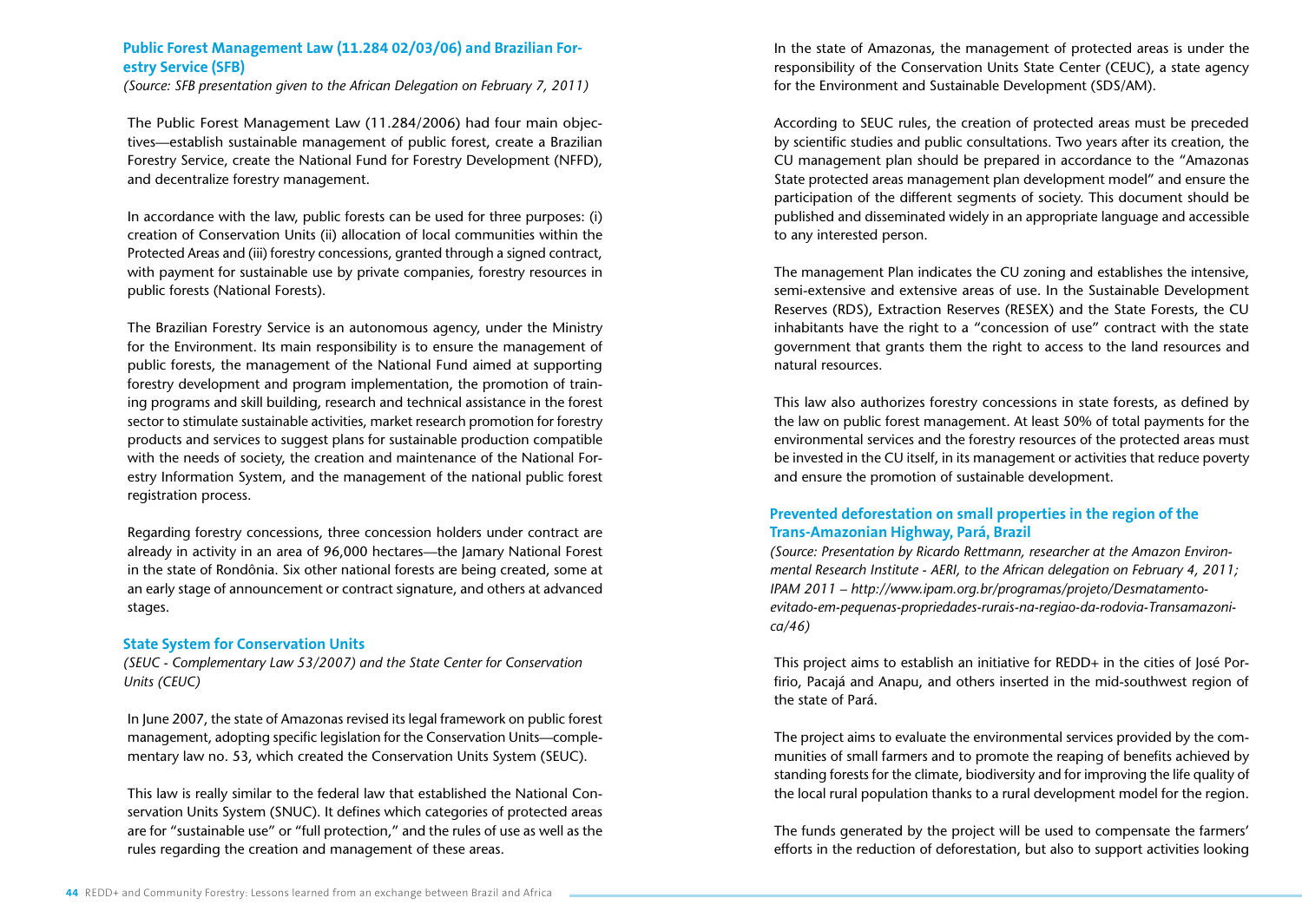to raise productivity of already opened areas, allowing the adoption of new technologies, the development and establishment of forest management plans, integrated management of the property, the establishment of land tenure registration and clarification, social organization reinforcement that indeed represents the families, and an increase of social control, among other actions.

The investment project follows the same structure as the one presented in chapter 2, divided into the same three types of costs related to the implementation of a REDD+ project. Total costs are therefore divided into deforestation payment savings, transition investments, and project management costs.

The project area covers a total of more than 31,000 hectares, divided into 350 properties, ranging from 25 to 250 hectares. On average, 55% of the properties are still standing forests, including the "Legal Reserve" (surface percentage of a private property where the forest has to be legally maintained—in Amazon biome it is 80% of the property) and the "Permanent Protected Areas," another category of protected area on private properties, established by law. These are the areas of intervention for the project, because they are more vulnerable to deforestation due to increasing demand for agricultural land.

Given an average deforestation rate of 4.8% per year, the properties would lose around 2.39 hectares per year, which is equivalent to 1107.26 tons of CO2 per year. Therefore, 5 years of implementation would prevent the release of 1.8 million tons of CO2.

Preliminary studies estimate the average opportunity cost for these lands at BRL 182.50 per hectare per year, as an average of the utilization profit within the region. This way, we can estimate the cost to prevent the emission of one ton of CO2 as BRL 4.05. This is a very low cost, compared for example, to those related to projects based on fossil fuels in Non-OECD (Organization for Economic Cooperation and Development) countries, including Brazil.

The project was developed by the Amazon Environmental Research Institute (IPAM), with the Live, Produce and Preserve Foundation (PPVF) and the Brazilian Biodiversity Fund (FUNBIO), as well as other technical and institutional partners.

Preliminary studies for the project for example—have been supported by the Netherlands Embassy and the British Embassy, and have been submitted for evaluation by the Amazonian Fund.

#### **Meanwhile, in Madagascar...**

#### **Pilot projects coordination**

*(Source: communications on the REDD+ methodological workshop, Sept. 2009, and "REDD Madagascar: Inventory and ongoing experiences")*

IIn 2009, Madagascar had five pilot projects using the REDD+ approach, over a total surface of 1,762,400 hectares.

■ Makira Forest (having WCS as the main operator)

■ 2 forest corridor projects CAZ (Corridor Ankeniheny-Zahamena) and COFAV (Corridor Fandriana-Vondroz) (Operator InterCooperation)

■ The REDD FORECA project (main operator: GTZ and *Coopération Suisse*)

 The Holistic Forest Conservation Program (HCPF: main operators: WWF and Good Planet)

Three of these (Makira, CAZ and COFAV) aim directly at obtaining negotiable carbon units. They are also projects that concern the largest areas (240,000 to 425,000 Ha), and are located in the eastern part of the country, in the forest areas having the largest potential for carbon storage.

The other two projects (REDD FORECA and HCPF) are methodological projects, with no direct goal for the commercialization of "carbon credits" at this stage of the process. Their sites are more numerous (7 for COFAV and 5 for HCPF), more scattered, covering almost all types of forests existing in Madagascar, and within a smaller area.

Initially, these projects were developed and led in an independent way, before exchanges with the REDD+ Technical Committee (TCREDD+), headed by the representative of the ministry in charge of the forests.

This same TCREDD+ has driven the development of the REDD+ approach at the national level, including preparation of FCPF documents (R-PIN and RPP).

But, because of the lack of specific legislation and a means of implementation, there is still no formal framework for the pilot projects. The information disseminated by these projects is still fragmentary, and despite meetings and workshops, all the elements of the methodological approach used are unknown, and even less harmonious, at the national level.

The needs identified for these projects in order to create a national approach, concern, on one hand, the establishment of a "registry," allowing clear identification of the perimeters of the projects (and therefore, verifying the lack of spatial overlay between projects), and the main characteristics of each project. On the other hand, a formal process of capitalization will allow the collection of technical and methodological elements used by each one, and the evaluation of the results obtained, as well as the possibility of their generalization.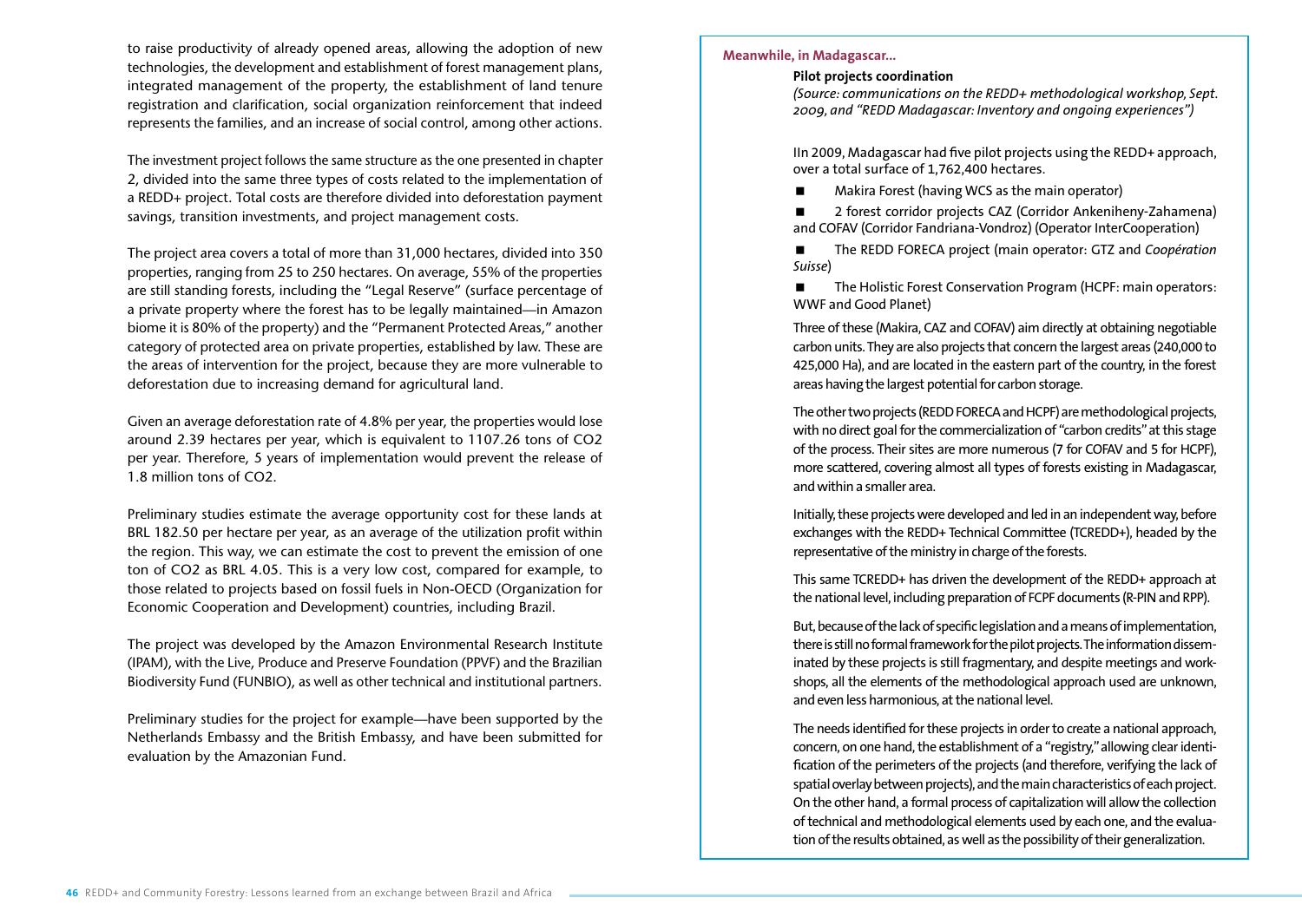## **What are the current resources that finance REDD+ in Brazil and how have they been managed?**

The options for financial management of REDD+ resources are still being discussed in Brazil. The main question is whether international finance would come from markets or funds (MAY and MILLIKAN, 2011). The federal government created the Amazon Fund in 2008 in order to support projects and programs aiming to reduce deforestation in the Amazon Rainforest. The management of this fund seeks to promote excellence in the management of resources, as well as the efficiency and effectiveness of its use. Civil society organizations and the state governments can submit projects. These are evaluated based on their real capacity to reduce deforestation. The fund is managed by the Brazilian Development Bank (BNDES), one of the largest development banks in the world.

At the sub-national level, and even before the creation of the Amazon Fund, the state of Amazonas presented an innovative strategy to increase efficiency in the management of environmental services of protected areas, creating an independent "foundation" that can raise private funds to invest quickly and safely through the *Bolsa Floresta*. The foundation, initially created by the state of Amazonas Policy on climate change (law no. 3.135/2007), was later called the Amazonas Sustainable Foundation (FAS).

## **i. CURRENT EXAMPLES FROM BRAZIL ON FUNDING FOR REDD**

#### **The Amazon Fund**

Launched in 2008, the aim of the Amazon Fund is to promote projects for the prevention and combating of deforestation and also for the conservation and sustainable use of forests in the Amazon biome.

Since 2009, Norway has pledged donations of USD 390 million to the Amazon Fund. To date, USD 110 million have been withdrawn for a first group of projects. Meanwhile, more than 60 projects have been evaluated, of which only five had been approved by the end of 2009.

In 2010, the German Development Bank, KfW, also joined the Fund, by signing a contract for USD 28 million. Finally, in 2011, a Brazilian state company also pledged a donation in the amount of USD 4.2 million.

The Fund is managed by the Brazilian Development Bank (BNDES). BNDES is one of the largest national development banks, with annual loans that exceed, on a global basis, those of the World Bank.

The Fund can finance sustainable use of forests, recovery of deforested areas, sustainable conservation, use of biodiversity, and environmental control and monitoring. So far, 24 projects have been approved for support through the Fund. Fund allocation guidelines have been established by a steering committee (COFA), which includes representatives from civil society. Decisions on funding allocation are made by the BNDES team (see http://www.amazonfund.gov.br/ for more details on the Fund's management, including an initial list of approved projects and others awaiting approval). Project proposals can be presented by public institutions, public companies and NGOs. Several proposals have been presented by private companies; however, a COFA subcommittee decided to deny financial support to for-profit companies.

#### **b. "The FAS experience with the reward programs for the environmental services"** *(Source: VIANA, V. et al., 2010)*

Still in 2007, FAS was created after the Amazonas State Policy on climate change, the legislation on environmental conservation and the sustainable development policy that was implemented by the Amazonas State Government and the bank Bradesco. Since 2008, the foundation has had the right to generate environmental products and services inside the state's protected zones and the duty to manage and implement the Program *Bolsa Floresta*, a pilot reward mechanism for environmental services in Brazil (formerly managed by the Amazonas state government).

FAS was designed to have a high level of institutional governance and transparency; to provide solutions to the conservation and deforestation paradigm with civil society, government, and the private sector; and it has managed to establish new partnerships with Bradesco Bank, Coca-Cola Brazil, the Amazon Fund, the Marriott hotel chain, and others.

## **FAS - A case of good management**

Balmford and his colleagues revealed a lack of expertise in the management of projects and initiatives for environmental conservation—of all the money invested in projects in Latin America, less than 10% had reached its goals.

In 2008, the Brazilian government had USD 500 million to invest in conservation initiatives, but only 9.9% (USD 49 million) has been used appropriately, because of excessive bureaucracy and bad management. In 2009, investments in operational activities accounted for 71% of the budget of FAS. Of the entire budget used, 91% was obtained from private partners and only 9.3% from the Amazonas state government. All the public resources were used for the family component of the Bolsa Floresta Program. FAS can therefore be considered a benchmark in administrative capacity.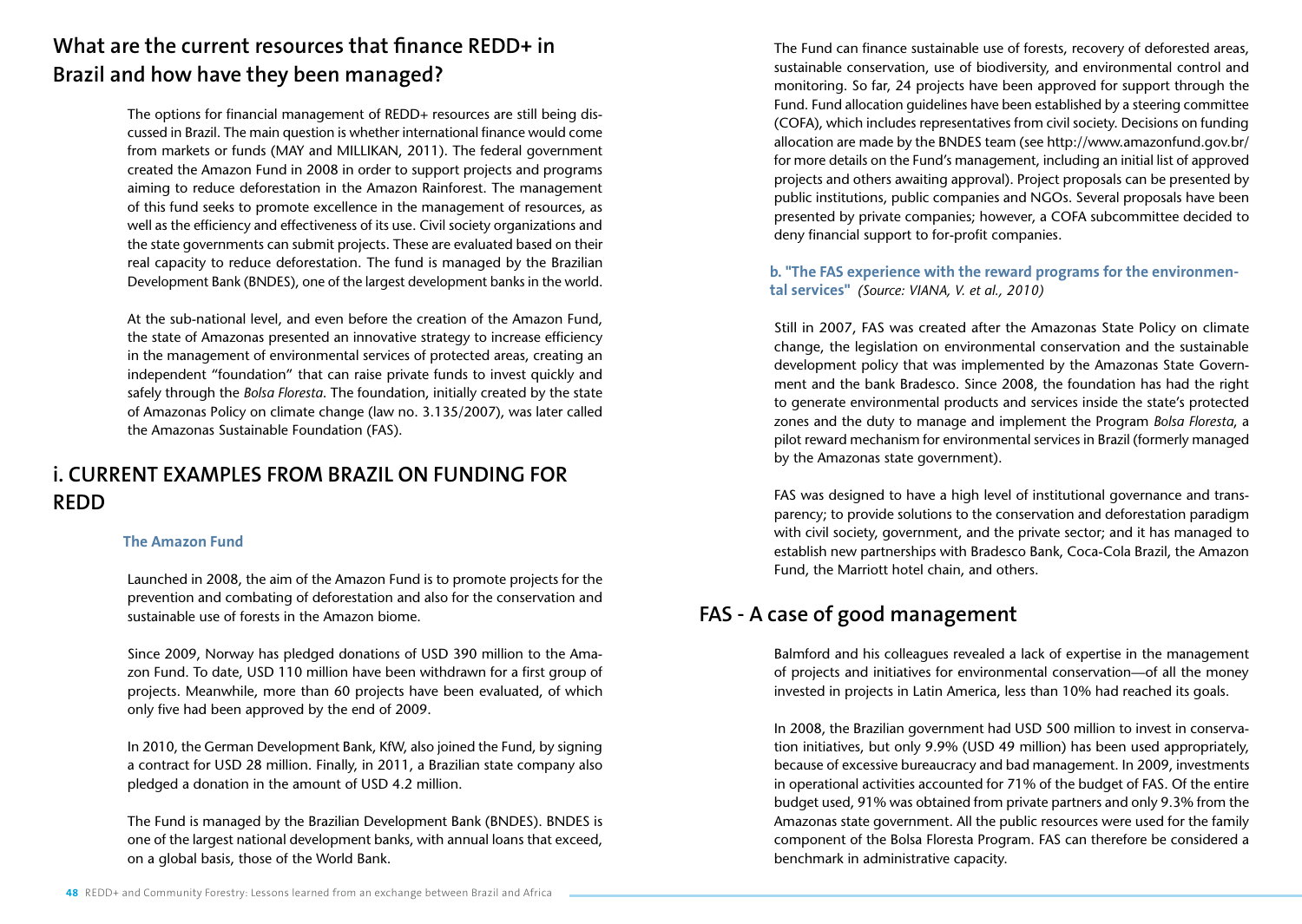The experience of FAS with governance and operations should serve as an important example for decision makers, illustrating the use of financial mechanisms to reduce deforestation can be sustainable, accessible to the local communities and the actors invested in conservation, while at the same time reinforcing the autonomy of traditional communities.

The main issue to be considered for REDD is beyond the methodological questions, and should focus on the governance issue and on how to ensure equitable and effective distribution of the services. The presence of the team in the communities of SAF increases the reliability required for the expansion of investments. The model used by FAS is a successful example of the possibilities for collaboration between public and private sector to enhance environmental conservation. This model can be thought of as a model to be replicated and adjusted at both the national and sub-national level.

## **What are the main monitoring systems for deforestation and forest degradation measures in Brazil?**

One of the necessary elements for a country to be considered "ready for the REDD+" is the establishment of a national Measurement, Reporting and Verification (MRV) system. This has to do with the country's capacity to measure the efficiency and the impacts of REDD+ programs and projects, to ensure their dissemination, and to establish an appropriate methodology that enables third parties to evaluate these positive or negative impacts.

Brazil is recognized as the most advanced country in terms of capacity to monitor and report on its forest resources with the use of satellites. Regarding the capacity of MRV in its forest resources, the country possesses the latest and most efficient tools for REDD+ (MAY and MILLIKAN, 2011). The National Institute for Space Research (INPE) is recognized worldwide for its deforestation detection systems, which were developed at the beginning of the 1970s. The data is updated regularly and available to the public through its website (INPE).

The table below presents the institutions and methods utilized in Brazil to assess deforestation and forest degradation using different scales and degrees.

#### **Table 4. Institutions and Systems for deforestation and forest degradation monitoring in Brazil**

| <b>Institutions</b>                                                                            | Programs/Systems                                                                      | <b>Methods</b>                                                                                                                                                                                                                                                                                                        | Area                                             |
|------------------------------------------------------------------------------------------------|---------------------------------------------------------------------------------------|-----------------------------------------------------------------------------------------------------------------------------------------------------------------------------------------------------------------------------------------------------------------------------------------------------------------------|--------------------------------------------------|
| <b>INPE</b> (National<br>Institute of<br>Space Research)                                       | <b>PRODES</b> (Amazon<br>Deforestation<br>Calculation<br>Program), created<br>in 1980 | Annual Landsat imagery<br>analysis and SIG techniques to<br>measure deforestation                                                                                                                                                                                                                                     | <b>Brazilian</b><br>Legal<br>Amazon              |
|                                                                                                | DETER (Real-time<br>deforestation<br>detection),<br>created in 2004                   | Every 15 days, georeferenced<br>data on changes in forest cover<br>in the area, enabling timely<br>implementations of inspection<br>activities of the illegal<br>deforestation.                                                                                                                                       | <b>Brazilian</b><br>Legal<br>Amazon              |
|                                                                                                | <b>DEGRAD</b><br>(Degradation<br>Detection),<br>created in 2009.                      | Monitoring process of the<br>forest degradation and<br>establishment of management<br>models in the forest<br>concessions managed by the<br>Brazilian Forest Service (SFB).<br>The DEGRAD system allows<br>monitoring of roads, wood<br>stockpiling areas, and forest<br>extraction through selective<br>exploration. | Any<br>disturbance<br>in the<br>Amazon<br>forest |
| IBAMA (Brazilian<br>Institute for the<br>Environment<br>and Renewable<br>Natural<br>Resources) | <b>CEMAM</b><br>(Environmental<br>Monitoring<br>Center)                               | After receiving the satellite<br>images of DETER / INPE, the<br>center prepares and distributes<br>georeferenced digital maps of<br>key areas for local inspection<br>activities in the Amazon.                                                                                                                       | All Brazilian<br>biomes                          |

Source: May and Milikan (2011)

Furthermore, the Amazon Institute of People and the Environment (Imazon), a non-governmental organization, is also an important information source regarding the land conversion in the Amazon, especially through its Deforestation Alert System.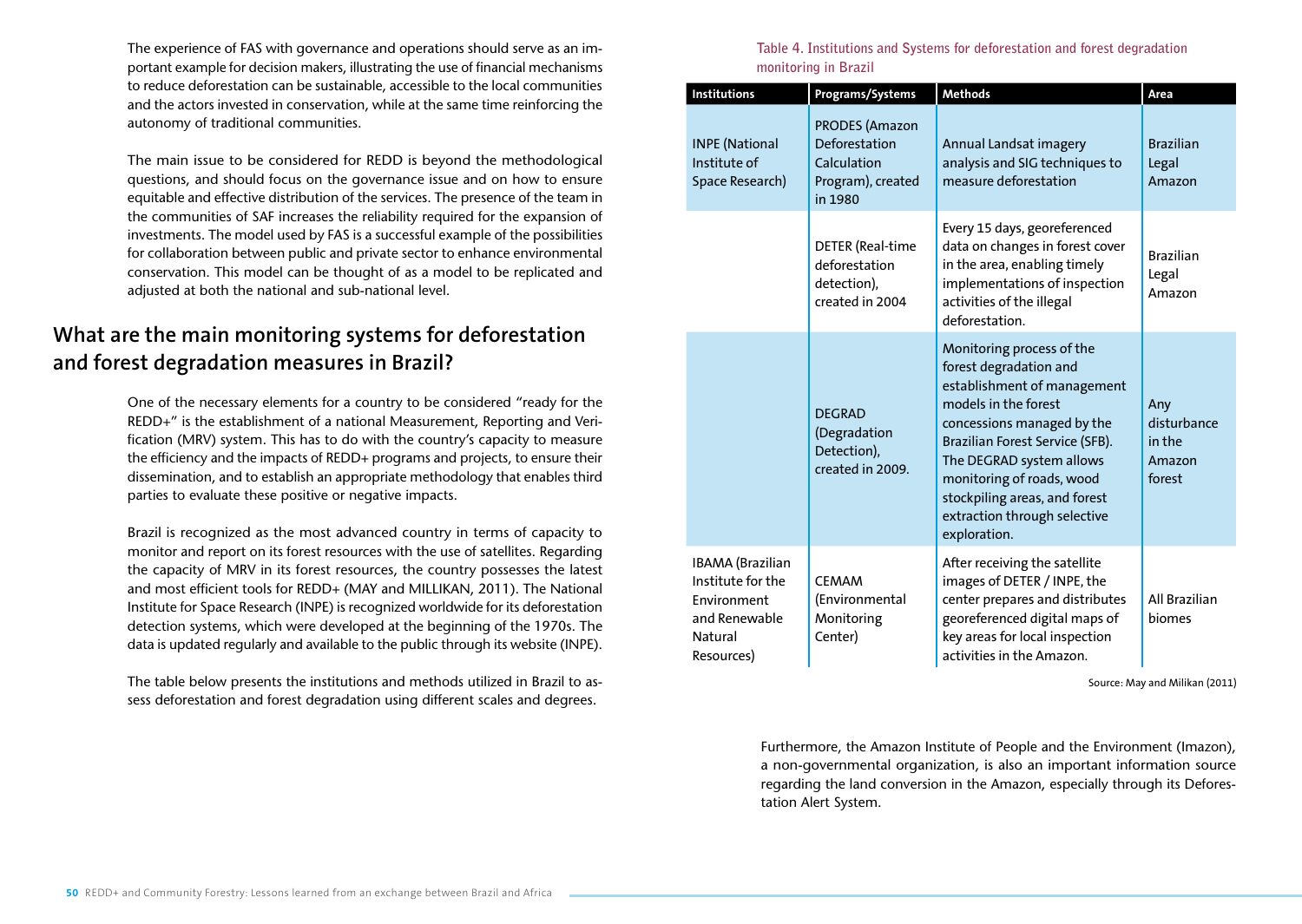#### **Brazil - DRC cooperation in the monitoring of forests** *Source: INPE (2011)*

In August 2011, the technology used in the country by the National Institute for Space Research (INPE) for forest monitoring was reported on in the Brazilian media.

INPE provides the necessary technical skills for monitoring REDD through a partnership with FAO. Classes are held in Belém, where INPE installed a center of international dissemination of tropical forest satellite monitoring technologies. There, foreign technicians can learn to use "Amazon Terra,", the system developed by the Institute for their monitoring programs, such as PRODES.

Teams from the Democratic Republic of Congo will be trained in Belém, along with colleagues from Papua New Guinea and Vietnam.

# **How has recognition been given to all actors and their rights through a participatory and empowerment process for the equitable distribution of benefits?**

The importance of recognizing the rights of the forest people over their resources and ensuring they benefit from the programs and projects for REDD+ has already been raised in this publication. Respect for the traditional rights of these populations is of great importance to ensure the efficiency of the mechanism in terms of the reduction of greenhouse gases.

At the international level, a process for establishing "Social and Environmental standards for REDD+" already exists, carried out in a participative manner with the assistance of the Climate, Community and Biodiversity Alliance (CCBA) and Care International. This process resulted in principles and criteria for a REDD+ initiative and is now being tested at the state level in Acre.

In Brazil, a process with similar goals took place with strong participation from various stakeholders. Principles and criteria to guide the development of projects and programs for REDD+ in the Brazilian Amazon were produced in order to ensure social and environmental safeguards.

The produced documents have common principles, such as: recognition of land rights and rights to the land's resources, equitable sharing of REDD+ benefits, contribution to the improvement of the quality of life of local populations, improvement of governance, environmental conservation and restoration, stakeholder participation in planning and implementing actions, monitoring, transparency and respect for local and national laws as well as international treaties.

## **CURRENT EXAMPLES FROM BRAZIL RELATED TO PARTICIPATORY AND SAFEGUARD SYSTEMS**

**Development of social and environmental safeguards for REDD+ in Brazil**  *(Source: BONFANTE, VOIVODIC and MENESES-FILHO, 2010; Mauricio Voivodic presentation, executive secretary of Imaflora at the South-South workshop, 03 February 2011)*

In 2009, under the leadership of civil society organizations, a social and environmental safeguards development process was initiated for REDD+ in Brazil, with strong social participation.

The Institute for development and for forestry and agriculture certification (Imaflora) emphasizes the importance of careful planning before starting the process, in order to properly define the goals and expected outcomes of the initiative, as well as the time and resources required.

The creation of a multi-sectoral group is also an important step. The representation of relevant sectors (lumber and forest companies, large farmers, developers and project certification bodies, banks, etc.) and those who may be affected by REDD+ (local communities, indigenous people and small farmers, for example) increases the political strength of the document to be prepared. Academic and research institutions may help by providing technical information (BONFANTE, VOIVODIC, MENEZES-FILHO, 2010).

After these preliminary activities, a guide was published named "The development of social and environmental safeguards for REDD+," summarizing the implementation process as shown in the diagram below.

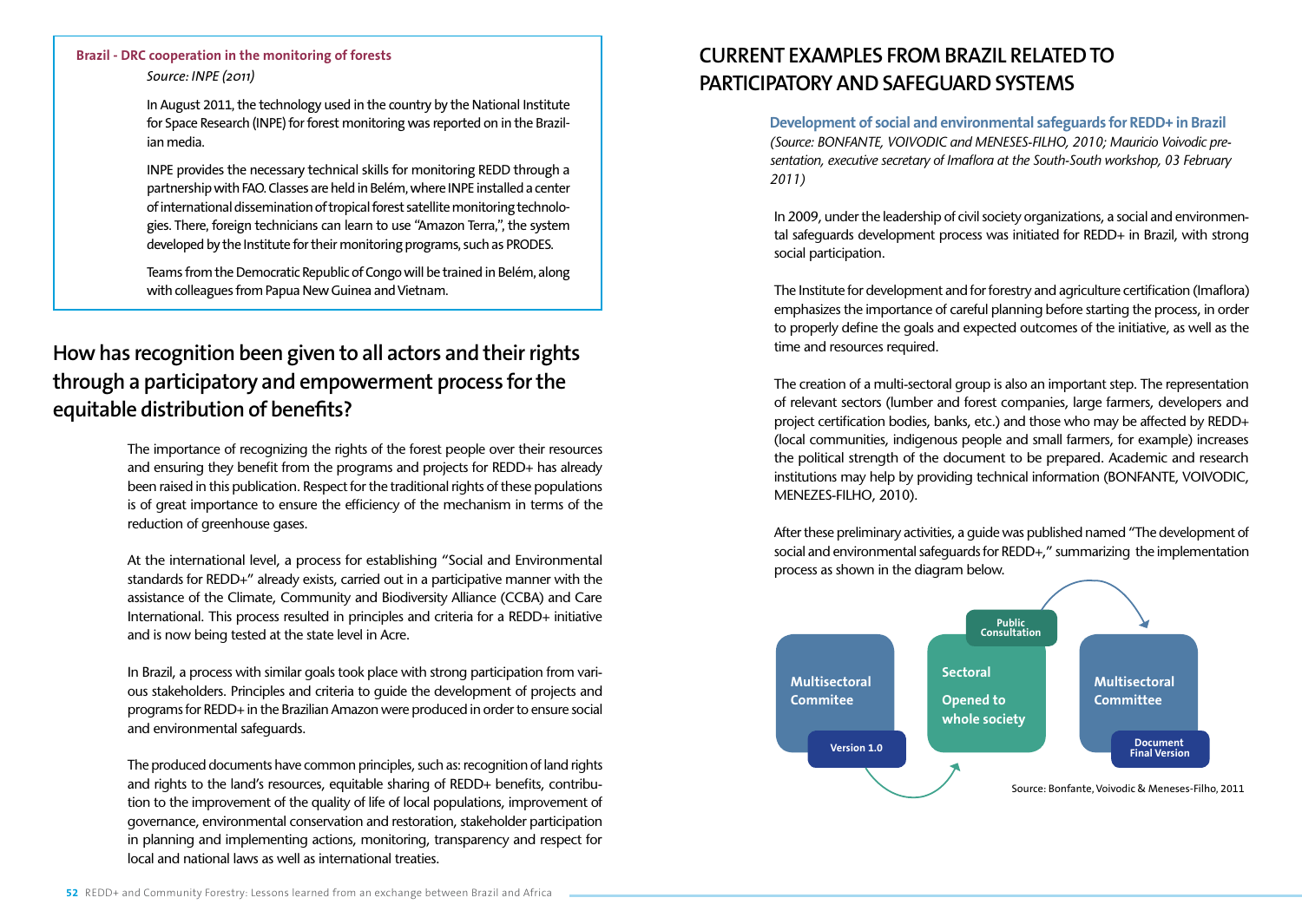Creating a well-coordinated committee is crucial because the report's quality will largely depend on the effectiveness of the committee, since it is responsible for:

- Writing the first version of the document for public consultation
- Organizing public consultations with different sectors
- Gathering and publishing the comments received
- Drafting the second version of the document
- $\blacksquare$  Disseminating and discussing the draft with the government

This process was conducted by an institution responsible for facilitating the process, whose functions were organizing meetings and acting as the committee secretariat.

Following this process, the document "Principles and social and environmental criteria for the development of REDD+ and the implementation of programs and projects in the Brazilian Legal Amazon" was published in July 2010. The aim is to allow the use of its eight principles and related criteria to quide the development and implementation of REDD+ projects in the Brazilian Amazon. These principles are based on "minimum requirements to ensure that the actions of REDD+ are effective in climate, biodiversity conservation and local communities, and to minimize the risks of negative environmental and social impacts resulting from such actions."

Among the main lessons learned from this process in Brazil, the leaders emphasize the importance of the involvement of indigenous and local communities when discussing protective measures and the development process. The process led them to conclude that transparency also increases the legitimacy of the process itself. Moreover, the discussion with the groups may require a pre-training process, which, in turn, is positive both in terms of better integration of society—contributing to better governance of REDD in Brazil—and to greater awareness of REDD+.

For more information and advice about the process, please consult: "*The Social Development and Environmental Protection of the REDD: a guide to the process of community building*," written by Bonfante, T.M., Voivodic, M. and Meneses Filho, L. (2010).

**The social and environmental safeguards developed for REDD+ in Brazil can serve as a model for other countries.**

> During a visit to Imaflora in June 2011, the NGO Republic of Congo National Resources Network stated that the publication of the aforementioned Brazilian guide would be very useful in guiding the development of social and

environmental safeguards for REDD+ in their country.

The NGO coordinates a network of social and environmental organizations in 50 countries and, jointly with civil society, is the facilitator of the construction process of social and environmental safeguards for REDD+ in their country.

In Brazil, to continue the preparation work, the multi-sectoral committee of social and environmental principles and social criteria for REDD+ has created the REDD Observatory, a tool that may allow social control of the national REDD initiatives.

(Source: IMAFLORA, 2011)

**Meanwhile, in the DRC...**

#### **Consultations with civil society for the design of the National REDD+ Strategy**

(information provided by the REDD National Coordination of the DRC)

Over an R-PIN from May 2008, the DRC committed in January 2009 to a preparation process for the future International arrangement on Reducing Emissions from Deforestation and forest Degradation (REDD+), run by the Environment, Conservation of Nature and Tourism Ministry (MECNT), in partnership with the United Nations program for the REDD (UN-REDD) and the World Bank (FCPF program). Developed in a highly participatory framework, the R-PP was approved in March 2010 by the UN-REDD Steering Council and the FCPF participants Committee. To accompany this process, civil society has since June 2009 organized with the CN-REDD support at the REDD Climate Working Group (RCWG), whose operation is funded by the Norway Rainforest Foundation.

The approach defined in the R-PP for the construction of the national strategy is based on international benchmarks regarding key analytical determinants of the REDD+ strategy, and on studies feeding the decision making process through 30 Thematic Coordination Groups (TCGs) formed in January 2011. These TCGs gather several stakeholders (government, civil society and the private sector) and each one is responsible for further discussing a specific strategic option for a year and a half on a select committee, about the potential contribution of an activity sector or theme to REDD+, costs, co-benefits and implementation challenges and providing recommendations to be submitted to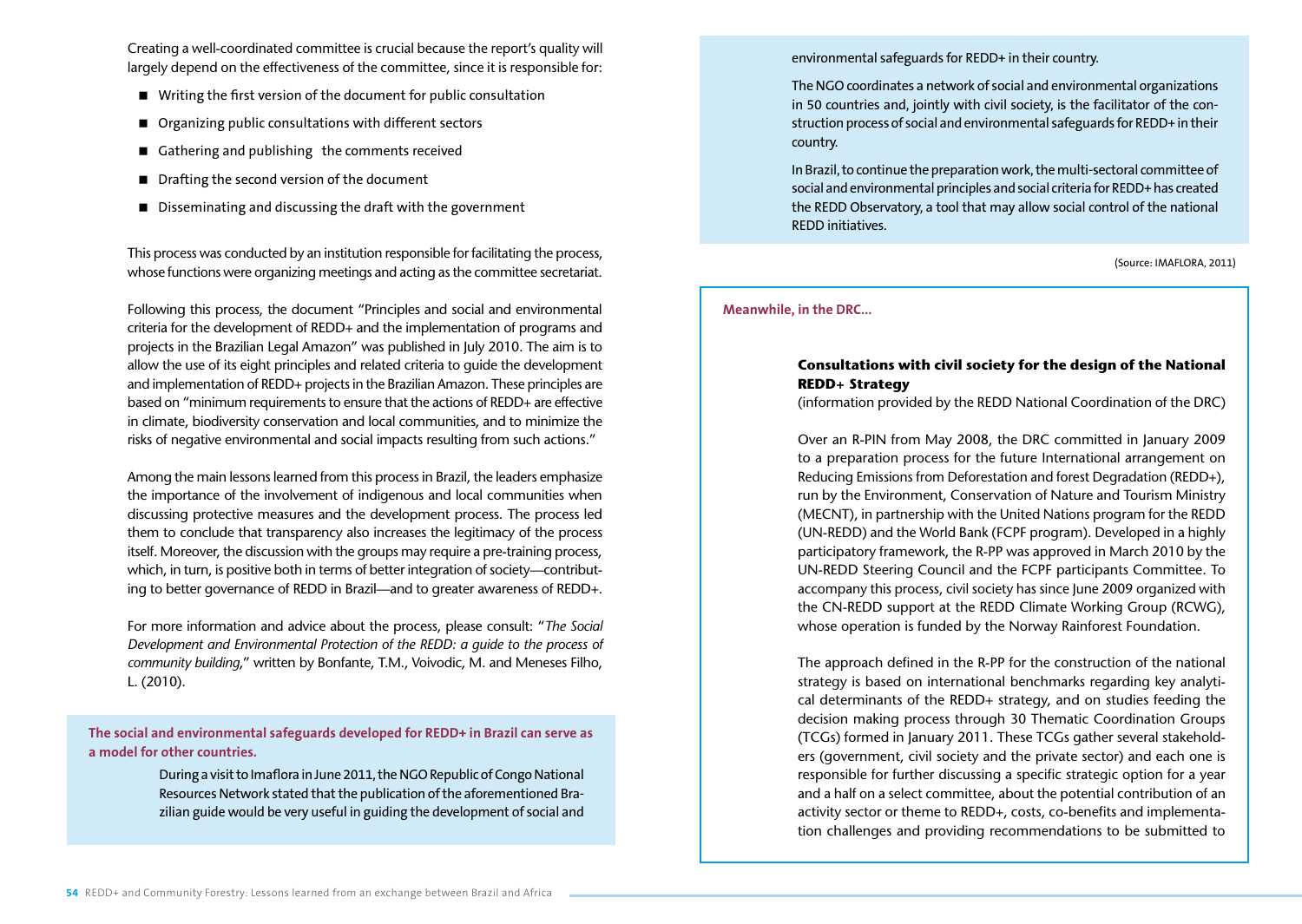arbitration by the National Committee. This process will end around June 2012, with the strategy being finalized in late 2012. It will be conducted in parallel with seven pilot projects integrated geographically, spread across the country and targeting different causes of deforestation to experiment with different options and institutional conditions for effective implementation of a REDD+ strategy. These projects are about to start with the Congo Basin Forest Fund Financing (CBFF).

As to social and environmental standards to be met in the implementation of REDD+ projects and initiatives, regulations under development plans require that projects and initiatives state publicly what social and environmental standards will be used. Concerning the REDD+ projects aiming to produce "emissions reduction/absorptions" for the voluntary markets and/or carbon funds (e.g., FCPF Carbon Fund), at first the DRC will endorse the existing internationally recognized social and environmental standards (e.g., CCB). These standards will apply to the REDD+ projects. In the long run, the government will recognize its own social and environmental standards developed by the stakeholders (a process that is already underway, inspired by the Brazilian experience). These standards may apply to the projects once they are operational (both in terms of methodology and standardized protocols) and once the institutions capable of certifying compliance with these standards have been established.

Extensive consultation has finally also been conducted at the national and provincial levels for the preparation of the Investment Plan for the Forest

Investment Program (FIP). These consultations were held on the one hand by the REDD National Coordination (through the TCG and many seminars) and on the other hand by civil society groups representing all stakeholders (local, provincial and national government, civil society, representatives of indigenous peoples, and the private sector).

The provincial consultations involved more than 600 people in 16 sites located in six provinces (Bandundu, Bas-Congo, Kasai Occidental, Kasai Oriental, Kinshasa and Eastern Province). In addition, over 30 meetings of the TCG have been conducted, involving more than 160 people, including more than 50 people from the private sector. These consultations were based on a participatory methodology and raised several issues—the need for tenure security, the alignment between public and traditional authority, the risk of unequal distribution of opportunities and political interference in the project selection, as well as the weak capacity of provincial governments for monitoring projects.

These consultations also revealed many opportunities related to FIP activities, in particular the creation of local employment, capital injection, and the revitalization of banks and other financial structures in related areas. Overall, the consultations revealed strong interest from stakeholders in the proposed FIP activities. A detailed consultation plan for the development of programs will be set up once the investment plan has been approved by the subcommittee.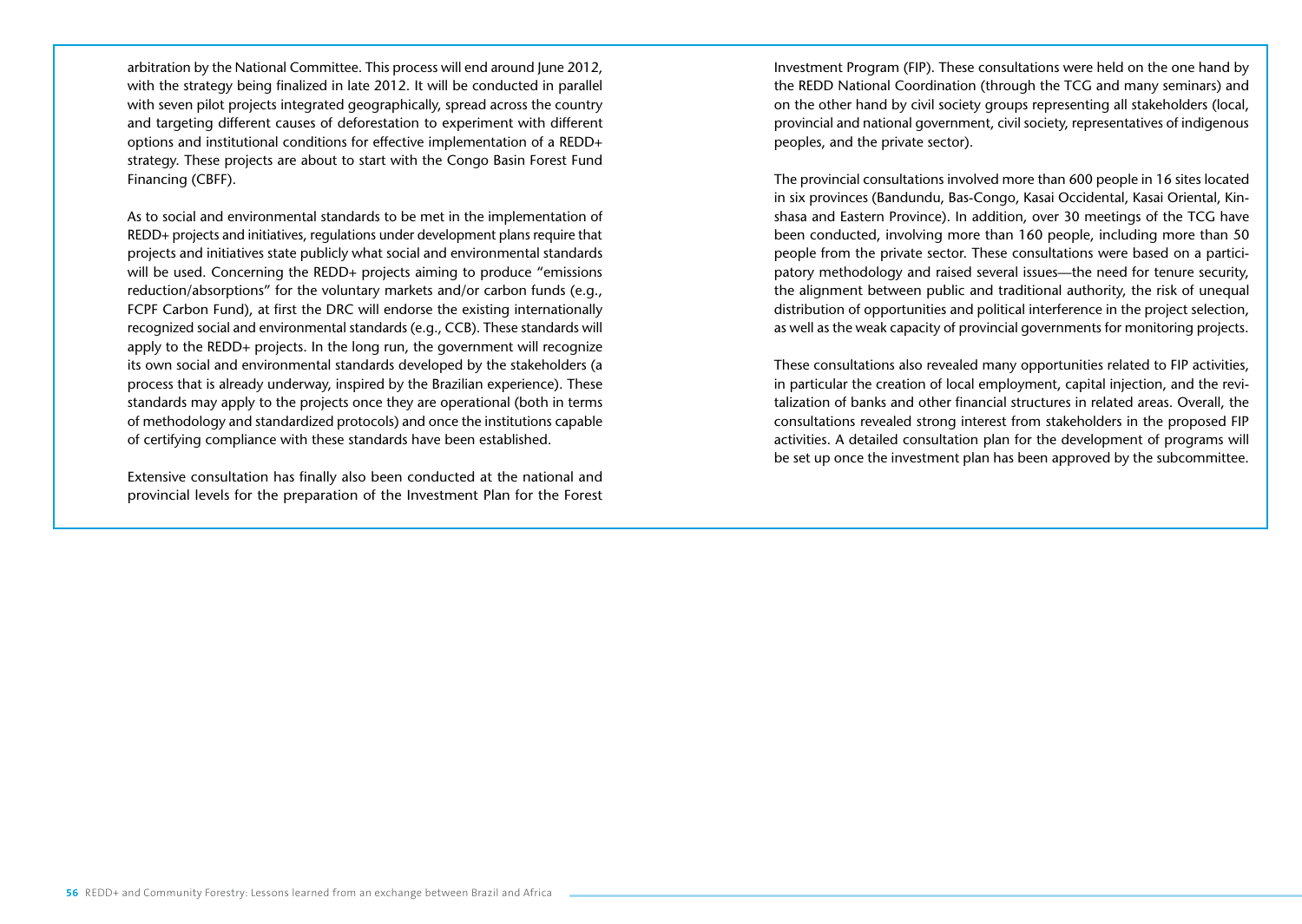# **CHAPTER 5**

**Conclusions**



**THE FINDINGS PRESENTED** here are based on a document produced by participants of the Project, in the last session of the Program in Brazil. They are based on the experiences of the participants, on a number of presentations, field visits and technical discussions during the study trip of African leaders and experts. Brazilian experiences were analyzed through the prism of African eyes and perspectives.

# **1. REDD+ initiatives need to be integrated with sectoral and cross-sectoral policies, including forestry and environmental policies.**



REDD+ should be a central part of the process of designing and implementing development policies. These include macroeconomic, agricultural, infrastructural, educational, and international policies, among others. Sectoral policies directly related to REDD+ are particularly relevant, such as forestry and environmental policies. The aims of these sectoral and cross-sectoral policies should include their effects on the reduction of GHG emissions, the reduction of deforestation and degradation, the

enhancement of forest carbon stocks, the improvement of the quality of life, and poverty eradication.

# **2. Support for long-term capacity building and financing are key elements for the success of REDD+ initiatives.**



Capacity building should include all stakeholders, in a long-term perspective. This includes both formal education programs as well as onthe-job training activities. Formal education should bring community forestry issues into the existing curricula. Complementary educational programs should include workshops and communication campaigns. Capacity building should combine educational programs as well as investment in institutional development and infrastructure. These activities should have a special focus on forest-based communities and national institutions, both governmental and non-governmental.

Financing mechanisms should be innovative, as well as predictable, permanent and sufficient to meet the challenges of REDD+. Public and private finance should be combined so as to strengthen national institutions as well as to support civil society organizations, local communities and the private sector. Fund management should be based on innovative institutional frameworks that secure the necessary transparency and good governance. Investments should be designed so as to increase efficiency and effectiveness, given the context of African countries. Brazilian institutions may play an important role in capacity building and in the design and implementation of REDD+ strategies in Africa.

# **3. Community-based forest management plays an important role in reducing deforestation and forest degradation.**



Forest-based communities must be placed at the center of the design and implementation processes. Forest-based communities are key players and their rights, views and values need to be incorporated into all stages of REDD+ processes. Participation should involve multistakeholder processes so that different views and perspectives can be incorporated.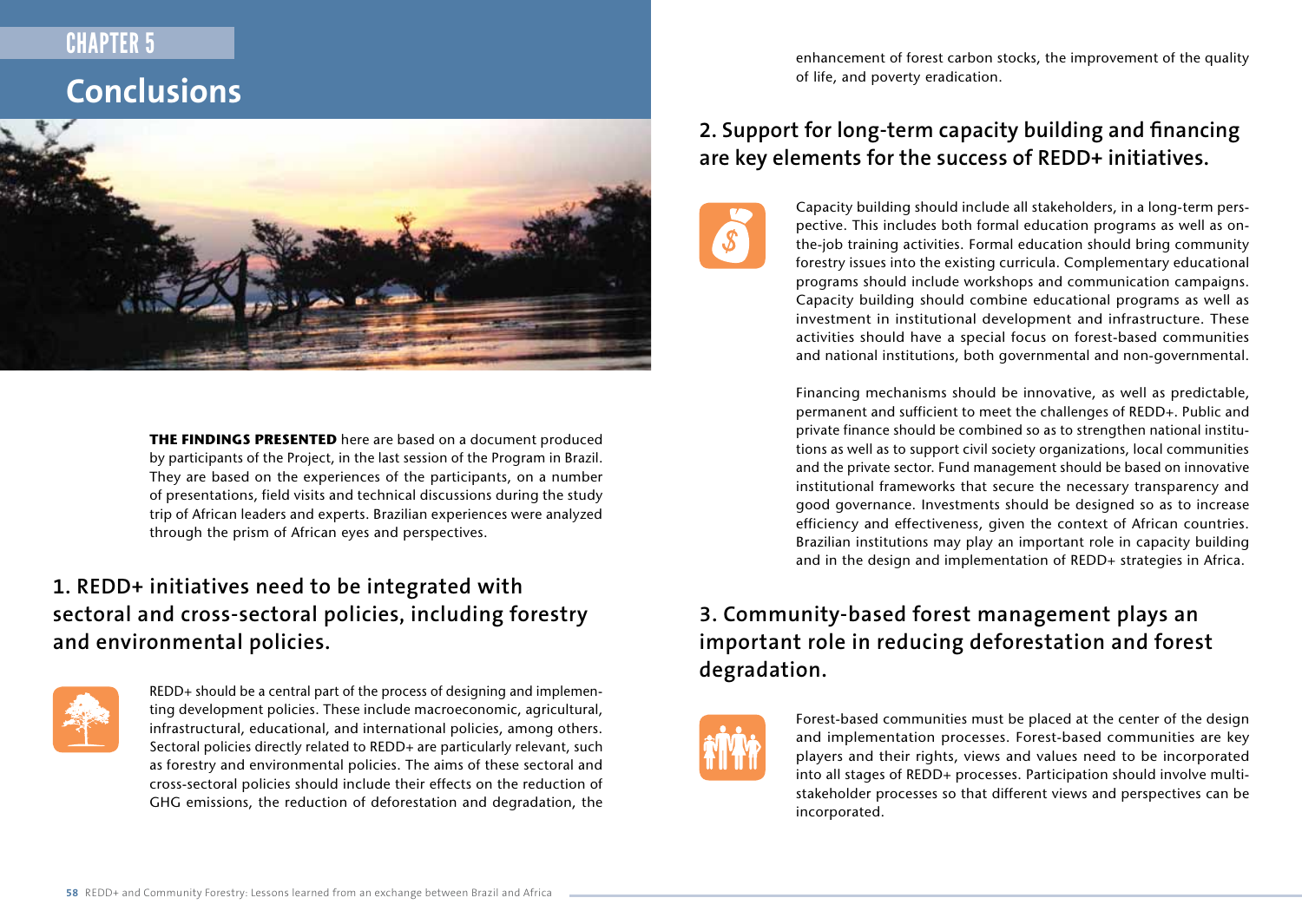The examples of Brazilian sustainable use of protected areas, which involve local communities in the design and implementation of forest management plans, may be adapted to the African context and used as important references for policy reform.

# **4. Community-based forest management should be implemented through participatory processes that empower indigenous and local populations in the decision making process.**



Indigenous and local populations must be included in all phases of forest management, including the definition of use rights and the design and implementation of management plans. Participatory methods should be used alongside investments and support for capacity building, education for sustainability and the empowerment of community-based grassroots organizations.

REDD+ initiatives should support community forestry, including initiatives designed for forests to be worth more standing than cut to forest dwellers. Community forestry should aim at increasing the economic, social and environmental values of forest-based communities.

The experience of the *Bolsa Floresta* Program is particularly relevant for African countries. Lessons learned from this Program could greatly benefit REDD+ in Africa. Cooperation should focus on payment mechanisms for environmental services and participatory methods for managing protected areas as well as timber and non-timber forest resources.

# **5. Monitoring, reporting and verification (MRV) is a key element of REDD+ initiatives and S-S cooperation plays an important role in increasing its efficiency and effectiveness.**



A robust MRV system is essential to secure environmental integrity of REDD+ mechanisms. This should include not only MRV of carbon stocks and dynamics, but also social and environmental impacts of REDD+.

Cooperation among Congo Basin countries, supported by Brazilian technologies could reduce costs and increase the efficiency of MRV. This may include satellite monitoring, social safeguards, communitybased monitoring and the participatory design of MRV policies and programs.

# **6.Cooperation and experience exchanges with Brazil could greatly support REDD+ development in Africa.**



Brazil and Africa share many similar problems and solutions. Brazilian institutions have made important advancements that are relevant for Africa. These include innovations in all aspects of REDD+ design and implementation. This creates a very promising opportunity for S-S cooperation on REDD+. International REDD+ finance mechanisms should give priority to technical cooperation between Brazil and Africa.

 Cooperation should focus on the management of forest concessions and protected areas, as well as the management of funds to finance long-term implementation of REDD+. Experiences such as the Amazon Fund and the Amazonas Sustainable Foundation could be used as a reference to develop similar initiatives in Africa.

Study trips, such as the one described in this publication, offer a valuable opportunity for on-the-job training for both experts and leaders of governmental and non-governmental institutions. Similar initiatives should be encouraged and supported.

From an analysis of the literature and the practical examples assessed during this exchange, the following conclusions on the role of community forestry for the promotion of REDD+ goals can be drawn:

#### **1) Community forestry can be an efficient and effective stra-**

**tegic option** to address some of the main causes of deforestation and degradation, contributing to the reduction of emissions from these sources, and promote important social and environmental co-benefits. The decentralization of forest management to local communities, the clarification of land and forest use rights and ownership, the long-term support to the internal cohesion and capacity of community-level organizations, the clarification of benefit sharing mechanisms at the local level and the support to adding value to forest products and services (wood, non-timber forest products, carbon storage, biodiversity, among others) are key elements of a successful strategy to promote community forestry and ensure it supports REDD+ goals. The promotion of community forestry in public areas facing deforestation pressure from new developments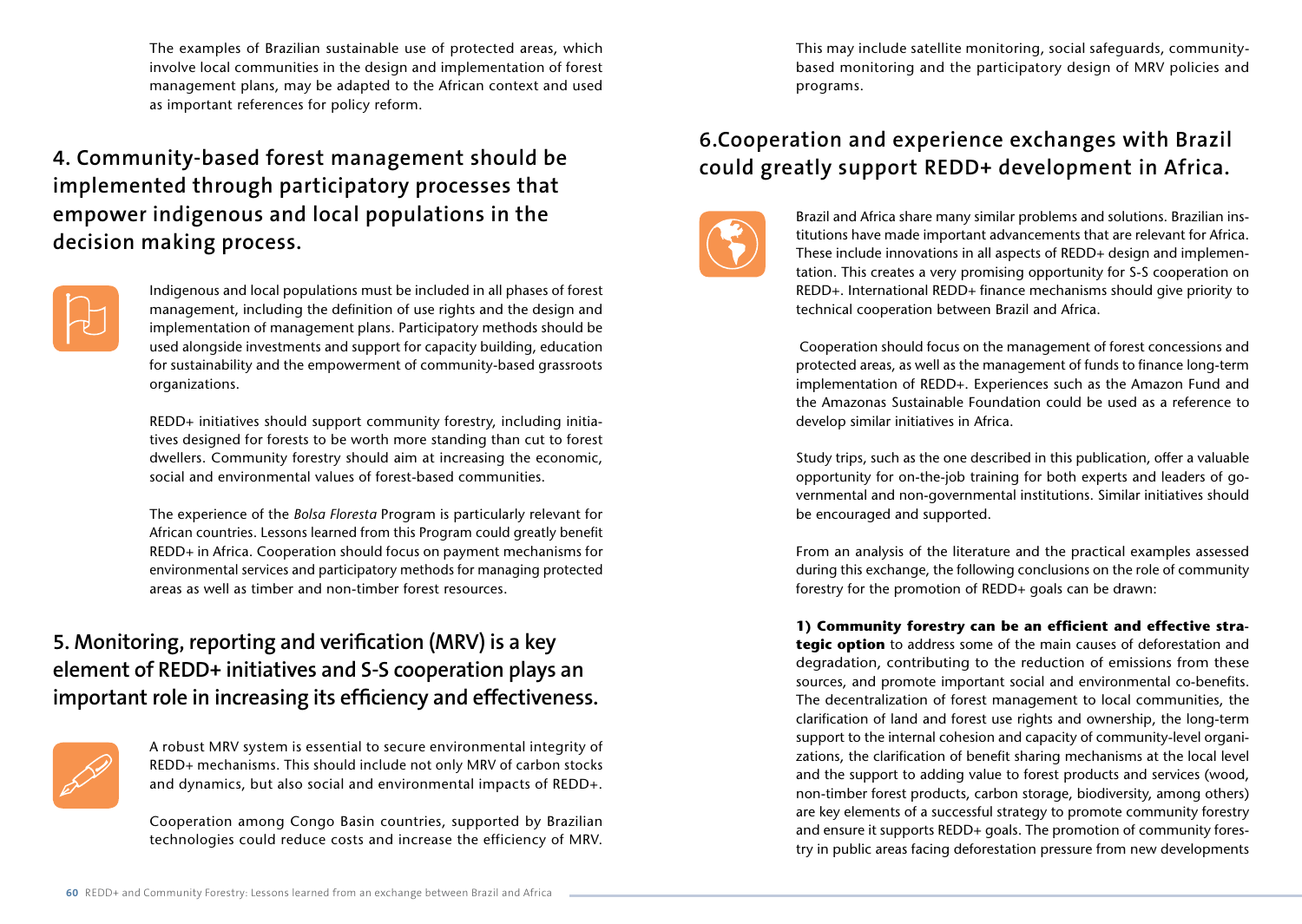(infrastructure developments, commercial agriculture expansion, etc.) can be a key strategy to manage future deforestation.

**2) REDD+ can aid community forestry by:** (i) providing a long-term steady flow of financial resources to local communities that are able to demonstrate "verifiable" emission reductions, as a way to pay them for the global-level environmental service being offered (carbon storage); (ii) through the national REDD+ Readiness process, various countries are currently seeking cost-efficient options to effectively reduce deforestation so that they can access REDD+ resources. This is a "window of opportunity" to mainstream community forestry as an efficient and effective strategy to reach REDD+ goals; (iii) REDD+ financial resources will be subject to close international scrutiny. Hence, countries have an incentive to develop transparent mechanism to channel resources to the local level; (iv) finally, the very nature of REDD+, as a "performance-based" type of payment, fosters stakeholders at all level to continuously improve the actions aimed to reduce deforestation and degradation, to ensure a continued flow of "payments."

**3) Effective implementation of community forestry faces major** 

**challenges**, such as: i) ensuring long-term financial support to communities, including compensation of all costs they incur when changing forest management practices (mainly different sorts of restrictions to forest resources are implemented); ii) low level of social and human capacity across many forest communities, and the very definition and boundaries of 'community' in many cases; iii) ensuring fair benefit sharing at the local level. The social and environmental results of community forest management are often realized only in the long-term.

**4) The national REDD+ Readiness process has created new venues for Civil Society Organizations (CSOs) and representatives of forest communities** (including indigenous peoples) to influence policy making. This could be a good opportunity for these organizations to push for further support to community forestry by national and local governments.

| <b>Key Questions</b>                                                                                                                            | Conceptual approach for<br>REDD+ in community<br>forestry                                                                                                                                                                                                                                                                                                         | Lessons Learned from the<br>exchange of experiences                                                                                                                                                                                                                                | <b>Experiences</b><br>presented in Brazil                                                                                                                                                                                                                          |
|-------------------------------------------------------------------------------------------------------------------------------------------------|-------------------------------------------------------------------------------------------------------------------------------------------------------------------------------------------------------------------------------------------------------------------------------------------------------------------------------------------------------------------|------------------------------------------------------------------------------------------------------------------------------------------------------------------------------------------------------------------------------------------------------------------------------------|--------------------------------------------------------------------------------------------------------------------------------------------------------------------------------------------------------------------------------------------------------------------|
| $\blacksquare$ How can<br>community<br>forestry effectively<br>contribute<br>to reducing<br>emissions from<br>deforestation and<br>degradation? | Recognizing and<br>securing land use<br>and resources rights<br>- national legislative<br>framework<br>Legal and fiscal<br>framework in order to<br>ensure benefits sharing<br>$\blacksquare$ REDD+ incomes<br>should reach the<br>communities<br>Comprehension of<br>the communities and<br>capability to discuss and<br>negotiate carbon and<br>forest benefits | ■ Importance of<br>inclusion of forest<br>into Sectoral policies<br>development;<br>$\blacksquare$ Include the<br>participation of states<br>and civil society<br>■ Monitoring systems<br>that can assess<br>different biomes at the<br>same time can involve<br>local people      | ■ Recognition<br>of communities'<br>rights: Brazilian<br><b>Forestry Service</b><br>Recognition<br>by law<br>■ Community<br>forest<br>management<br>(Coomflona)<br>Amazon Fund<br>■ Bolsa Floresta<br>Program and FAS<br>■ Suruí Fund<br>and Suruí REDD<br>Project |
| $\blacksquare$ How can<br>REDD strengthen<br>community<br>forestry?                                                                             | $\blacksquare$ REDD+ as a long-<br>term financial flow<br>for reinforcement of<br>community forest<br>management<br>$\blacksquare$ REDD+ as an<br>opportunity for countries<br>to reflect and improve on<br>issues concerning forest<br>governance<br>$\blacksquare$ REDD+ as an<br>opportunity to review<br>legal frameworks                                     | ■ Importance to create<br>or work in partnership<br>with a transparent,<br>efficient and credible<br>management structure<br>Recognize the rights<br>of communities<br>■ To ensure a<br>participatory system,<br>communities must<br>be involved in the<br>investment of resources | $\blacksquare$ Bolsa Floresta<br>Program                                                                                                                                                                                                                           |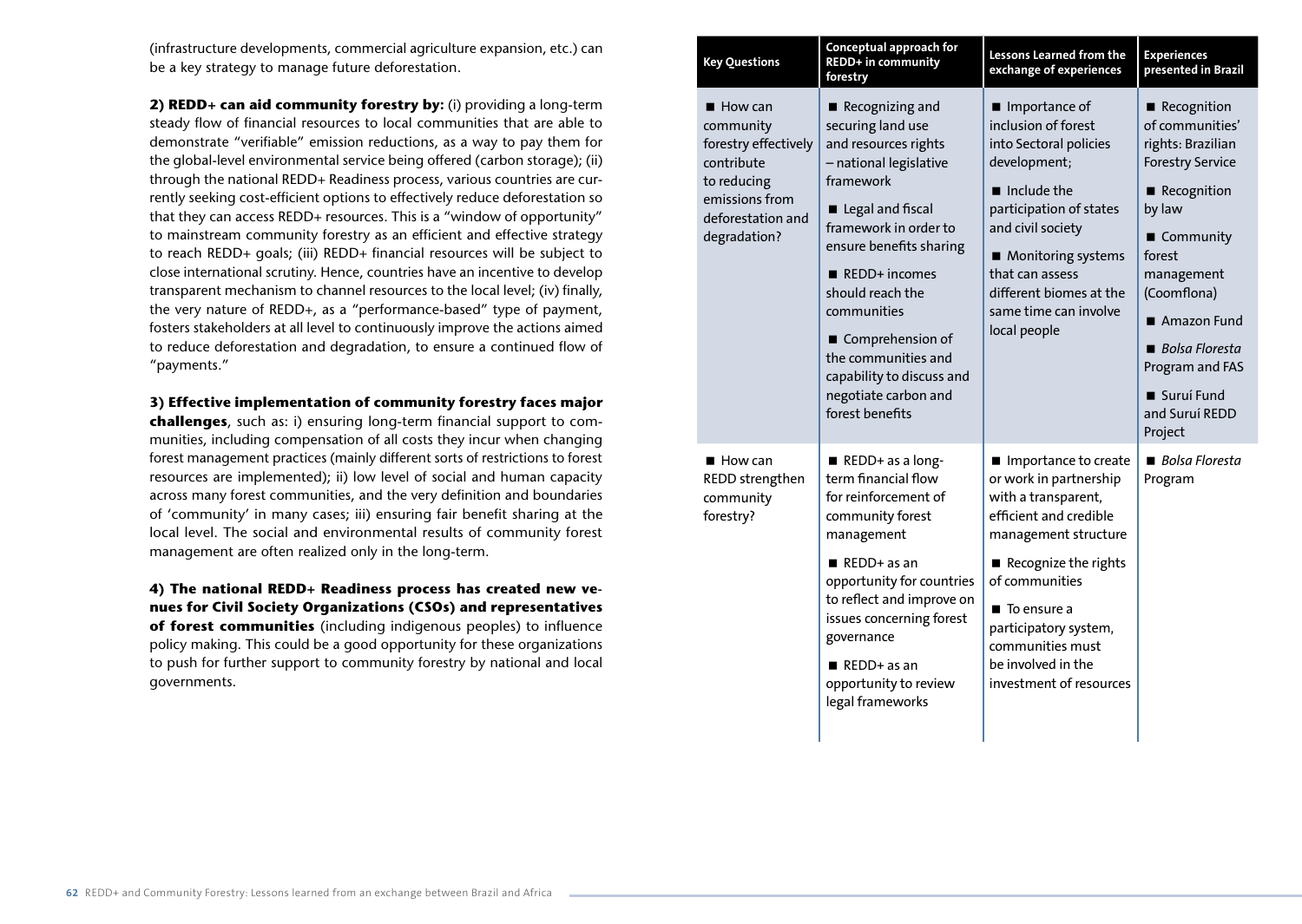# References

*AGRAWAL, A.; CHHATRE, A.; HARDIN, R. Changing Governance of the World's Forests. International Forestry Resources and Institutions Program working paper W08I-4, 2008.*

*BRAY, D; BARRY, D.; MADRID, S.; MERINO, L.; ZUÑIGA, I. Sustainable Forest Management as a Strategy to Combat Climate Change: Lessons from Mexican Communities. Consejo Civil Mexicano para la Silvicultura Sostenible (CCMSS), Rights and Resources. 35 pages. November, 2010.*

*BOWLER, D.; BUYUNG-ALI, L.M; Healey, J. R.; JONES, J.P.G.; KNIGHT, T.M.; PULLIN, A.S. Does community forest management provide global environmental benefits and improve local welfare? Frontiers in Ecology and the Environment 10: 29–36. 2012. http://dx.doi.org/10.1890/110040* 

*CHHATRE, A. and AGRAWAL, A. Forest commons and local enforcement. Proceedings of the National Academy of Sciences of the United States of America September 9, 2008 vol. 105 no 36, 2008.*

*CHHATRE, A. and AGRAWAL, A. Trade-offs and synergies between carbon storage and livelihood benefits from forest commons, Proceedings of the National Academy of Sciences of the United States of America. Vol. 106 no.42. October, 2009.*

*BONFANTE, T. M.; VOIVODIC, M.; MENESES-FILHO, L. Developing Social and Environmental Safeguards for REDD+: a guide for bottom-up approach. Piracicaba, SP: Imaflora, 2010. 40 p.*

*CGEE, IPAM, SAE. REDD in Brazil: A focus on the Amazon. Principles, criteria, and institutional structures for a national program for Reducing Emissions from Deforestation and Forest Degradation – REDD. Brasília, DF: Center for Strategic Studies and Management, 2011.*

*FAO, 1992. CF Note 7: Community Forestry: Ten Years in Review. Revised edition prepared by J. E. M. Arnold. Food and Agriculture Organization of the United Nations, Rome, 1992.*

*FAS – AMAZONAS SUSTAINABLE FOUNDATION. Management Report - 2010 - Fundação Amazonas Sustentável. Manaus, Amazonas, 2011.*

*FUNBIO – BRAZILIAN BIODIVERSITY FUND. Suruí Carbon Project – Suruí Fund. Brazilian Biodiversity Fund. Available at http://www.site.funbio.org.br/teste/Oquefazemos/ Solucoes/ProjetoCarbonoSuru%C3%AD/FundoSuru%C3%AD.aspx*

*GEIST, H.J.; LAMBIN, E.F. What Drives Tropical Deforestation? A meta-analysis of proximate and underlying causes of deforestation based on subnational case study evidence. Land-Use and Land-Cover Change (LUCC) Project. International Human Dimensions Programme on Global Environmental Change (IHDP), International Geosphere-Biosphere Programme (IGBP). Collection: LUCC Report Series; 4, 2001.*

*IMAFLORA. P&C Socioambientais de REDD+ brasileiro serve como modelo para outros países. July, 20th 2011. Available at http://www.imaflora.org/index.php/ noticia/detalhe/182*

*INPE – BRAZILS' NATIONAL INSTITUTE FOR SPACE RESEARCH. Com apoio da tecnologia brasileira, Congo avança no monitoramento de florestas para REDD. August 2, 2011. Available at http://www.inpe.br/noticias/noticia.php?Cod\_Noticia=2617*

*MAY, P.H., MILLIKAN, B. The context of REDD+ in Brazil: drivers, agents and institutions. Occasional paper 55. CIFOR, Bogor, Indonesia, 2010.* 

*PAGIOLA, S.; BOSQUET, B. Estimating the costs of REDD at the country level. MPRA Paper 13726, University Library of Munich, Germany, revised September 22, 2009. PEREIRA, D.; SANTOS, D.; VEDOVETO, M.; GUIMARÃES, J.; VERÍSSIMO, A. Forests Facts in the Amazon 2010. Belém, PA: Imazon. 2010*

*PORTER-BOLLAND & al. Community managed forests and forests protected areas: an assessment of their conservation effectiveness across the tropics. Forest Ecol. Manage. (2011), doi:10.1016/j.foreco.2011.05.034*

*RRI & ITTO, 2009. Tropical Forest Tenure Assessment: Trends, Challenges and Opportunities. Rights and Resources Institute and International Tropical Timber Organization. May, 2009.*

*SFB – BRAZILIAN FORESTRY SERVICE. Annual plan for community and familiar forestry management: period 2010. Brasília: SFB, 2009.*

*VIANA, V.M.; TEZZA, J; RIBENBOIM, G.A; PINTO, T.M.; SALVIATI, V.; LIMA, L.M.T., 2010.* 

*FAS' Experience with Payments for Environmental Services Programs in the Amazon State. The value of nature's services - support for public policies for environmental services in Amazonas/ Secretariat of State for the Environment and Sustainable Development - Manaus: SDS/CECLIMA, 2010. 72p.*

*VIANA, V. M. Sustainable Development in Practice: Lessons Learned from Amazonas. Environmental Governance No. 3. International Institute for Environment and Development, London, 2010.*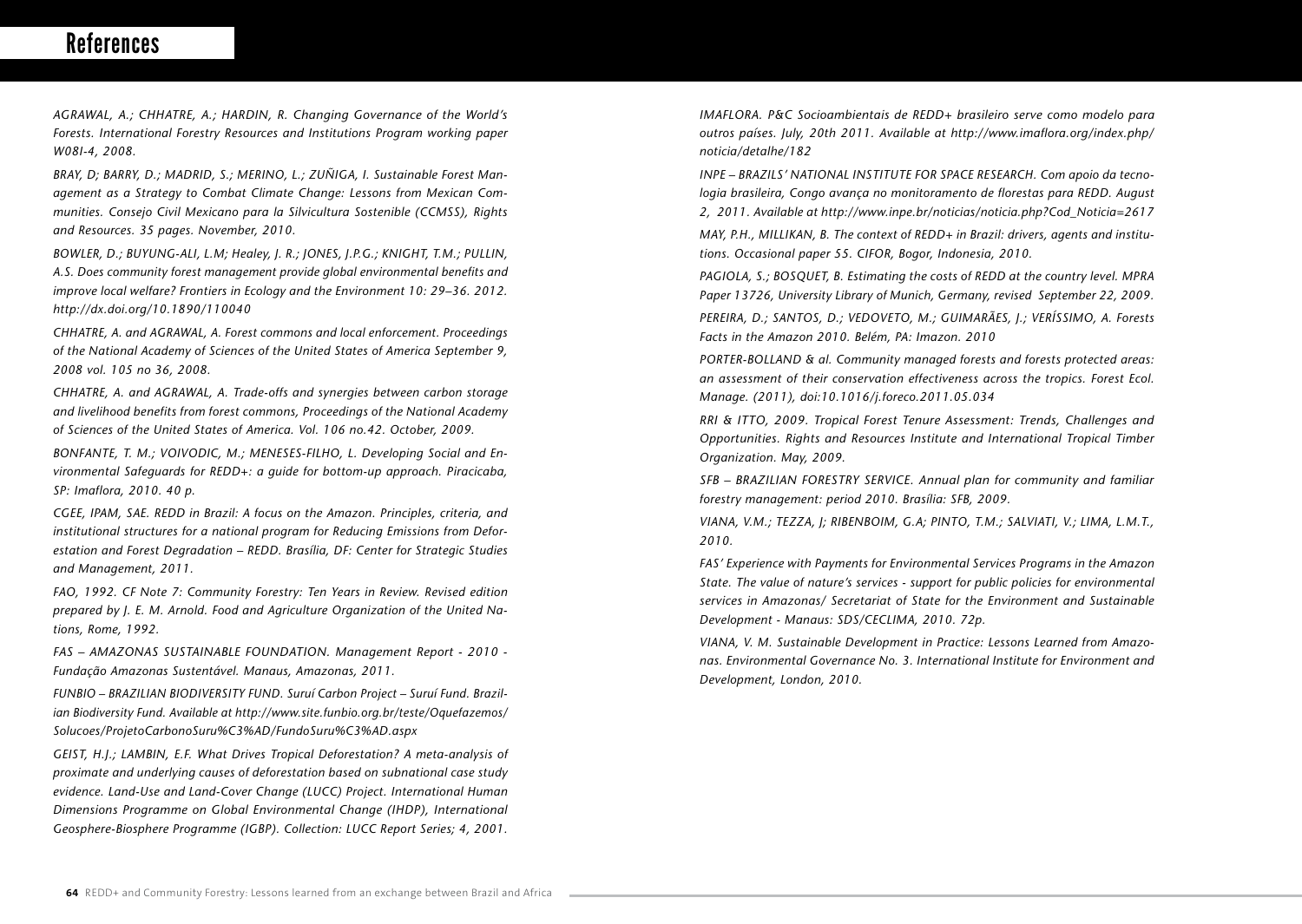# Annex—Acronymes

| <b>BNDES</b>                                           | Brazilian Development Bank                                                   | JFM                                                                  | Joint Forest Management                                      |
|--------------------------------------------------------|------------------------------------------------------------------------------|----------------------------------------------------------------------|--------------------------------------------------------------|
| CAR                                                    | Central African Republic                                                     | <b>MMA</b>                                                           | Brazilian Ministry of Environment                            |
| <b>CBFF</b>                                            | Congo Basin Forest Fund                                                      | <b>MRV</b>                                                           | Monitoring, Reporting and Verification                       |
| <b>CEUC</b>                                            | Amazonas State Center for Conservation Units                                 | <b>NCS</b>                                                           | Conservation and Sustainability Centers                      |
| <b>CDM</b>                                             | Clean Development Mechanism                                                  | <b>NTFP</b>                                                          | Non-Timber Forest Products                                   |
| CF                                                     | <b>Community Forestry</b>                                                    | <b>ONFI</b>                                                          | National Forestry Agency - International                     |
| <b>DRC</b>                                             | Democratic Republic of the Congo                                             |                                                                      | Bolsa Floresta Program                                       |
| <b>UNFCCC</b>                                          | United Nation Framework Convention on Climate Change                         | Action Plan for Prevention and Control of Deforestation in<br>PPCDAM |                                                              |
| <b>DNA</b>                                             | Designated National Authority                                                | <b>PSE</b>                                                           | the Legal Amazon                                             |
| CF                                                     | <b>Community Forestry</b>                                                    |                                                                      | Payment for Environmental Services                           |
| CSO                                                    | Civil Society Organization                                                   | <b>RDS</b>                                                           | Sustainable Development Reserve                              |
| FAS                                                    | Amazonas Sustainable Foundation                                              | R-PIN                                                                | Readiness Plan Idea Note                                     |
| <b>FCPF</b>                                            | Forest Carbon Partnership Facility                                           | R-PP                                                                 | <b>Readiness Preparation Proposal</b>                        |
| <b>FLEGT</b>                                           | Forest Law Enforcement, Governance and Trade                                 | <b>REDD</b>                                                          | Reducing Emissions from Deforestation and Forest Degradation |
| <b>FLONA</b>                                           | <b>National Forest</b>                                                       | SESA                                                                 | Strategic Environmental and Social Assessment                |
|                                                        |                                                                              | <b>SEUC</b>                                                          | Amazonas State System of Conservation Units                  |
| <b>FUNAI</b>                                           | National Indian Foundation of Brazil                                         | <b>SFB</b>                                                           | <b>Brazilian Forest Service</b>                              |
| <b>FUNBIO</b>                                          | Brazilian Biodiversity Fund                                                  | UC                                                                   | <b>Conservation Unit</b>                                     |
| <b>GEF</b>                                             | <b>Global Environment Facility</b>                                           |                                                                      |                                                              |
| <b>IBAMA</b>                                           | Brazilian Institute of Environment and Renewable Natural<br><b>Resources</b> |                                                                      |                                                              |
| <b>ICMBio</b>                                          | Chico Mendes Institute for Biodiversity Conservation                         |                                                                      |                                                              |
| <b>IDESAM</b>                                          | Institute for the Conservation and Sustainable Development<br>of Amazonas    |                                                                      |                                                              |
| <b>INPE</b>                                            | National Institute for Space Research                                        |                                                                      |                                                              |
| <b>IPAM</b>                                            | Amazon Environmental Research Institute                                      |                                                                      |                                                              |
| <b>IRD</b>                                             | Institute for Research and Development                                       |                                                                      |                                                              |
| <b>ITTA</b><br>International Tropical Timber Agreement |                                                                              |                                                                      |                                                              |
| <b>IUCN</b>                                            | International Union for Conservation of Nature                               |                                                                      |                                                              |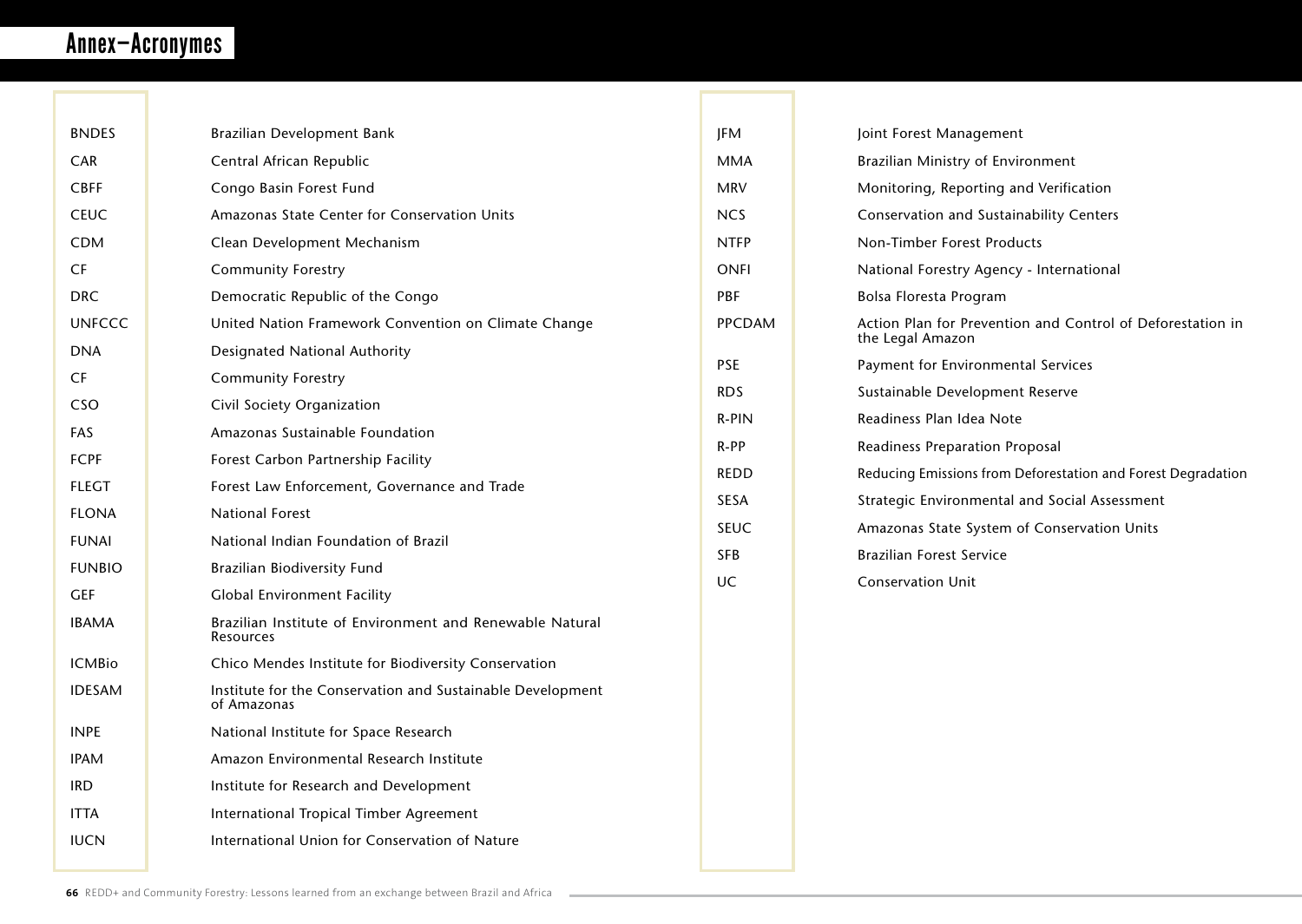### **Participants of the Study Trip**

| Country                                   | Participant                                         | Organization                                                                                                                              |  |  |
|-------------------------------------------|-----------------------------------------------------|-------------------------------------------------------------------------------------------------------------------------------------------|--|--|
|                                           | Mr. Félix YOH                                       | Assistant Director of Community Forests - Ministry of<br>Forests and Wildlife                                                             |  |  |
| Cameroon                                  | Mr. Jean Oberlin Henri Marc<br><b>ABESSOLO ABBE</b> | Development lawyer-sociologist of the - Pilot RFC -<br>Community Forestry Network (RFC)                                                   |  |  |
|                                           | Mr. Jean-Avit KONGAPE                               | Forestry Inventory and Management Assistant Direc-<br>tor - Ministry of Forests and Wildlife                                              |  |  |
| <b>Central African</b><br><b>Republic</b> | Mr. David YANGBONDO                                 | Vulgarization of New Environmental Technologies<br>Head of Service - Assistant UNFCCC Focal Point - Envi-<br>ronment and Ecology Ministry |  |  |
|                                           | Mr. Ulrich LASSIDA                                  | Student at the University of Bangui                                                                                                       |  |  |
|                                           | Mr. Alphonse LONGBANGO                              | Program Director - Human Rights and Development<br>Committee, NGO CODHOD                                                                  |  |  |
|                                           | Mr. Gaston NGINAYEVUVU                              | Bas-Congo Provincial Minister                                                                                                             |  |  |
| <b>Democratic</b>                         | Ms. Jeanine BOKAMBA                                 | Head of Community Forestry Division - Environment,<br>Nature Conservation and Tourism Ministry                                            |  |  |
| <b>Republic of</b><br>Congo               | Mr. Kanu MBIZI                                      | National REDD Coordinator - Environment, Nature<br><b>Conservation and Tourism Ministry</b>                                               |  |  |
|                                           | Mr. Patrick BISIMWA                                 | National Project Officer - UN-REDD Program                                                                                                |  |  |
|                                           | Mr. Victor KABENGELE                                | Project Coordinator, Secretary of the Thematic Group<br>13 - the Environment, Nature Conservation and Tou-<br>rism Ministry               |  |  |
| Gabon                                     | Mr. Abrahm NDOGOU                                   | Research officers in the General Direction of Water<br>and Forests - Water and Forests Ministry                                           |  |  |
|                                           | Mr. Protet ESSONO ONDO                              | Program Coordinator - Brainforest                                                                                                         |  |  |
|                                           | Ms. Naritiana RAKOTO-<br><b>NIAINA</b>              | Executive Director - Support Service for the Environ-<br>ment Management                                                                  |  |  |
| Madagascar                                | Mr. Olivier ANDRIAMAN-<br><b>DROSO</b>              | Environment and Forests Regional Director - ITASY                                                                                         |  |  |
| <b>Republic of</b>                        | Mr. Ifo SUSPENSE                                    | Forest Carbon Specialist - Climate Change / Project<br><b>MDDEFE OSFAC-WRI-</b>                                                           |  |  |
| Congo                                     | Mr. Lambert MABIALA                                 | General Secretary / Legal OI-FLEG - Support Circle<br>for Sustainable Forest Management (CAGDF)                                           |  |  |

## **Presentations and Speakers of the Technical Visit**

The Role of Community Forestry on REDD+: a South-South exchange trip in Brazil on the theme



### **Seminar: Advances and challenges for REDD + in Brazil Rio de Janeiro, RJ – February 2nd and 3rd, 2011 -**

Opening - Sérgio Weguelin (BNDES); André Aquino (World Bank); Virgilio Viana (Amazonas Sustainable Foundation) and Thais Linhares – Juvenal (MMA)

"Contextualization of REDD+ in Africa" (André Aquino, WB)

"The construction of the REDD Strategy in Brazil" (Thais Linhares-Juvenal, MMA)

"The experience of the Amazon Fund, major challenges and opportunities" (Claudia Costa – BNDES)

"Key technical aspects for REDD +" (Mariano Cenamo, IDESAM)

"The social and environmental safeguards REDD + building process"(Mauricio Voivodic – Imaflora)

"Proposals for implementing a structure of REDD+ in Brazil: IPAM's initiative at the Transamazônica" (Mariana Christovam and Ricardo Rettmann – IPAM)

"Brazil's role in South-South Cooperation in REDD +" (André Odenbreit – MRE)

"The Suruí REDD Project" (Mariano Cenamo - Idesam)

#### **"The Bolsa Floresta Programme a PES and REDD+ initiative at Amazonas State"**

#### **Rio Negro Reserve, Amazonas– February 5th and 06th, 2011**

**"The Bolsa Floresta Programme and the Amazonas Sustainable Foundation" (Virgilio Viana – FAS)**

Visit to the Conservation and Sustainability Center Agnello Bitencourt, Tumbira Community, Amazonas

"The participation of traditional communities in policy, programs and projects REDD" (Manoel Cunha, CNS)

Ceremony for the Delivery of 10 Community Forest Management Plans at the Sustainable Development Reserve of Rio Negro, Santa Helena do Inglês Community, Amazonas

"The Environmental Policy of the State of Amazonas" (Secretary Nadia Avila Ferreira - SDS / AM)

Discussion: [What are the main points to be clarified for the Advancement of REDD+ in your country] (Moderator: Virgilio Viana, FAS)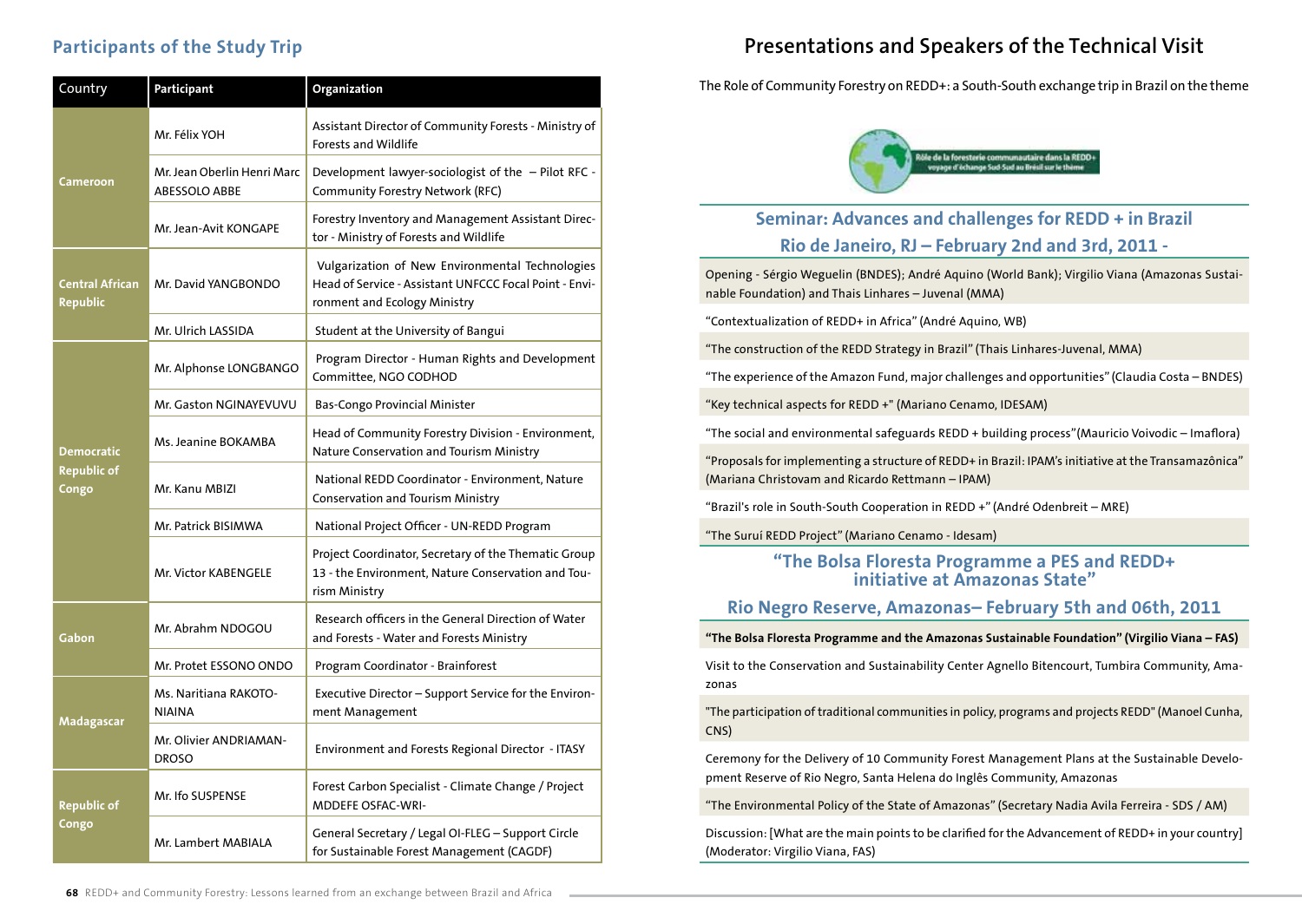#### **"The Community Forestry Management: challenges and opportunities"**

**Part 1**

#### **Rio Negro Protected Area, Manaus/AM, February 7th, 2011**

"The general framework for community forestry management in Brazil (Antonio Carlos Hummel / SFB)

"Forest management in Protected Areas". (Domingos Macedo/CEUC)

"Community Forestry Management in the Amazonas State" (Eduardo Rizzo / IDESAM)

""The forestry economy and the products and environmental services" (João Tezza/ FAS)

"The community social organization in the Protected Areas covered by the BF Program" (Valcleia Solidade/ FAS)

#### **Part 2**

#### **National Forest of Tapajós, Santarem/PA, February 08th to 10th, 2011**

"The Public Forests Management and the federal agencies' role in the region"" Adriana Bariani (SFB) e Viviane Daufemback (ICMBio)

"Ambé Project – social and productive organization " (Jeremais Dantas – Coomflona)

Visit to the forestry community areas in the National Forest of Tapajos and the LBA towers observation (Large-Scale Biosphere-Atmosphere Experiment in Amazon) (Plinio Camargo – CENA/USP)

Visit to Maguary and São Domingos Communities – Flona Tapajós: non-timber forest products productive chain projects: Vegetable Leather, Honey and Essential Oils

#### **Closure**

### **São Paulo, SP, February, the 11th, 2011**

"The experience of FAS in raising funds for REDD+" (Firmin Antonio, FAS)

Completion of "Manaus Letter" by the countries' participants